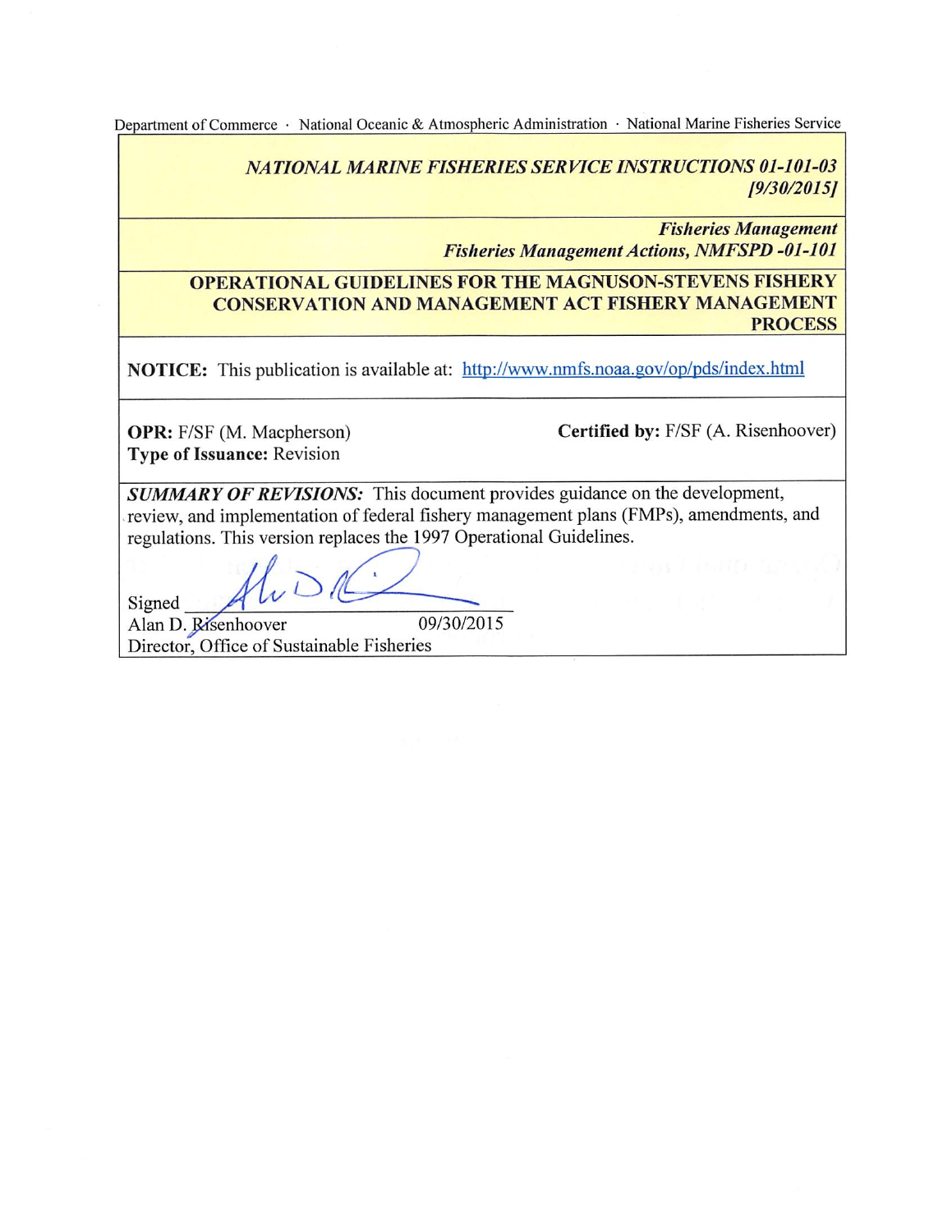# Operational Guidelines for the Magnuson-Stevens Fishery Conservation and Management Act Fishery Management Process

September 30, 2015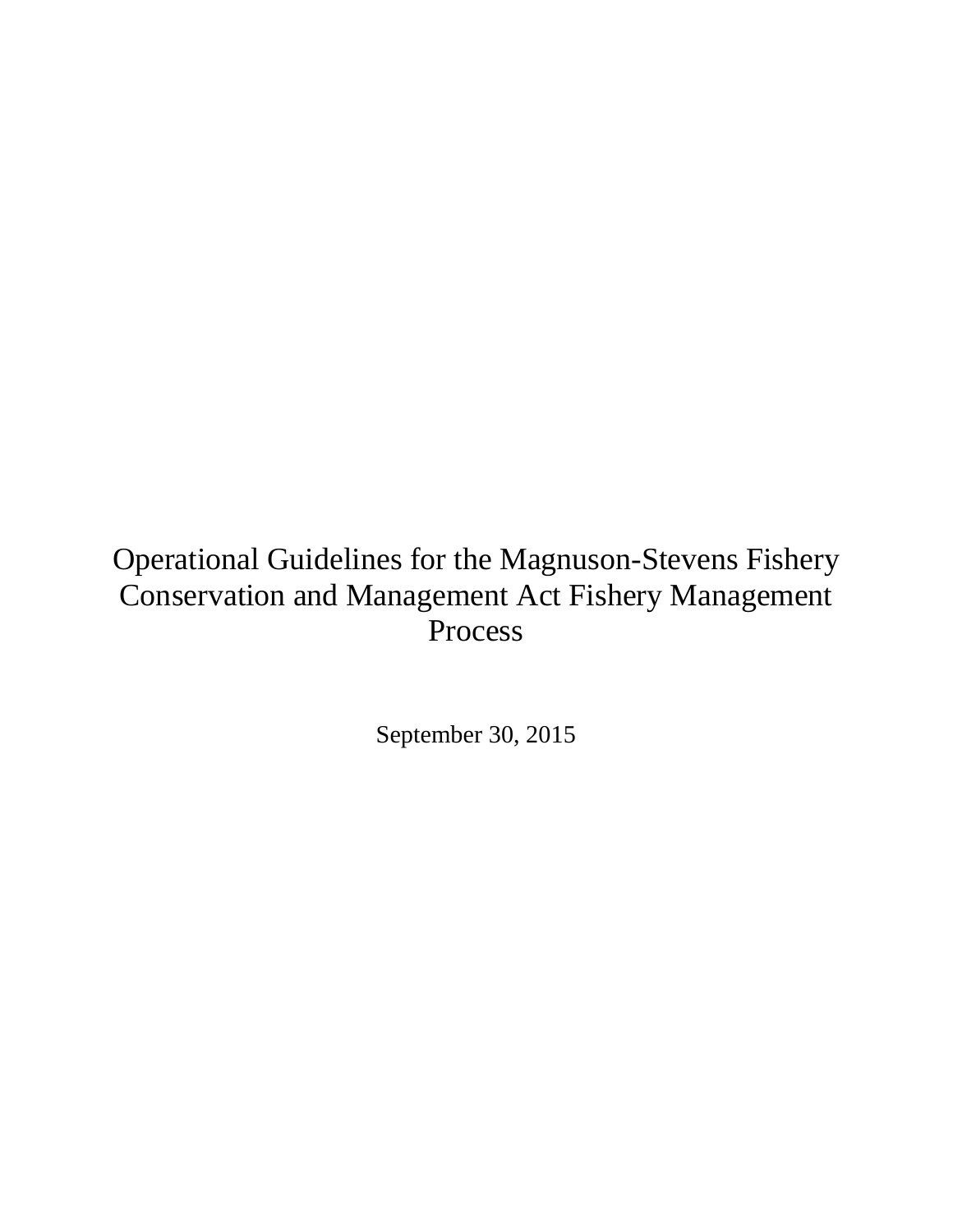# Operational Guidelines for the Magnuson-Stevens Fishery Conservation and Management Act Fishery Management Process

September 30, 2015

### TABLE OF CONTENTS

\_\_\_\_\_\_\_\_\_\_\_\_\_\_\_\_\_\_\_\_\_\_\_\_\_\_\_\_\_\_\_\_\_\_\_\_\_\_\_\_\_\_\_\_\_\_\_\_\_\_\_\_\_\_\_\_\_

#### ATTACHMENTS:

| Appendix 1. Abbreviations and General Terminology                  |
|--------------------------------------------------------------------|
| Appendix 2. Description of the Fishery Management Process          |
| Appendix 3. Record and Documentation                               |
| Appendix 4. Regional Operating Agreements and Additional Resources |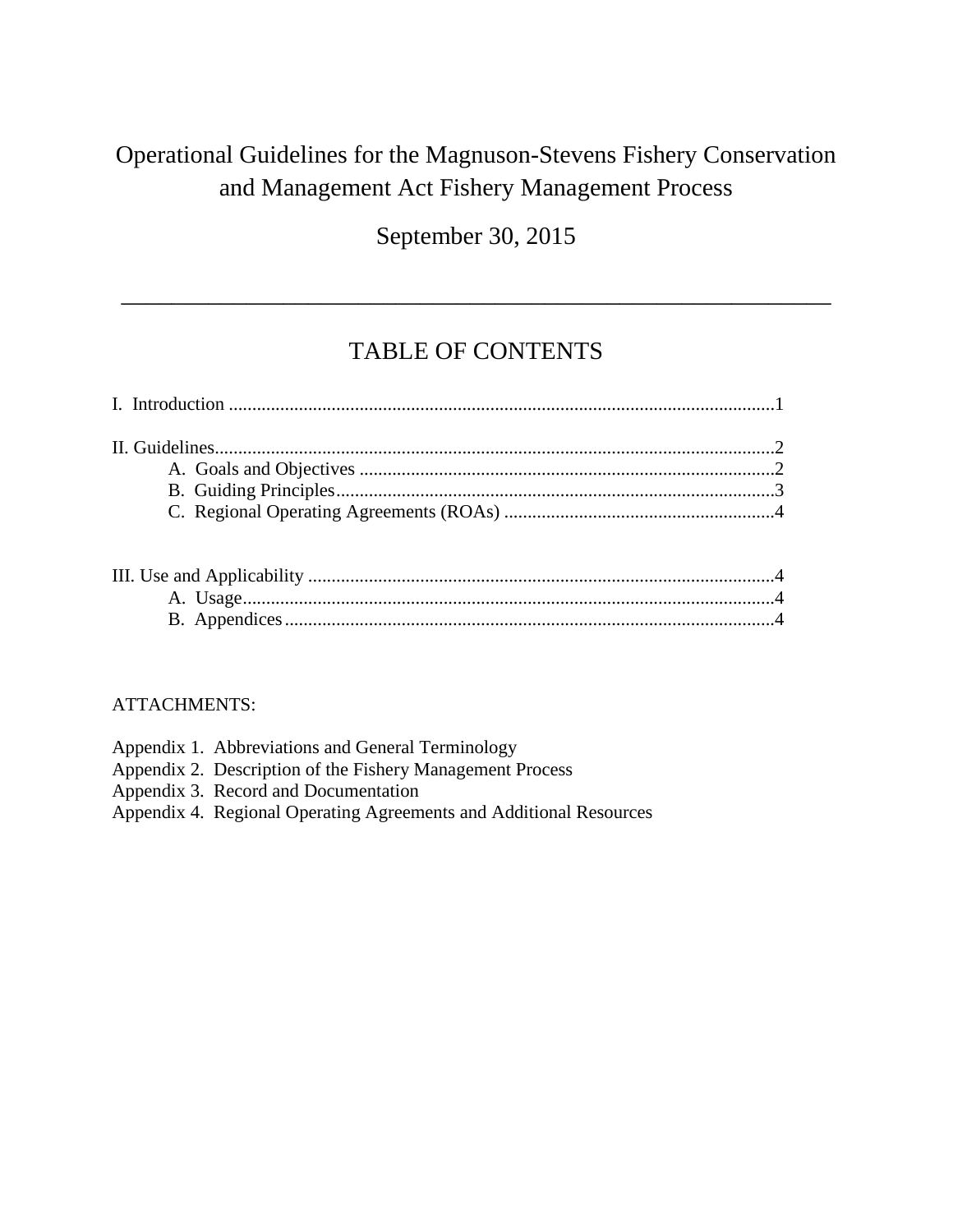### Operational Guidelines for the Magnuson-Stevens Fishery Conservation and Management Act Fishery Management Process

#### I. Introduction

This document, "Operational Guidelines for the Magnuson-Stevens Fishery Conservation and Management Act Fishery Management Process" (OGs), provides guidance on the development, review, and implementation of federal fishery management plans (FMPs), amendments, and regulations. This guidance reflects and builds on the progress that the National Marine Fisheries Service (NMFS) and Councils have made, since implementation of the Fishery Conservation and Management Act (FCMA) in 1976, towards fostering a cooperative and accessible public process for managing our nation's fisheries.<sup>[1](#page-3-0)</sup>

The Magnuson-Stevens Fishery Conservation and Management Act  $(MSA)^2$  $(MSA)^2$  establishes the basis for federal management of United States fisheries and vests primary management responsibility with the Secretary of Commerce (Secretary). The Secretary has delegated this responsibility to the NMFS. Notably, the MSA management system is unique insofar as Congress has established eight regional fishery management councils with specific responsibilities for recommending FMPs and amendments and regulations to NMFS for implementation. FMPs and regulations must comply with the MSA and all other applicable law.

Councils are composed of federal, state, and territorial fishery management officials, participants in commercial and recreational fisheries, and other individuals with experience, scientific expertise, or training that give them knowledge about fishery conservation and management or commercial or recreational harvest. In addition, for the Pacific Council, there is a mandatory seat for a tribal representative. The Councils' primary responsibility is to develop and recommend fishery management measures for any fishery under their jurisdiction that requires conservation and management.

The MSA mandates an open, public process for the development of fishery management measures and actions through the fisheries management council system. For fishery management actions developed under the MSA, NMFS's authority to modify Councilrecommended FMPs and FMP amendments is restricted: NMFS may only approve, disapprove, or partially approve a proposed FMP or FMP amendment recommended by the Council, and the sole basis for disapproval of any such recommendation is that it is not consistent with applicable law.<sup>[3](#page-3-2)</sup> NMFS may not modify regulations in a way that is inconsistent with an

<span id="page-3-0"></span> $1$  These guidelines supersede the 1997 Operational Guidelines and will completely replace them when accepted into NMFS's Policy Directives System.

<span id="page-3-1"></span><sup>&</sup>lt;sup>2</sup> The Magnuson-Stevens Fishery Conservation and Management Act (MSA), 16 U.S.C. §§ 1801 et seq., as amended

<span id="page-3-2"></span>through January 12, 2007, is available at: [http://www.nmfs.noaa.gov/sfa/magact/MSA\\_Amended\\_2007%20.pdf](http://www.nmfs.noaa.gov/sfa/magact/MSA_Amended_2007%20.pdf) <sup>3</sup> The MSA further provides that if NMFS fails to approve, disapprove, or partially approve a Council's recommended FMP or FMP amendment within a specified timeframe, then the FMP or amendment shall take effect as if approved. 16 U.S.C. § 1854(a)(3).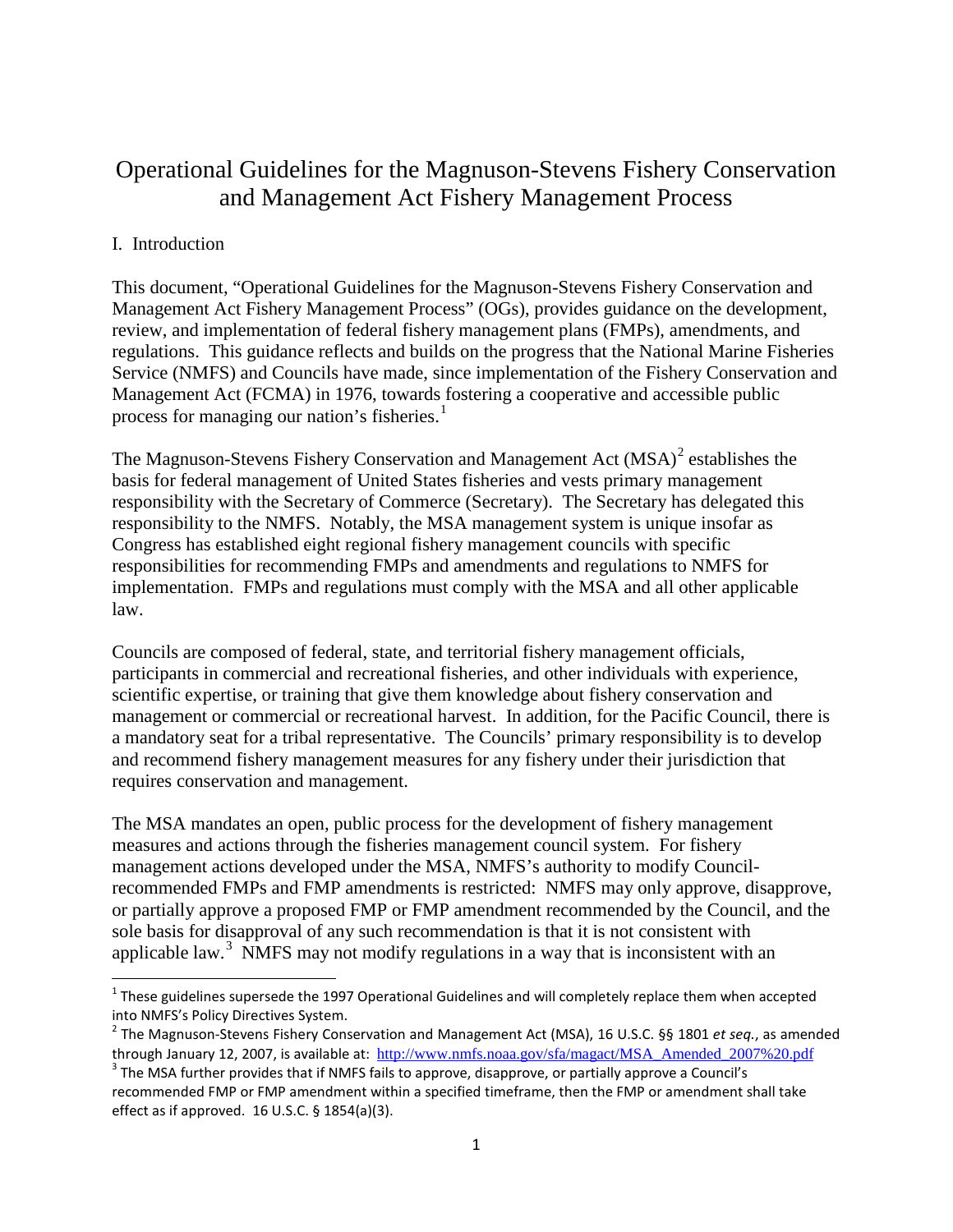underlying FMP or amendment or other applicable law.<sup>[4](#page-4-0)</sup>

It is this unique partnership between the NMFS and the Councils that creates the need for these OGs. [5](#page-4-1)

#### II. Guidelines

A. Goals and Objectives

The overarching goals of the OGs are to:

- Promote and continually improve the quality of fishery management *decisions and documentation*; and
- Promote a timely, effective, and transparent *public process* for development and implementation of fishery management measures pursuant to the MSA.

Key objectives for achieving these goals include:

- Simplify and speed the flow of work: Promote efforts to streamline compliance with regulatory requirements, including working to ensure that relevant information and comment is provided early in the process and that unnecessary delays are eliminated.
- Increase transparency: Promote transparency and effectiveness of the decision making process by clearly explaining the Council and regulatory process, promoting the public's accessibility to the process, fostering effective and constructive public input, and providing mechanisms for people to track the progress of different actions.
- Achieve appropriate standardization: Apply standardized practices where appropriate, while still recognizing regional variability, including continuing to seek ways to standardize compliance with other applicable laws (e.g., Endangered Species Act (ESA), National Environmental Policy Act (NEPA), Marine Mammal Protection Act (MMPA)).

To help achieve these goals and objectives, section II of this document sets forth seven guiding principles for the NMFS and Council partnership.

<span id="page-4-0"></span> $4$  An exception exists under MSA section 305. If the Secretary finds that an emergency or overfishing exists, NMFS can promulgate emergency regulations. If those regulations would change an underlying FMP, they are treated as an amendment while the regulations are in effect. 16 U.S.C. § 1855(c).<br><sup>5</sup> These Guidelines specifically address the NMFS/Council relationship in developing fishery management measures

<span id="page-4-1"></span>through the Council System. NMFS has also issued specific guidance pertaining to NMFS/Council roles as pertaining to NEPA and ESA compliance for fishery management actions. In 2013, NMFS issued a Policy Directive on "National Environmental Policy Act Compliance for Council-Initiated Fishery Management Actions under the Magnuson-Stevens Act," that pertains to roles and responsibilities for NEPA compliance; and in 2015, a Policy Directive on "Integration of Endangered Species Act section 7 with Magnuson-Stevens Processes." These Operational Guidelines address the NMFS/Council relationship on a broader, process-wide level.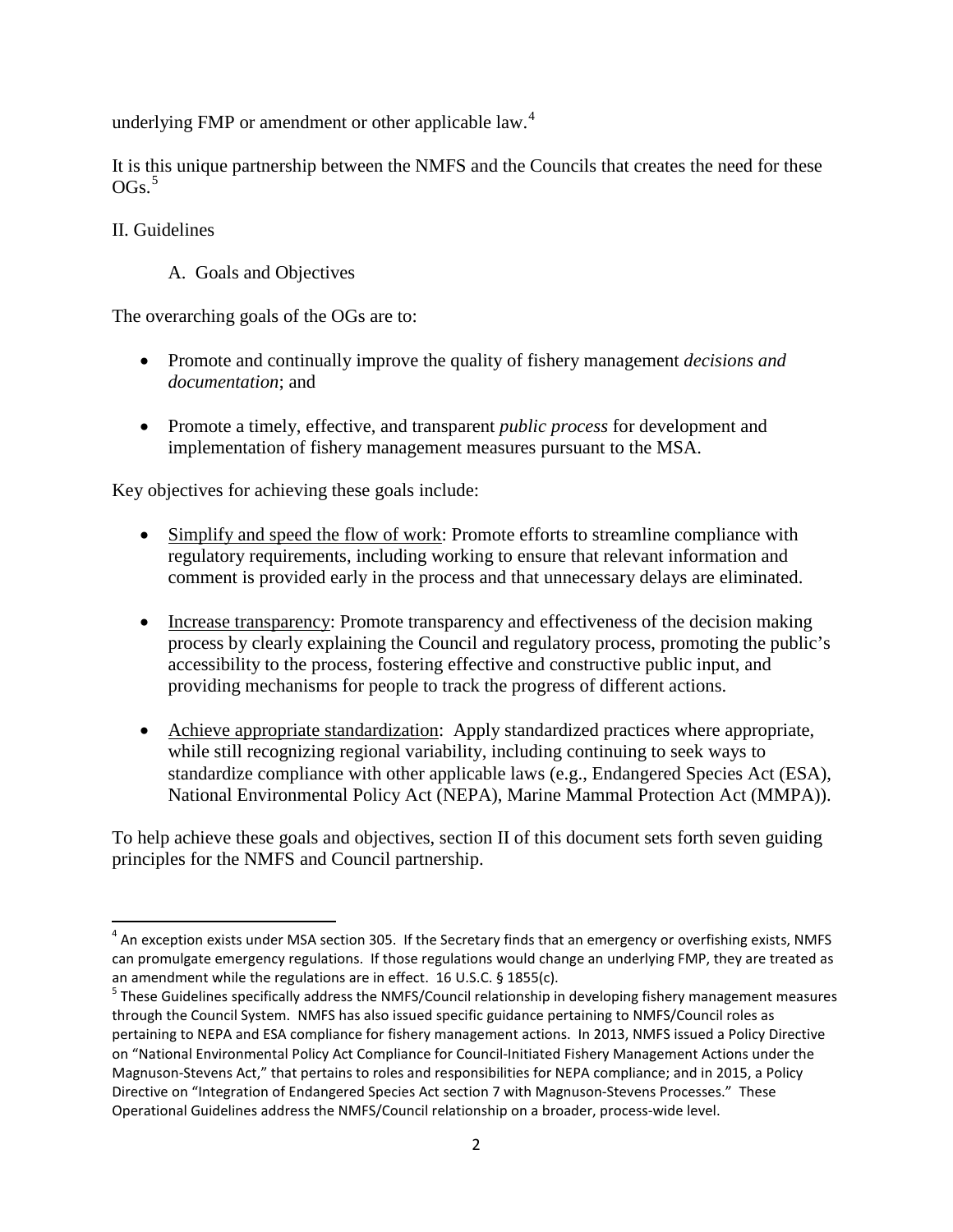#### B. Guiding Principles

For Council-managed fisheries, the following principles will guide all actions taken to develop, review, and implement FMPs, amendments and regulations.

- NMFS and the Councils are Partners. NMFS and the Councils are partners and should cooperate in (1) working towards the common goal of managing fishery resources consistent with the MSA; and (2) continuing efforts to rebuild fish stocks, achieve sustainable fisheries, promote safe seafood production and recreational opportunities, and maintain vibrant fishing communities.
- Roles and Responsibilities. To enhance transparency, NMFS and the Councils should describe specific roles and responsibilities through operating agreements (i.e. both formal and informal). Each Council/Region pair may develop its own system for working cooperatively to achieve the fishery management mission, and there may be variation in how tasks are assigned and completed for each pair.
- Frontloading. To the extent possible, all Council and NMFS staff, and other NOAA offices as appropriate, with responsibility for reviewing fishery management actions should participate in the development of those actions to ensure their concerns are raised early enough in the process to inform the Councils' decisions. This will allow issues to be addressed in a way that does not unduly delay or halt the review and approval process.
- Fishery Management Decisions Must be Supported by the Record. All fishery management decisions must be supported by a record that provides for the basis of a decision under the existing legal requirements and by analyses that comply with applicable law. The respective decisions of the Councils and NMFS are sufficiently interrelated that they should be supported by the same record. Thus, collaborative efforts should be undertaken by Council and NMFS staff to cooperate in the development of the documentation that supports decisions.
- Coordination between NMFS Regions and Headquarters (HQ). NMFS Regions should ensure that NMFS HQ offices have the opportunity to consider and provide input to fishery management decisions at the earliest stages of development.<sup> $6$ </sup> Councils, as partners, should be aware of this step in planning timelines. NMFS HQ will track decisions as they progress and will be expected early in the process to advise the Regional Offices of any national policy concerns.
- Clear and Concise Information and Analytical Products. Documents to support decisions must be based on the best scientific information available. Further, documents should be clearly written and as easily understandable as possible for decision makers, stakeholders, and the public. Clear, concise writing will facilitate good decision making, informed and

<span id="page-5-0"></span> $6$  These OGs do not specify a particular method regions must use to communicate with HQ. Some examples of methods could be including HQ participants on Fishery Management Action Teams (FMATs), or regular calls, briefings, or issues advisories.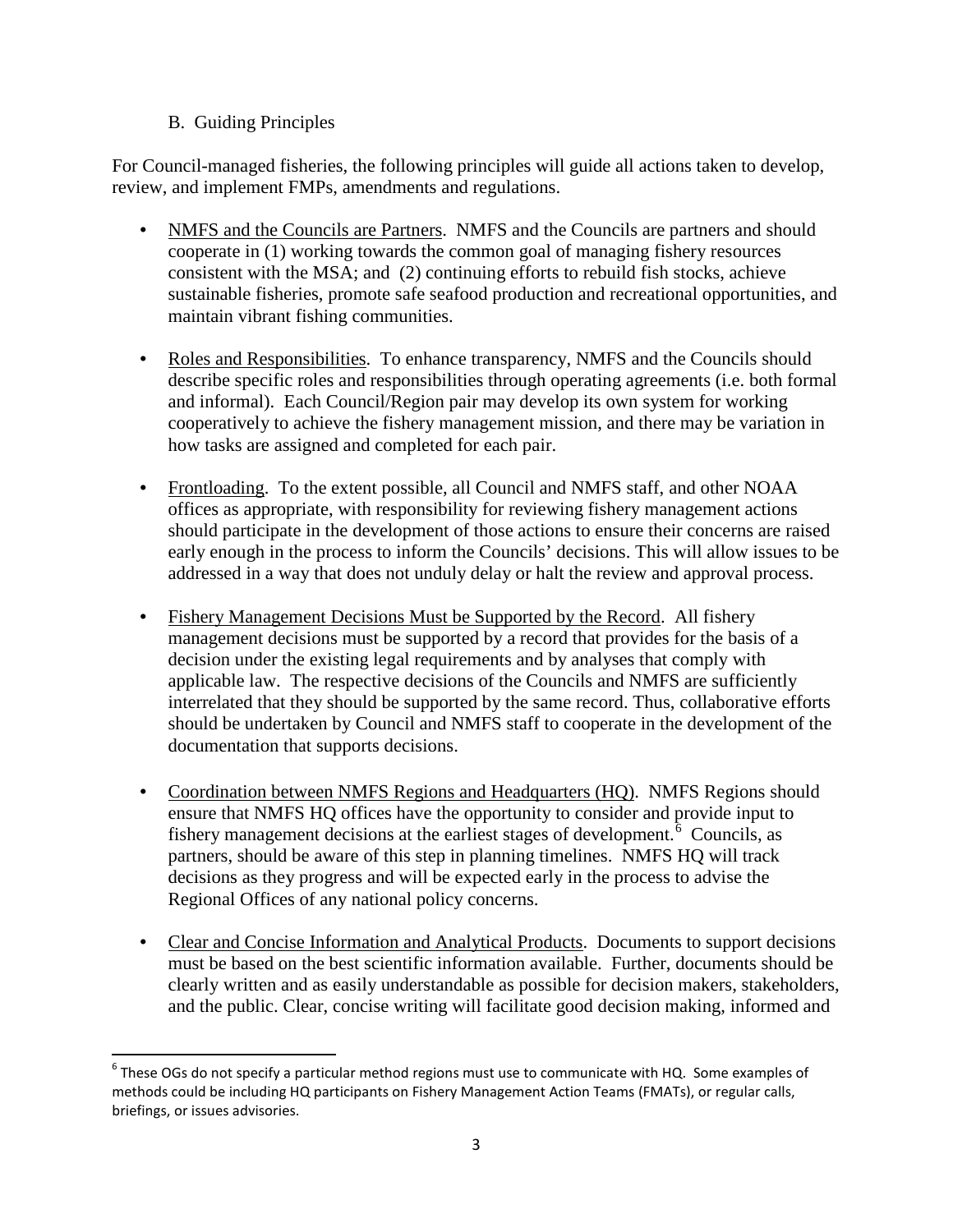meaningful public participation, development of a clear and complete record, and development of enforceable regulations.

• Promoting Meaningful Public Participation. NMFS and the Councils should promote early and active involvement from stakeholders and the public by using effective communication tools to highlight opportunities for participation in the process and providing information and materials to support informed and meaningful participation.

NMFS and the Councils will work cooperatively to comply with these principles.

C. Regional Operating Agreements (ROAs)

The documentation of how the guiding principles are applied, with the exception of the principle pertaining to coordination between regions and HQ, is specified in Regional Operating Agreements (ROAs) developed with each Council. The ROAs describe the planning tools, processes, products, roles, and responsibilities designed to maximize frontloading during each phase of the fishery management process. [7](#page-6-0) A more detailed description of the ROAs and their contents are included in Appendix 2 to these OGs. Within 1 year of the effective date of these OGs, each Council/Region pair must review its ROA to ensure that it addresses the guiding principles. Subsequently, ROAs should be reviewed at least every 3-5 years thereafter. The Councils and NMFS should make the ROAs available to Council members, staff, and the public. The ROAs should be updated, as necessary and by approval of all signed parties to the ROA, in response to learned or improved best practices, changing management needs and conditions, or new statutory requirements.

Section III. Use and Applicability

A. Usage

This guidance pertains to fishery management actions developed pursuant to the MSA.

B. Appendices

In addition to the MSA, a variety of other applicable laws affect the process and timelines for developing and implementing FMPs. To enhance transparency and foster public awareness, the attached appendices provide an overview of the fishery management process as well as general information about where key activities take place and where additional details can be accessed at a Council/Region level. Specifically, the Appendices to this document provide:

• Definitions of key terms and acronyms. (Appendix 1)

<span id="page-6-0"></span><sup>-&</sup>lt;br>7  $^7$  A general description of the "phases" of the fishery management process is set forth in Appendix 2 C.2. Also, in addition to the information provided in the ROAs, each Council's operational and administrative processes are described in Standard Operating Practices and Procedures (SOPPs), as required by Section 302(f)(6) of the MSA (16 U.S.C. § 1852(f)(6)) and implemented by 50 CFR 600.115. Approved SOPPs are available via Council websites and upon request.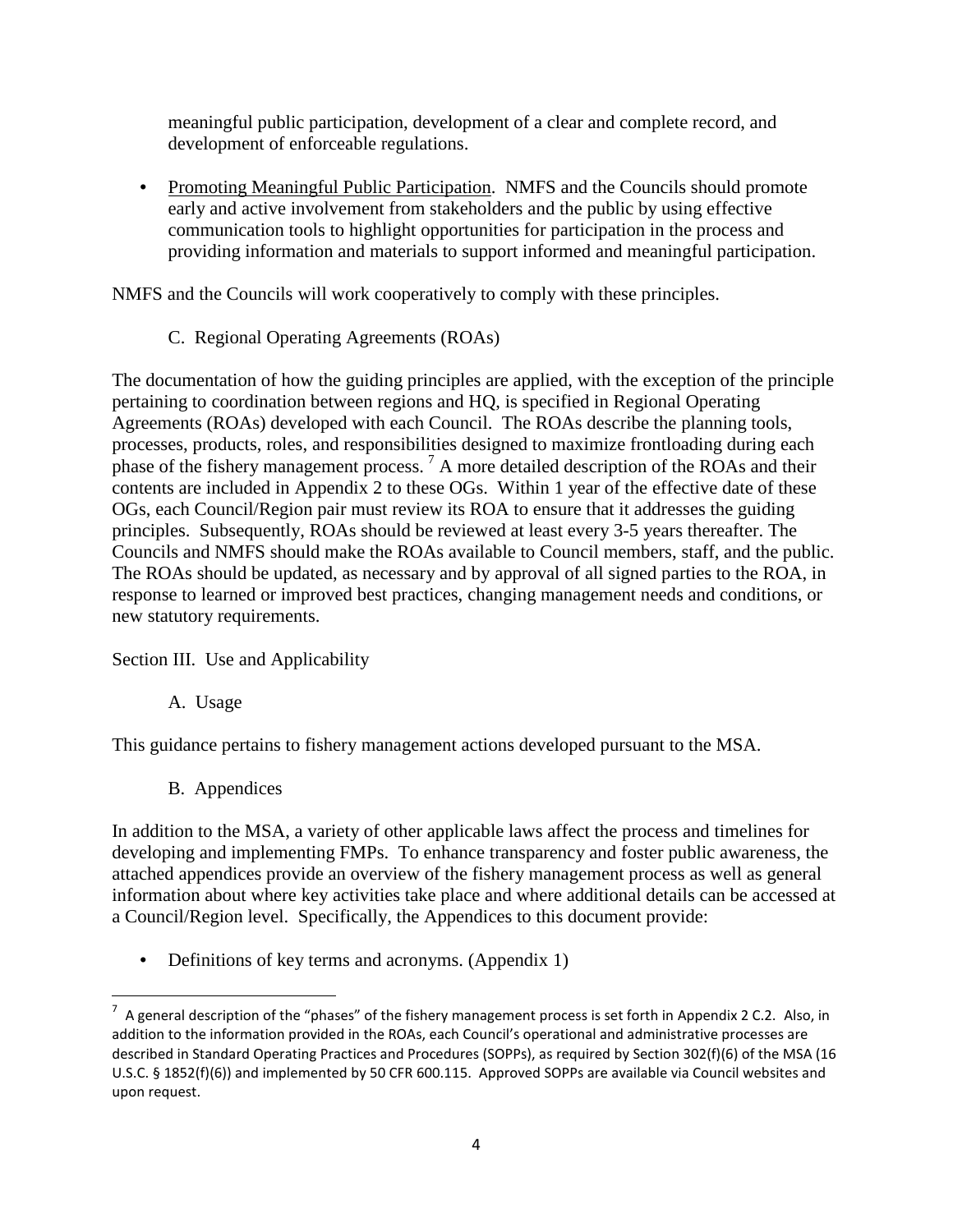- A general description of statutory roles and responsibilities. (Appendix 2)
- A general description of the MSA process for development and implementation of fishery management actions (phases and timing). (Appendix 2)
- A general description of other applicable laws that affect the MSA decision-making process. (Appendix 2)
- A general description of authorities and requirements for rulemaking. (Appendix 2)
- A general description of approaches for documentation and information about administrative records. (Appendix 3)
- Links to other relevant sources of information and navigational tools. (Appendix 4).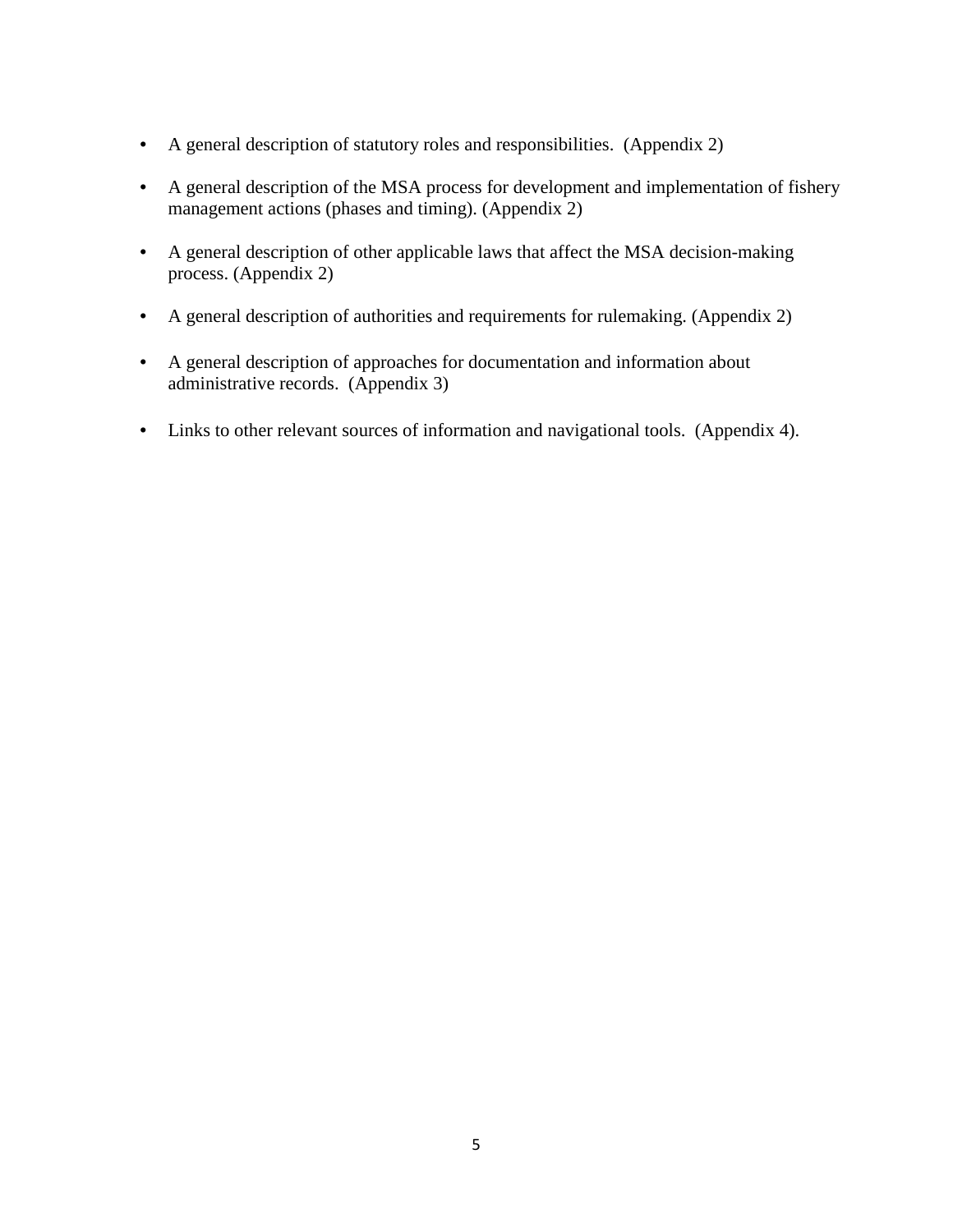# Operational Guidelines for the Magnuson-Stevens Fishery Conservation and Management Act Fishery Management Process

September 28, 2015

# APPENDICES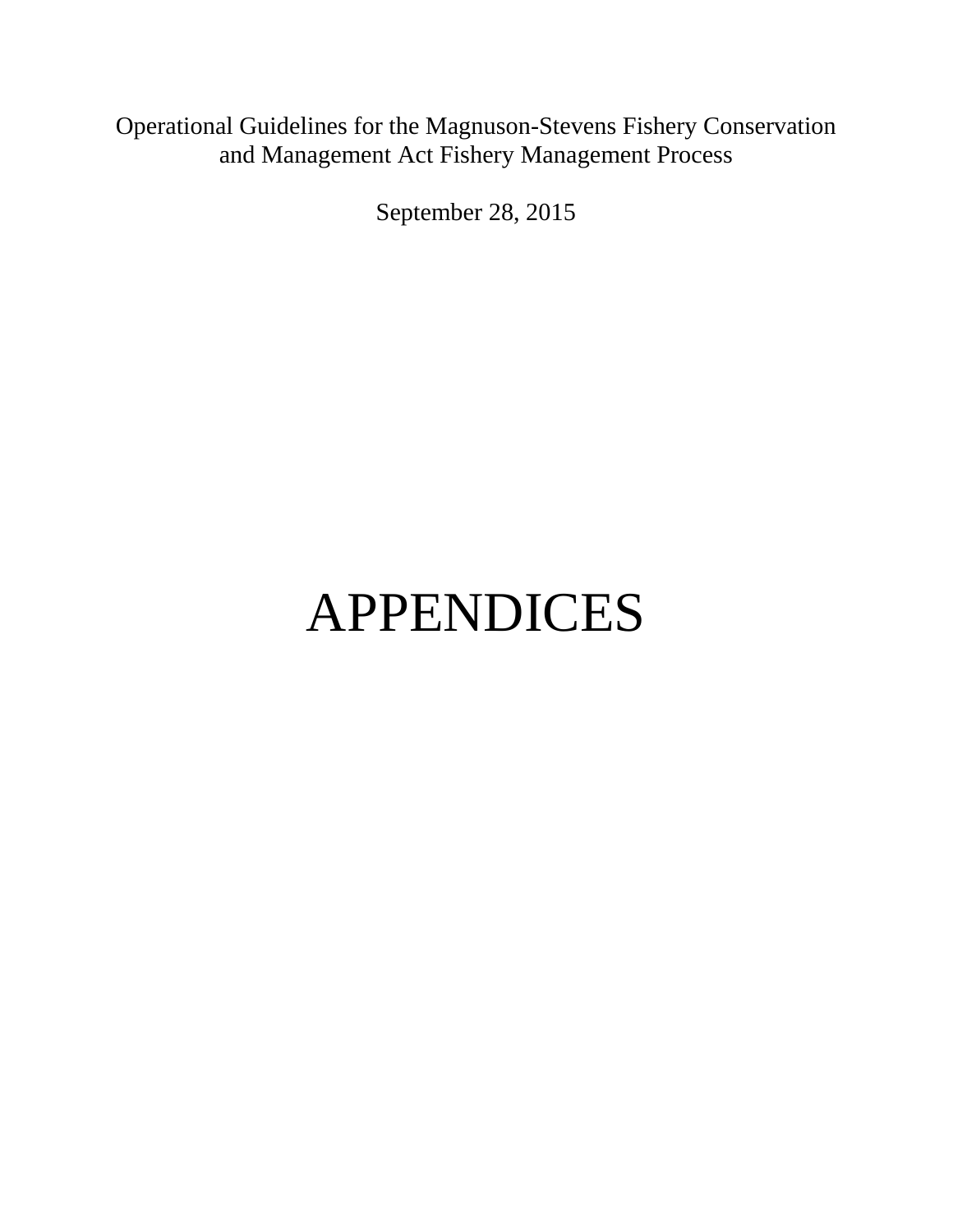\_\_\_\_\_\_\_\_\_\_\_\_\_\_\_\_\_\_\_\_\_\_\_\_\_\_\_\_\_\_\_\_\_\_\_\_\_\_\_\_\_\_\_\_\_\_\_\_\_\_\_\_\_\_\_\_\_

# APPENDIX 1: Abbreviations and General Terminology

# APPENDIX 2: Description of the Fishery Management Process

| d. Description of Action Plans or Phases for FMP                            |  |
|-----------------------------------------------------------------------------|--|
|                                                                             |  |
|                                                                             |  |
| C. Detailed Description of the Council Fishery Management Process App 2 - 3 |  |
| 1. General Overview of Roles and Responsibilities  App 2 - 3                |  |
|                                                                             |  |
|                                                                             |  |
|                                                                             |  |
|                                                                             |  |
|                                                                             |  |
|                                                                             |  |
|                                                                             |  |
|                                                                             |  |
| Phase III – Public Review and Council<br>$\overline{111}$ .                 |  |
| Action to Recommend Measure App 2 - 6                                       |  |
| Phase IV – Post-Council Action to<br>iv.                                    |  |
|                                                                             |  |
| (A). Phase $IV(a)$ – Preparation for                                        |  |
|                                                                             |  |
| (B). Phase IV $(b)$ – Secretarial Review                                    |  |
|                                                                             |  |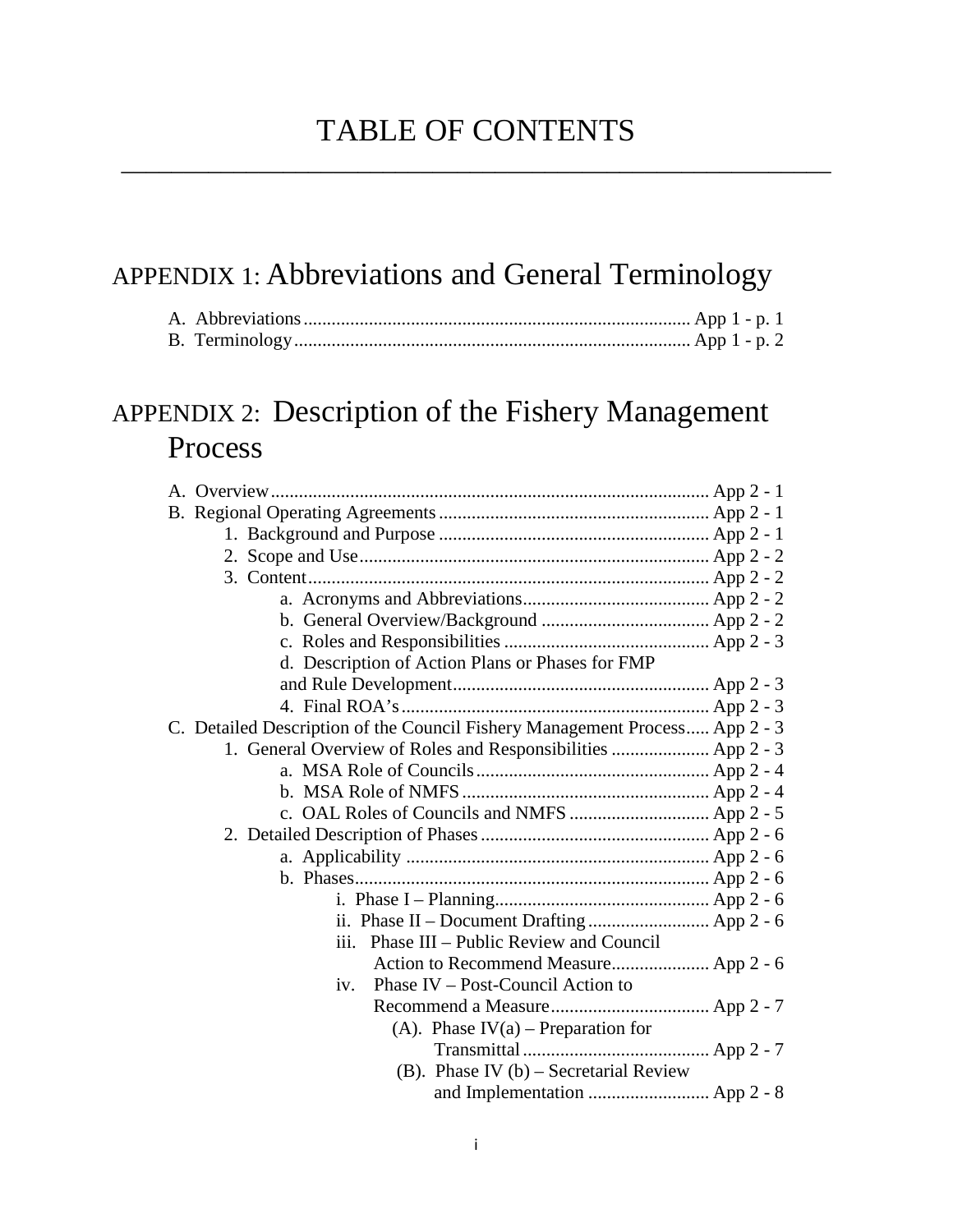| 3. Table Y: Other Laws and Executive Orders that            |  |
|-------------------------------------------------------------|--|
|                                                             |  |
|                                                             |  |
|                                                             |  |
|                                                             |  |
| 2. Table Z: Rulemaking Authorities and Processes App 2 - 30 |  |
| 3. Description of MSA rulemaking authorities and            |  |
|                                                             |  |
| a. Standard Rulemaking/Regulations deemed necessary         |  |
|                                                             |  |
| b. Emergency Actions and Interim Measures to Reduce         |  |
|                                                             |  |
| c. Authority to Implement Fishery Management Actions        |  |
| Developed by the Secretarial Authorities: MSA sections      |  |
|                                                             |  |
|                                                             |  |

# APPENDIX 3: Record and Documentation

| B. Documentation: Examples, Models, and Techniques  App 3 - 2 |  |
|---------------------------------------------------------------|--|
|                                                               |  |
|                                                               |  |
|                                                               |  |
|                                                               |  |
|                                                               |  |

# APPENDIX 4: Regional Operating Agreements and Additional Resources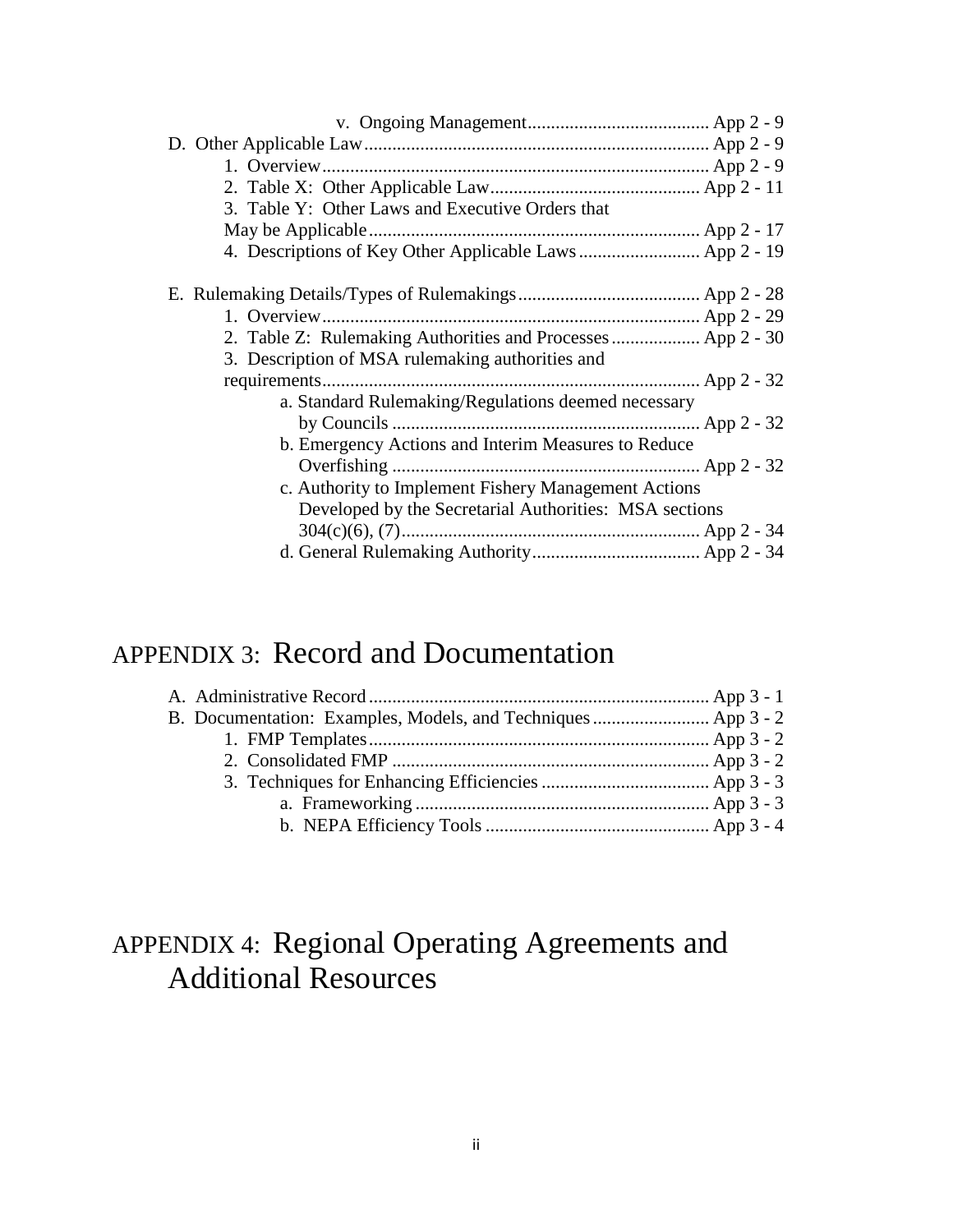Operational Guidelines for the Magnuson-Stevens Fishery Conservation and Management Act Fishery Management Process September 28, 2015

APPENDIX 1. Abbreviations and General Terminology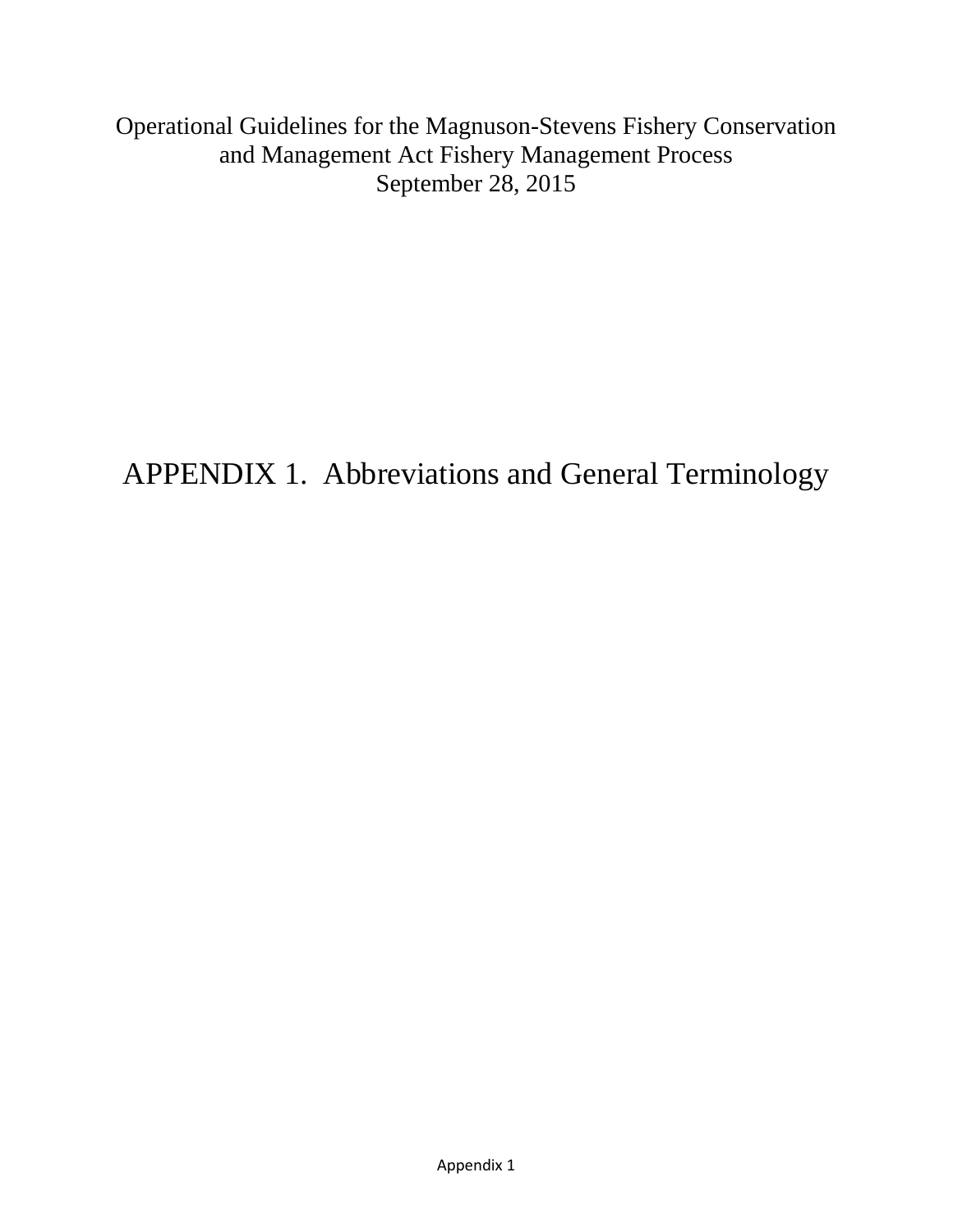### Operational Guidelines for the Magnuson-Stevens Fishery Conservation and Management Act Fishery Management Process September 28, 2015

# APPENDIX 1. Abbreviations and General Terminology

\_\_\_\_\_\_\_\_\_\_\_\_\_\_\_\_\_\_\_\_\_\_\_\_\_\_\_\_\_\_\_\_\_\_\_\_\_\_\_\_\_\_\_\_\_\_\_\_\_\_\_\_\_\_\_\_\_\_

# TABLE OF CONTENTS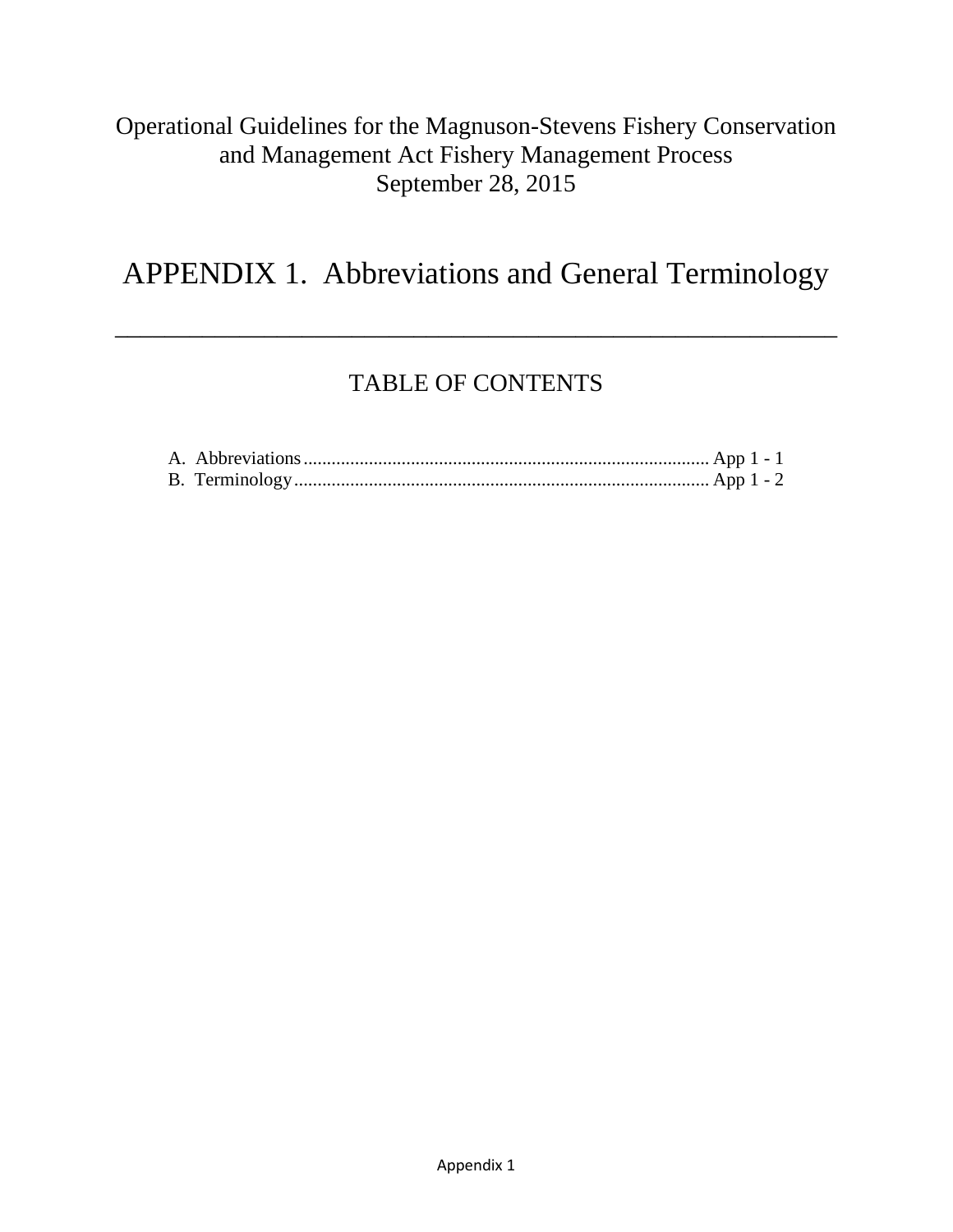#### A. Abbreviations.

The following list includes abbreviations used in the OGs as well as abbreviations that appear in other NMFS and Councils documents.

| $AA-$         | <b>Assistant Administrator for Fisheries</b>             |
|---------------|----------------------------------------------------------|
| $APA-$        | <b>Administrative Procedure Act</b>                      |
| $AR-$         | <b>Administrative Record</b>                             |
| $ARA-$        | Assistant Regional Administrator                         |
| $BA-$         | <b>Biological Assessment</b>                             |
| $BO-$         | <b>Biological Opinion</b>                                |
| BiOp-         | <b>Biological Opinion</b>                                |
| $CE-$         | <b>Categorical Exclusion</b>                             |
| CEQ-          | Council on Environmental Quality                         |
| $CFR-$        | Code of Federal Regulations                              |
| $COP-$        | <b>Council Operating Procedures</b>                      |
| $CPE-$        | <b>Comment Period Ends</b>                               |
| CZMA-         | <b>Coastal Zone Management Act</b>                       |
| CZMP-         | <b>Coastal Zone Management Plan</b>                      |
| DEIS-         | <b>Draft Environmental Impact Statement</b>              |
| $DOC-$        | Department of Commerce                                   |
|               | DOC/GC-Department of Commerce Office of General Counsel  |
| $EA-$         | <b>Environmental Assessment</b>                          |
| $EIS-$        | <b>Environmental Impact Statement</b>                    |
| EFH-          | <b>Essential Fish Habitat</b>                            |
| $EO-$         | <b>Executive Order</b>                                   |
| EPA-          | <b>Environmental Protection Agency</b>                   |
| ESA-          | <b>Endangered Species Act</b>                            |
| FEIS-         | Final Environmental Impact Statement                     |
| FEP-          | <b>Fishery Ecosystem Plan</b>                            |
| FOIA-         | Freedom of Information Act                               |
| FMAT–         | <b>Fishery Management Action Team</b>                    |
| FMP-          | <b>Fishery Management Plan</b>                           |
| FONSI–        | Finding of No Significant Impact                         |
| FRFA–         | Final Regulatory Flexibility Analysis                    |
| $GC-$         | <b>General Counsel</b>                                   |
| $IPT-$        | Interdisciplinary Plan Team                              |
| IQA-          | <b>Information Quality Act</b>                           |
| IRFA-         | <b>Initial Regulatory Flexibility Analysis</b>           |
| MRFSS-        | Marine Recreational Fisheries Statistics Survey          |
| MRIP-         | Marine Recreational Information Program                  |
| MMPA-         | Marine Mammal Protection Act                             |
| MSA–          | Magnuson-Stevens Fishery Conservation and Management Act |
| $NAO-$        | <b>NOAA Administrative Order</b>                         |
| <b>NIED A</b> | Motional Environmental Doliary Act                       |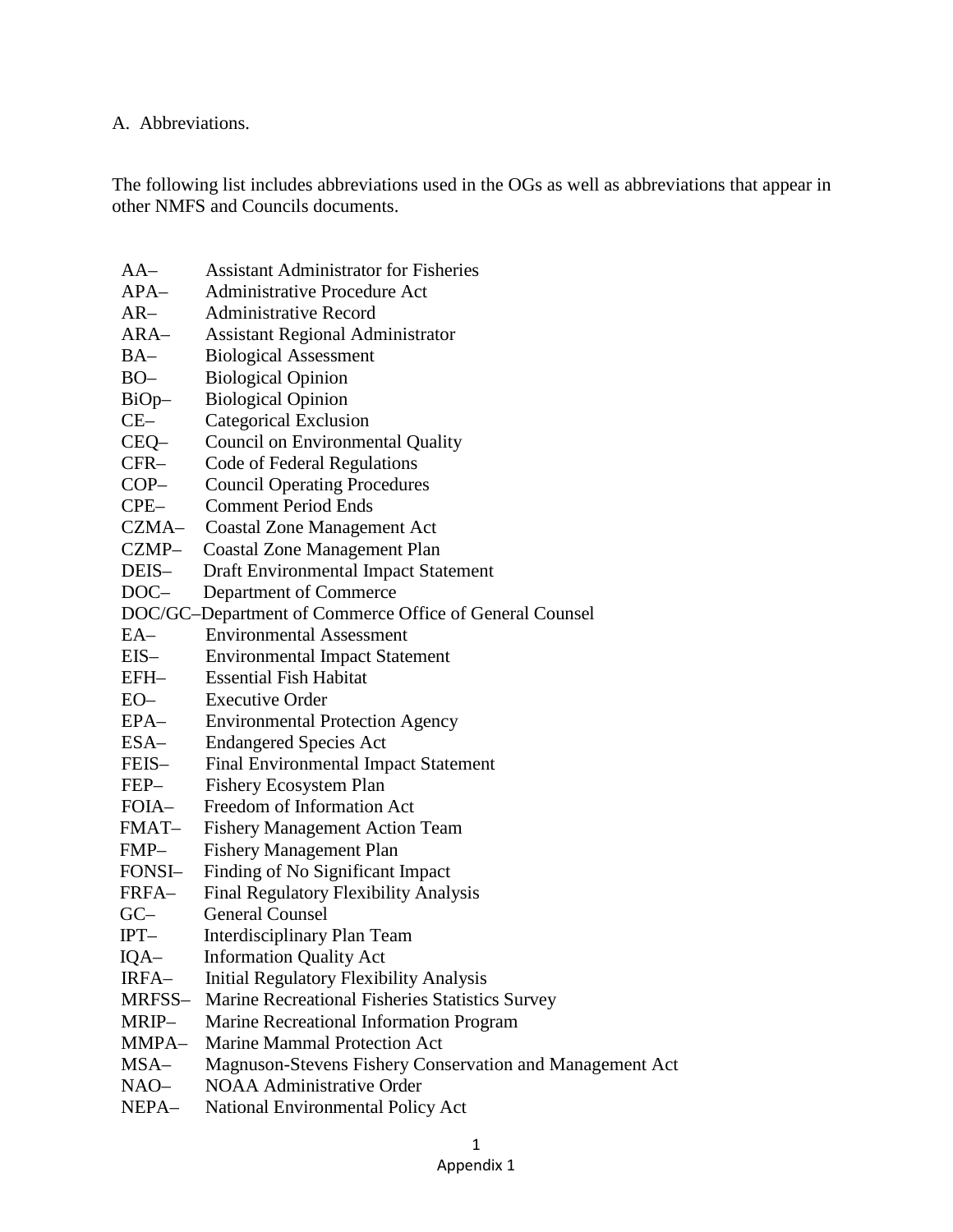- NID– Negligible Impact Determination under the MMPA
- NMFS– National Marine Fisheries Service
- NMSA– National Marine Sanctuaries Act
- NOA– Notice of Availability
- NOAA– National Oceanic and Atmospheric Administration
- NOI– Notice of Intent
- OAL– Other Applicable Law
- OFR– Office of the Federal Register
- OGs– Operational Guidelines for the Fishery Management Process
- OLE– NOAA Fisheries Office of Law Enforcement
- OMB– The White House Office of Management and Budget
- OPR– Office of Protected Resources (Headquarters)
- OSF– Office of Sustainable Fisheries (Headquarters)
- OSP/PPI– The NOAA Office of Strategic Planning/Program Planning and Integration
- PD– NMFS Policy Directive
- PDT– Plan Development Team
- PRA– The Paperwork Reduction Act of 1980
- RA– Regional Administrator
- RFA– Regulatory Flexibility Act
- RID– Regulatory Information Data
- RIN– Regulation Identifier Number
- RIR– Regulatory Impact Review
- ROA– Regional Operating Agreement
- ROD– Record of Decision
- SBA– Small Business Administration
- SOPP– Statement of Organization, Practices, and Procedures
- SSC– Scientific and Statistical Committee
- TIA– Takings Implication Assessment

#### B. Terminology

Action Plans. An "action plan" is a planning tool that many Council/Region pairs use to organize tasking and scheduling, as well as facilitate frontloading, for any particular action. Where relevant, Regional Operating Agreements (ROAs) provide specific details of how each Council/Region pair uses action plans. Action plans may include some or all of the following: description of the problem or objective, the proposed action, and potential alternatives; timelines for steps in developing the action and complying with OALs; Council and agency staff designated to work on the issue; and early identification of resources and analyses required. These plans provide a realistic, mutually-agreed upon path for the development and completion of Council actions. They may be working documents that are updated frequently.

Fishery Management Action Teams (FMATs), Plan Development Teams (PDTs), and Interdisciplinary Plan Teams (IPTs). FMATs, PDTs, and IPTs are additional mechanisms that Council/Region pairs may use to promote frontloading in the development of fishery management actions. The structure and functions of these teams vary by Council and are further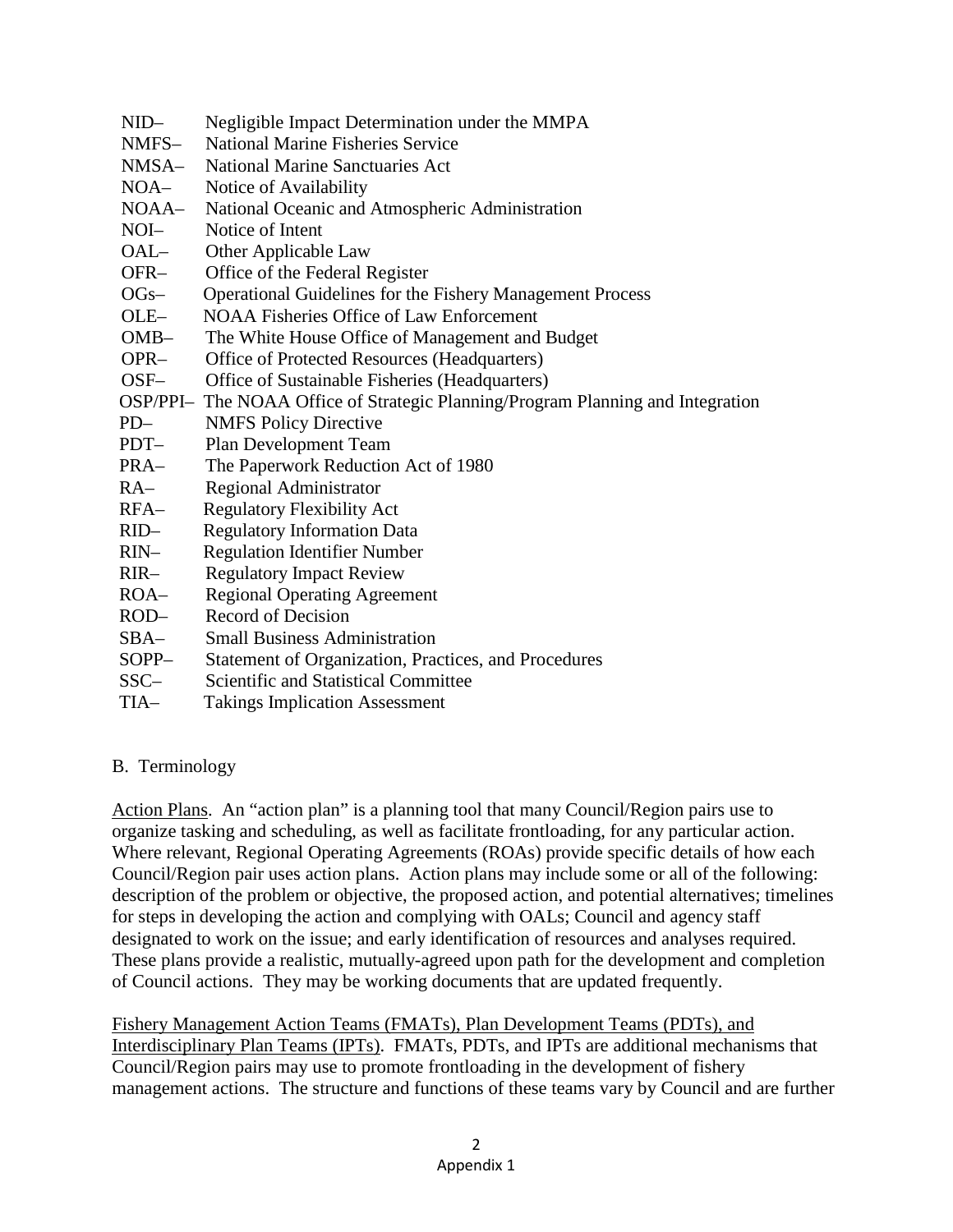described in the ROAs. Depending on their purpose, these teams may include various mixtures of Council staff, NMFS staff, NOAA General Counsel, and, in some cases, Council members. Their functions vary, but may include development of alternatives, development of information for scoping, and development of technical information or analysis in support of specific Council actions.

Frameworking. "Frameworking" refers generally to establishing in an FMP/amendment or regulations a mechanism for implementing recurrent, routine, or foreseeable actions in an expedited manner. Such mechanisms may vary in terms of their structure, terminology, etc. A framework mechanism – and individual actions executed thereunder – must comply with the MSA and other applicable law. *See* Appendix 2 (Section C.2.v) or 3 (Section B.3.a) for further explanation.

Frontloading. Frontloading is the practice of involving relevant reviewers and contributors, and identifying legal and policy considerations, as early in the process as possible. Frontloading may require more investment of time upfront, but should help identify potential problems early and prevent them from becoming bigger problems in later stages of review and implementation.

Other Applicable Law (OALs). Various laws must be addressed in the context of fishery management action development, approval, and implementation. The relevant other applicable laws, some of which provide for consultations with States and Indian Tribes, are described in Appendix 2, Section D. In addition, various administrative orders, and other directives must often be addressed.

Scoping. "To scope" means to assess or investigate an issue or problem, or to look at it carefully. In a fisheries context, this typically involves public outreach and input from stakeholders. Although the Magnuson-Stevens Fishery Conservation and Management Act (MSA) does not use the term "scoping," Councils engage in scoping activities to support their MSA mission. They continually review incoming information and conduct public meetings (often called "scoping meetings"), to gather information about needs for conservation and management. Once a management need has been identified, Councils may gather more focused input regarding potential responses through other open public meetings. In terms of National Environmental Policy Act (NEPA) compliance, the term "scoping" has a specific legal meaning. CEQ regulations at 40 CFR 1501.7 describe a specific scoping process that must be completed as part of the process for development of an environmental impact statement. It is important for the Councils and Regions to be clear and inform the public when scoping activities pertain specifically to the NEPA-related requirements.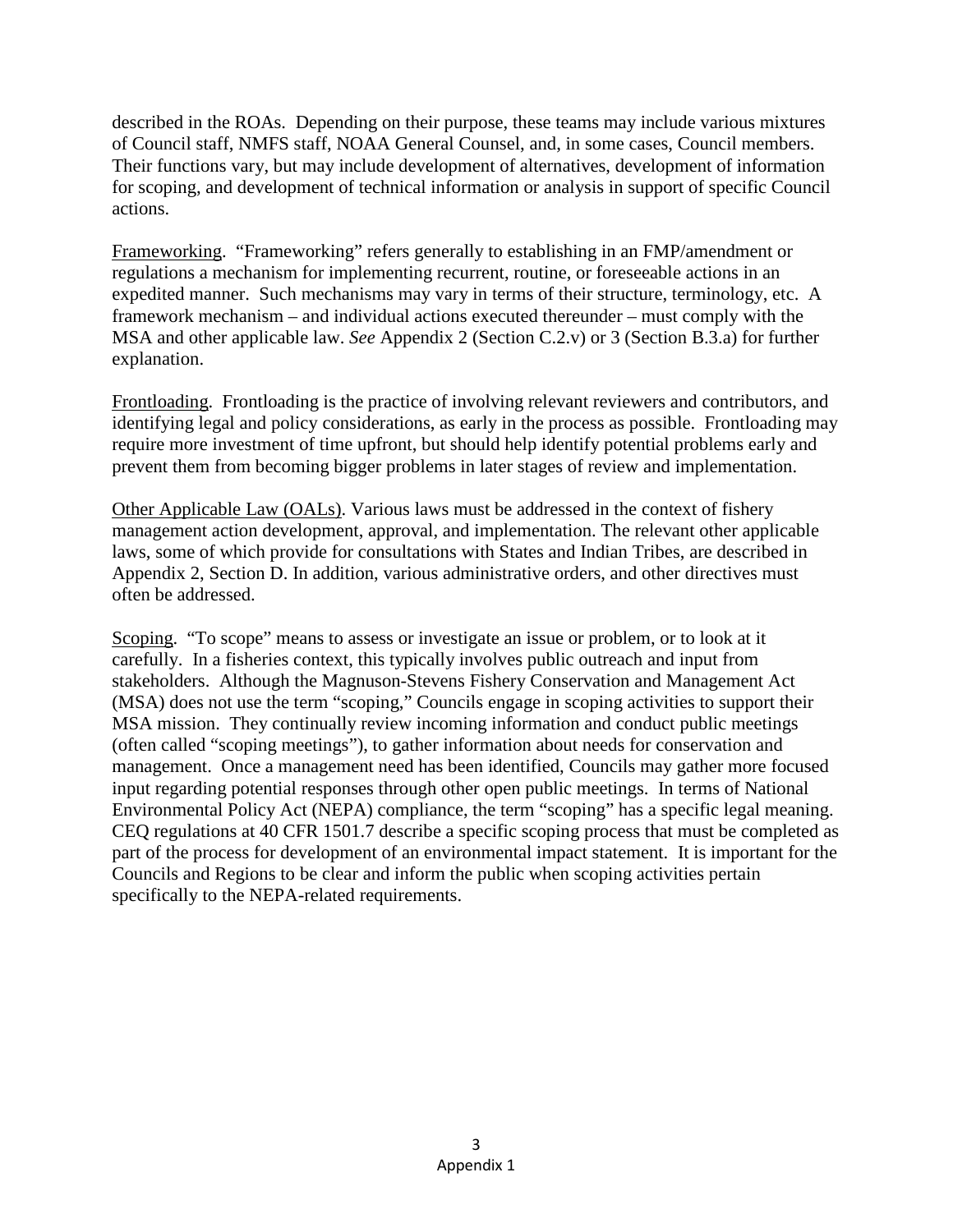### Operational Guidelines for the Magnuson-Stevens Fishery Conservation and Management Act Fishery Management Process

September 28, 2015

# APPENDIX 2. Description of the Fishery Management Process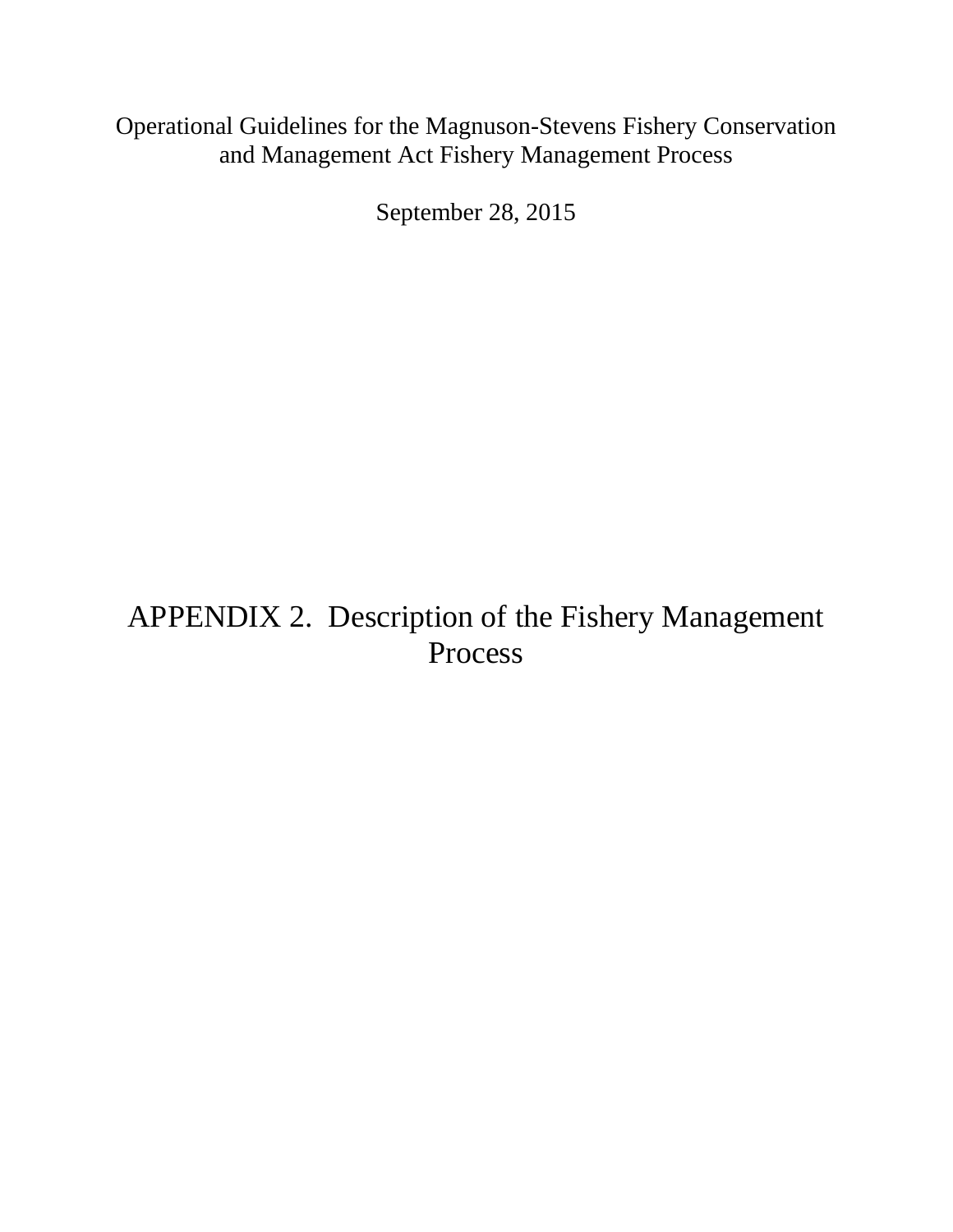### Operational Guidelines for the Magnuson-Stevens Fishery Conservation and Management Act Fishery Management Process September 28, 2015

APPENDIX 2. Description of the Fishery Management Process \_\_\_\_\_\_\_\_\_\_\_\_\_\_\_\_\_\_\_\_\_\_\_\_\_\_\_\_\_\_\_\_\_\_\_\_\_\_\_\_\_\_\_\_\_\_\_\_\_\_\_\_\_\_\_\_\_\_

### TABLE OF CONTENTS

| d. Description of Action Plans or Phases for FMP                   |  |
|--------------------------------------------------------------------|--|
|                                                                    |  |
|                                                                    |  |
| C. Detailed Description of the Council Fishery Management Process3 |  |
|                                                                    |  |
|                                                                    |  |
|                                                                    |  |
|                                                                    |  |
|                                                                    |  |
|                                                                    |  |
|                                                                    |  |
|                                                                    |  |
|                                                                    |  |
| iii. Phase III – Public Review and Council                         |  |
|                                                                    |  |
| iv. Phase IV – Post-Council Action to                              |  |
|                                                                    |  |
| (A). Phase $IV(a)$ – Preparation for                               |  |
|                                                                    |  |
| (B). Phase IV $(b)$ – Secretarial Review                           |  |
|                                                                    |  |
|                                                                    |  |
|                                                                    |  |
|                                                                    |  |
|                                                                    |  |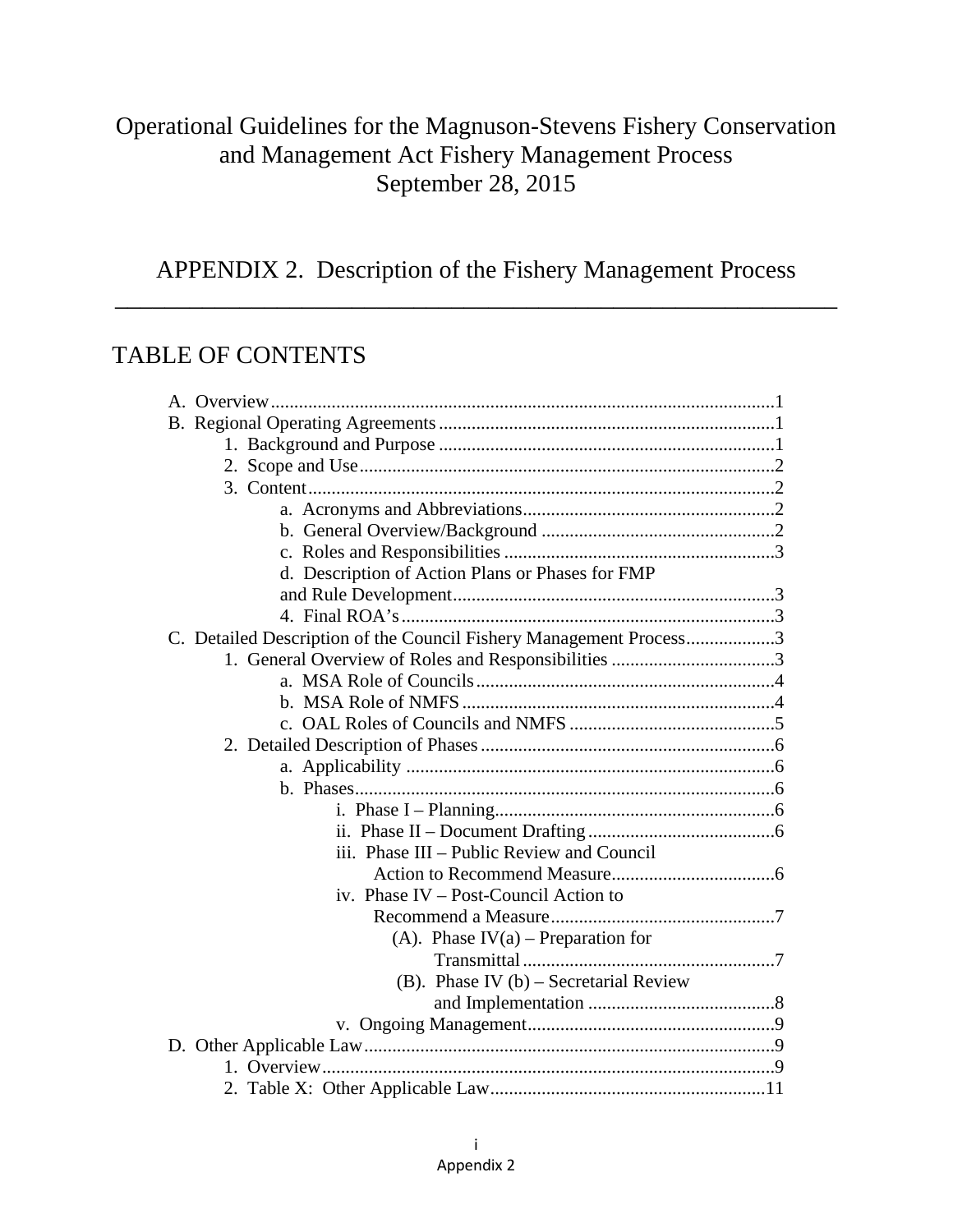| 3. Table Y: Other Laws and Executive Orders that                |     |
|-----------------------------------------------------------------|-----|
|                                                                 |     |
|                                                                 |     |
|                                                                 |     |
|                                                                 |     |
|                                                                 |     |
| 3. Description of MSA rulemaking authorities and requirements32 |     |
| a. Standard Rulemaking/Regulations deemed necessary             |     |
|                                                                 | .32 |
| b. Emergency Actions and Interim Measures to Reduce             |     |
|                                                                 | .32 |
| c. Authority to Implement Fishery Management Actions            |     |
| Developed by the Secretarial Authorities: MSA sections          |     |
|                                                                 | 34  |
|                                                                 |     |
|                                                                 |     |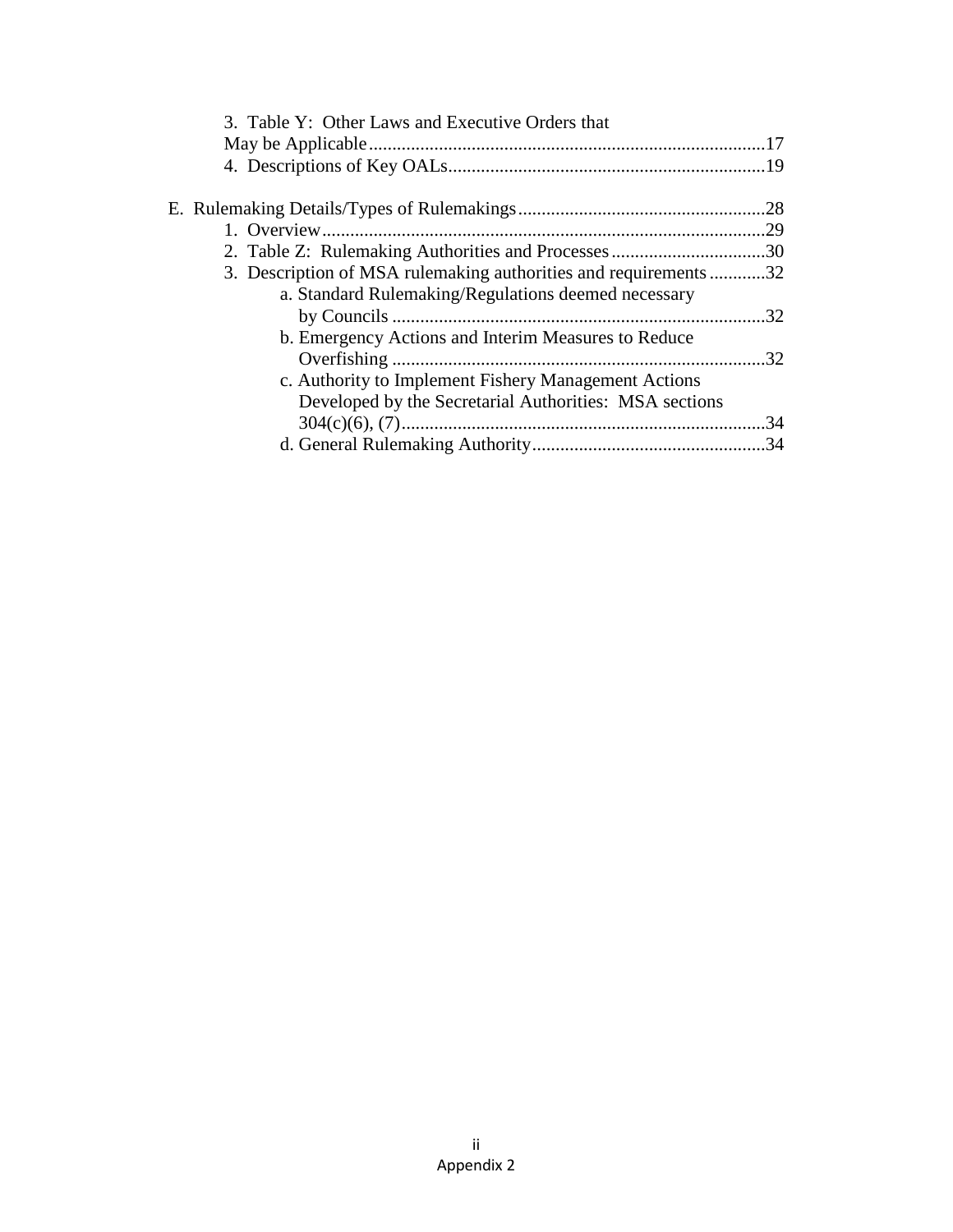#### Appendix 2. Description of the Fishery Management Process

#### A. Overview

This Appendix provides information on various aspects of the fishery management process, including Regional Operating Agreements (ROAs), other applicable law (OALs), and rulemaking authorities under the Magnuson-Stevens Fishery Conservation and Management Act (MSA). While most of these materials are focused specifically on the Council-initiated fishery management actions, the sections on OALs and rulemaking authorities provide information that may be relevant to fisheries managed by the Secretary under the "Highly Migratory Species" (HMS) provisions of the MSA.<sup>[1](#page-19-0)</sup>

As described in this Appendix, the fishery management process for Council-managed fisheries consists of five basic phases.<sup>[2](#page-19-1)</sup> Section C of this Appendix 2 provides detailed information about the five phases, but, in general, they are as follow:

- 1. Planning
- 2. Document Drafting
- 3. Public Review and Council Action to Recommend a Measure
- 4. Post Council Action to Recommend a Measure
	- (a) Preparation for Transmittal
	- (b) Secretarial Review and Implementation

5. Ongoing Management (additional regulatory activity, monitoring, need identification, and response – feeds back into phase 1)

While the ROAs provide for Council/Region cooperation and sharing of workloads, it is important to note that the MSA and other applicable laws assign different responsibilities to each entity. Therefore, both the National Marine Fisheries Service (NMFS) and the Councils must ensure they fulfill their required roles.

B. Regional Operating Agreements

Details of how each Council/Region pair implements MSA and OAL requirements throughout the process are set forth in the ROAs.

1. Background and Purpose

The ROAs describe the planning tools, processes, products, roles, and responsibilities designed to maximize frontloading during each of the main rulemaking phases outlined in this Appendix. The ROAs confirm the mutual interests of and describe the working relationships between a NMFS Region and the Council, and may also include the corresponding NMFS Science Center and NOAA Office of Law Enforcement. ROAs give NMFS and the Councils a platform to

 $\frac{1}{1}$ <sup>1</sup> For information pertaining to HMS, see 16 U.S.C. §§ 1852(a)(3), 1854(g).

<span id="page-19-1"></span><span id="page-19-0"></span> $2$  This description of phases is founded upon the description of the MSA process that was set forth in the 1997 Operational Guidelines, with clarification regarding the activities that occur between the Councils vote to recommend an action and the declaration of "transmittal." For a complete description of the phases, see Appendix 2, section C, below.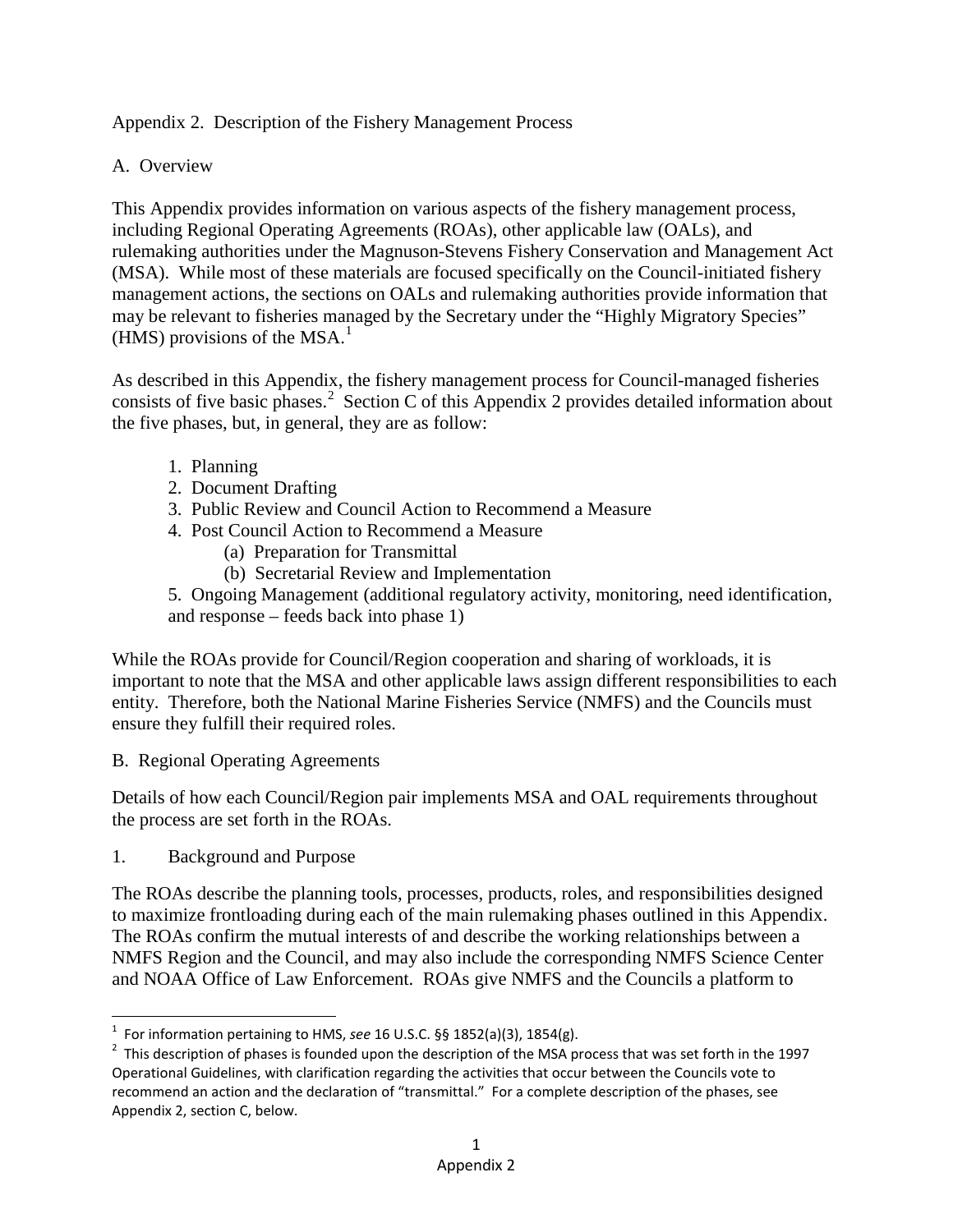specify coordination mechanisms, roles and responsibilities in the fishery management plan (FMP) process, and identify necessary tasks and ensure they are appropriately assigned and completed. ROAs should also help the public better understand the fishery management decision making process, thus making NMFS and Council actions more transparent. The intended effect is to promote early planning, cooperation, and open communication in the development of fishery management documents, with the objective of streamlining the review and approval process, and ultimately, improving the quality and transparency of fishery management decision making. These Operational Guidelines for the Magnuson-Stevens Fishery Conservation and Management Act Fishery Management Process (OGs) encourage NMFS and the Councils to use their ROAs to communicate the roles and obligations of all responsible contributing parties, including the Science Centers, NOAA Office of Law Enforcement, and General Counsel, to the extent possible.

#### 2. Scope and Use

The ROAs should be considered by all parties as "living documents", which can change over time in response to learned or improved best practices, changing management needs and conditions, or new statutory requirements. The ROAs are not intended to limit or prevent staff from devising alternative processes on an ad hoc basis in response to specific needs or concerns. The ROAs are intended to document the specific roles and responsibilities of the Council and NMFS in developing, approving, and implementing fishery management actions under the MSA. These agreements have all been signed by the Councils and the NMFS Regional Offices. Individual ROAs may include other agency signatories where it was deemed appropriate. At all times the ROA is meant to make transparent the procedures and processes of developing a proposed Council action and facilitates "frontloading" as much as practicably possible.

#### 3. Content

The preparation, review, approval, and implementation of the fishery management actions and the implementing rules and regulations under the MSA comprise a complex process in which the Councils and NMFS have distinct, yet overlapping roles. Each ROA specifies the frontloading procedures used to ensure the processes and documentation associated with fishery management proposals are adequate, timely, documented with a complete record, and provide a basis for decision making. Each ROA is unique for the NMFS Region and Council for whom it was developed. While unique, each ROA includes the following sections as basic content:

#### a. Acronyms and Abbreviations

The ROAs include a section on Acronyms and Abbreviations which provides NMFS, Councils, and the public with a quick overview of the terminology used by NMFS and the Council when developing analysis and conducting rulemaking. While there is some overlap between the Councils, there are some terms that may be unique to the Council/Region pair that developed the ROA.

#### b. General Overview/Background

This section briefly describes the scope of the agreement, including the objectives of the ROA and a short background on why it was developed. This section also provides brief information on how to navigate the document.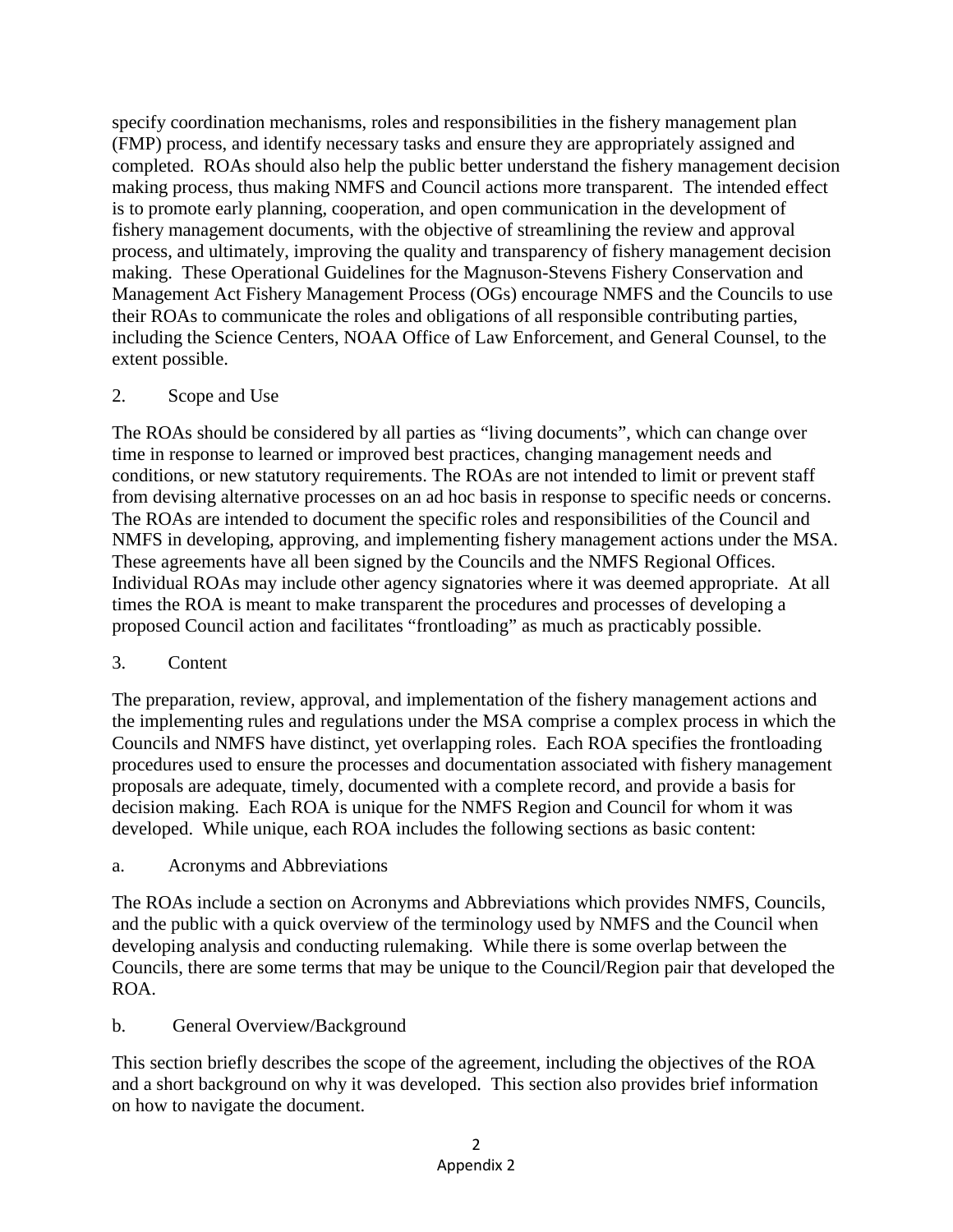#### c. Roles and Responsibilities

This section briefly describes the products and roles and responsibilities during each of the main rulemaking phases for fishery management actions. These Phases are described in detail in section C. of this Appendix 2. The Roles and Responsibilities section of the ROAs describe the primary roles of the Councils, Council planning teams, NMFS, the NMFS Science Centers, NOAA General Counsel and NMFS Office of Law Enforcement in developing FMPs and implementing regulations under the MSA. In addition to the MSA, a variety of other applicable laws and executive orders (EOs) have analytical and procedural requirements, including NEPA, the Endangered Species Act (ESA), the Marine Mammal Protection Act (MMPA), the Regulatory Flexibility Act (RFA), the Paperwork Reduction Act (PRA), the Information Quality Act, EO 12866 and the Administrative Procedure Act (APA). The roles and responsibilities pertaining to these separate analyses may be included in the ROA or may be contained in a separate document. While the ROAs are specific to the Council/Region that developed it, section C. of this Appendix 2 also briefly describes the general roles and responsibilities of Councils and NMFS in complying with applicable laws.

d. Description of Action Plans or Phases for FMP and Rule Development

Either in the above section, or included in a separate section, is a description of how the Councils and NMFS identify necessary tasks and ensure they are appropriately assigned and completed for each phase of the fishery management process. Some ROAs describe how Action Plans are used to provide a path for development and completion of major actions. Other ROAs detail each phase, describe how each phase is completed, and identify who is responsible for products or documents in those phases. No matter the approach, this has the intended effect of informing internal and external stakeholders of how each phase of the process is initiated and completed.

4. Final Regional Operating Agreements

Links to the current signed versions of these ROAs are appended to these OGs. The ROAs, besides including the above sections, also include a diagram for each Council. These diagrams show the structure and function of Council committees, planning bodies, and other Councilcreated entities. How these Council bodies work may be reviewed in the ROAs, or they may be briefly described within these OGs.

- C. Detailed Description of the Council Fishery Management Process under the MSA
- 1. General Overview of Statutory Roles and Responsibilities

The MSA and OALs set forth specific analytical and procedural requirements that interact with NMFS's and the Councils' decision-making processes under the MSA. The mandates on NMFS, as the federal action agency, are distinct from the requirements pertaining to the activities of the Councils, in their role as advisory bodies. Nothing precludes a Council's development of analyses and documentation to support compliance with the OALs, and in fact this practice is recommended. However, ultimate legal responsibility for most requirements lies with NMFS. It is good practice to have as complete analysis and documentation as possible available during Council deliberations.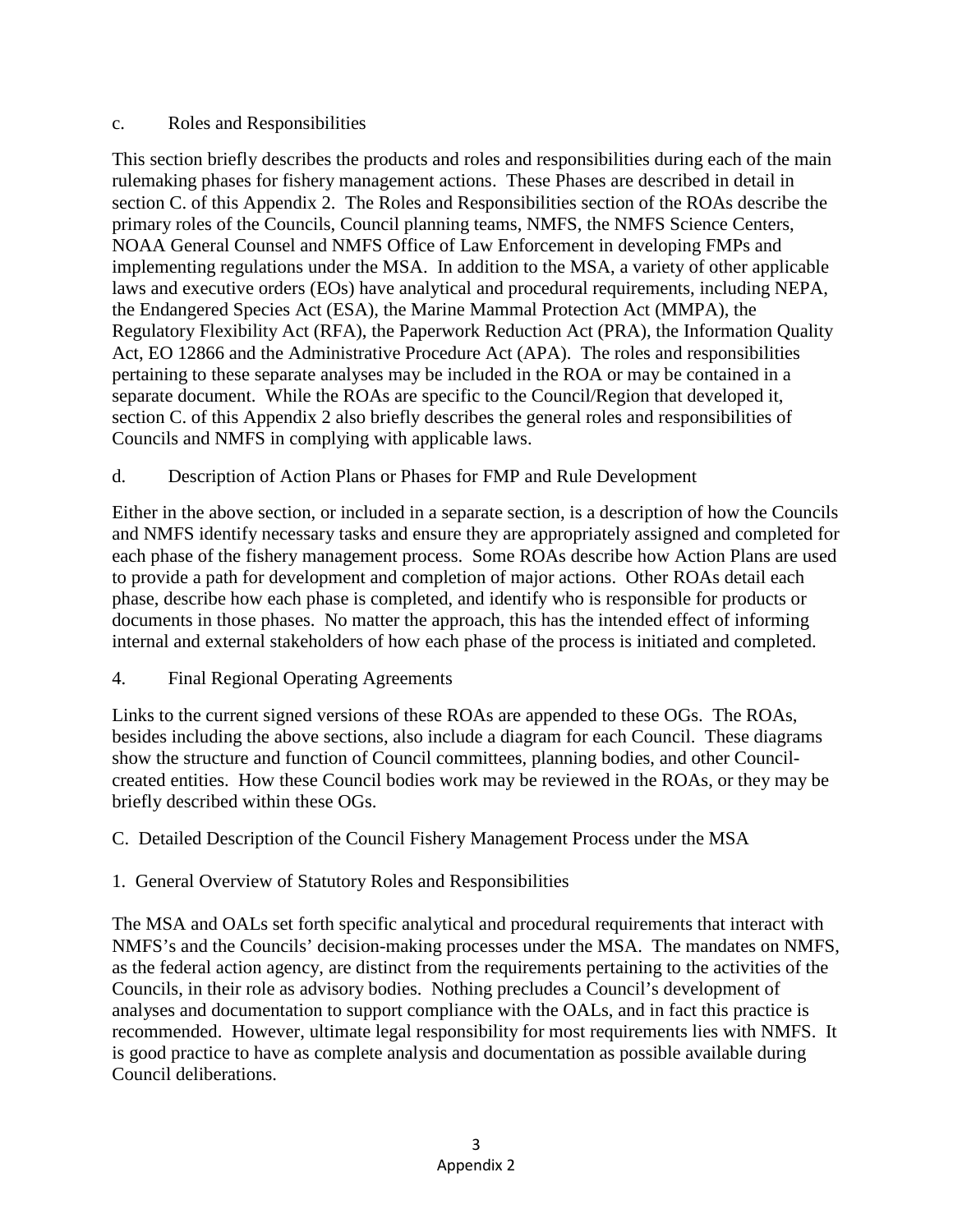#### a. MSA Role of the Councils

As set forth in sections 302(h), 303, and 304 of the MSA (see also the policy directive entitled "Procedures for Initiating Secretarial Review of FMPs and Amendments (3/01/91) [\(http://www.nmfs.noaa.gov/op/pds/documents/01/101/01-101-01.pdf](http://www.nmfs.noaa.gov/op/pds/documents/01/101/01-101-01.pdf) ), Councils are responsible for:

- Conducting public hearings to allow for public input into the development of FMPs and amendments,
- Reviewing pertinent information,
- Preparing FMPs and amendments for fisheries requiring conservation and management,
- Drafting or deeming regulations to implement the plans or amendments,
- Developing annual catch limits (ACLs),
- Identifying research priorities, and
- Transmitting complete packages containing documentation necessary for NMFS to initiate a review of compliance with all applicable laws including NEPA.

#### b. MSA Role of NMFS

As set forth in MSA section [3](#page-22-0)04(a) (16 U.S.C. § 1854(a)), NMFS' role<sup>3</sup> with respect to Councildeveloped FMPs and FMP amendments is to review – and approve, disapprove, or partially approve – those plans and amendments in accordance with specified procedures, including:

- Upon transmittal of the FMP or amendment, immediately:
	- o Commence a review to determine whether the plan or amendment is consistent with the MSA and OALs; and
	- o Publish the plan or amendment in the *Federal Register* for a 60-day comment period.
- Within 30 days of the end of the comment period, approve, disapprove, or partially approve a plan or amendment. Disapproval must be based on inconsistency with the MSA or other applicable law. Disapproval notices must specify what was inconsistent and how to remedy the situation, if possible (see MSA section  $304(a)(3)(A)-(C)$ ).

In addition, as set forth in section 304(b) (16 U.S.C. § 1854(b)), NMFS' role with respect to Council-recommended proposed regulations is to:

<span id="page-22-0"></span><sup>&</sup>lt;sup>3</sup> MSA Section 304 vests the authority to take action regarding fishery management plans and implementing regulations with the Secretary of Commerce. This authority has been delegated to the Under Secretary of Commerce for Oceans and Atmosphere (NOAA Administrator) who has re-delegated this authority to the Assistant Administrator for Fisheries (AA). Department Organization Order 10-15 § 3.01(aa); NOAA Organization Handbook Transmittal # 61. Among other things, the AA has re-delegated to the Deputy AAs authority for signature of material for publication in the Federal Register and the Code of Federal Regulations. NOAA delegations of authority may be foun[d here.](http://www.corporateservices.noaa.gov/ames/delegations_of_authority/)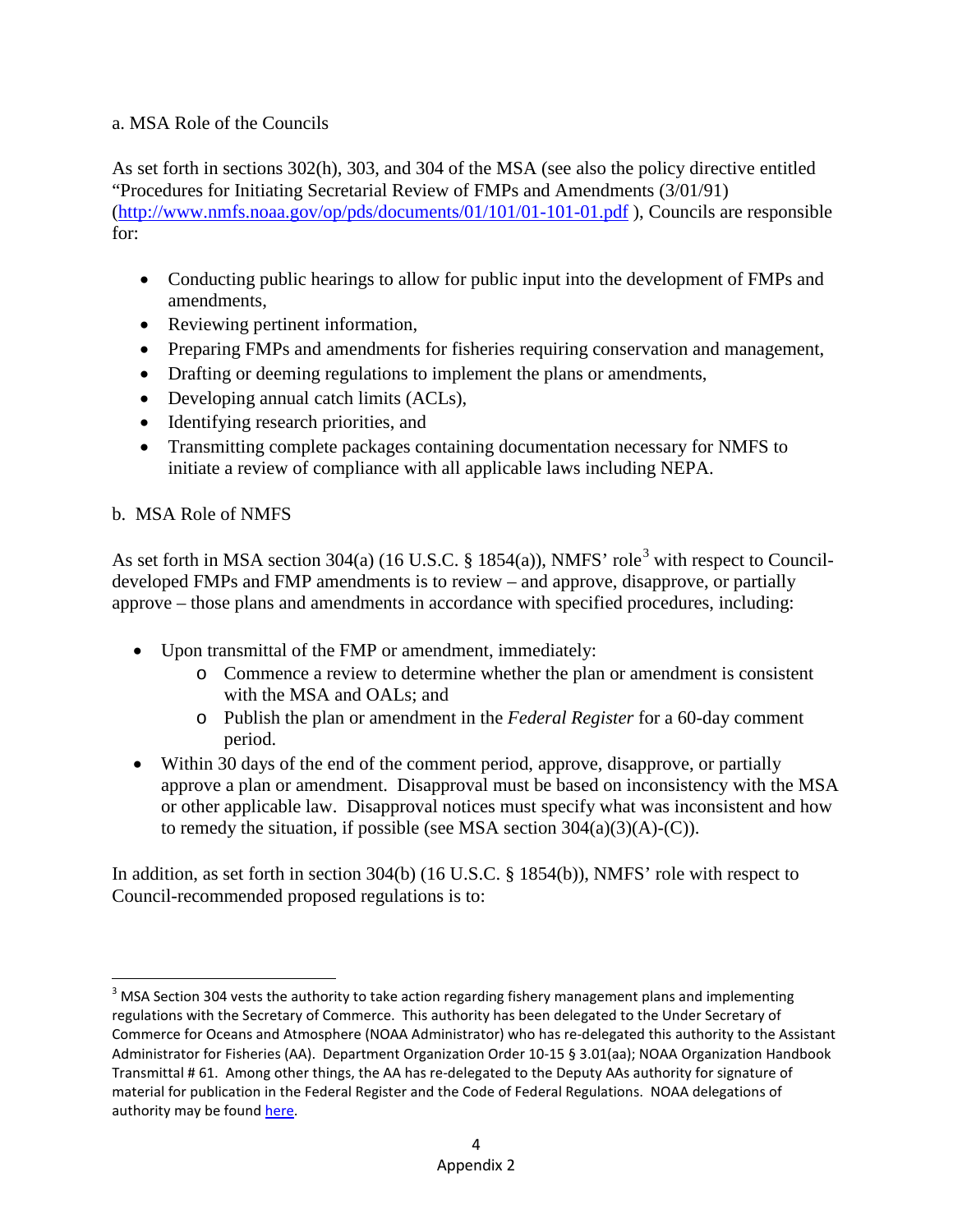- Upon transmittal, immediately initiate an evaluation of whether the proposed regulations are consistent with the FMP or amendment, the MSA, and other applicable law.
- Within 15 days of initiating the evaluation, make a determination of consistency, and
	- if that determination is affirmative, publish the proposed regulations for a public comment period of 15 to 60 days; or
	- $\blacksquare$  if that determination is negative, notify the Council in writing of the inconsistencies and provide recommendations on revisions that would make the proposed regulations consistent.
- Consult with the Council before making any revisions to the proposed regulations.
- Promulgate final regulations within 30 days after the end of the comment period and publish in the *Federal Register* an explanation of any differences between the proposed and final regulations.

The MSA, at Section 304(c), (16 U.S.C. § 1854(c)), also authorizes NMFS to prepare an FMP or amendment if:

(a) the appropriate Council fails to develop and submit to NMFS, after a reasonable period of time, an FMP for such fishery, or any necessary amendment to such a plan, if such fishery requires conservation and management;

(b) NMFS disapproves or partially disapproves any such plan or amendment, or disapproves a revised plan or amendment, and the Council involved fails to submit a revised or further revised plan or amendment; or

(c) NMFS is given authority to prepare such plan or amendment under the MSA.

NMFS may also develop regulations to implement Secretarial plans and amendments. (MSA section 304(c)(6), (7); 16 U.S.C. § 1854(c)(6), (7)).

Additional information about specific tasks and roles performed by NMFS regional and HQ offices can be found in NMFS's Policies on Regulatory Process (PD 30-102) and Fishery Management Actions (PD 01-101).

c. OAL Roles of NMFS and Councils

As described in section D of Appendix 2, the OALs set forth a variety of requirements for analysis, documentation, determinations, and procedures. Because of the close relationship between NMFS's actions and the Council's recommendations, compliance with the OALs will be most effective if NMFS and the Councils coordinate closely. The ROAs explain how these relationships work for each Council/Region pair. Council staff can often be responsible for drafting supporting analyses and documentation; however, it is NMFS's responsibility to ensure the resulting documents fully comply with applicable laws.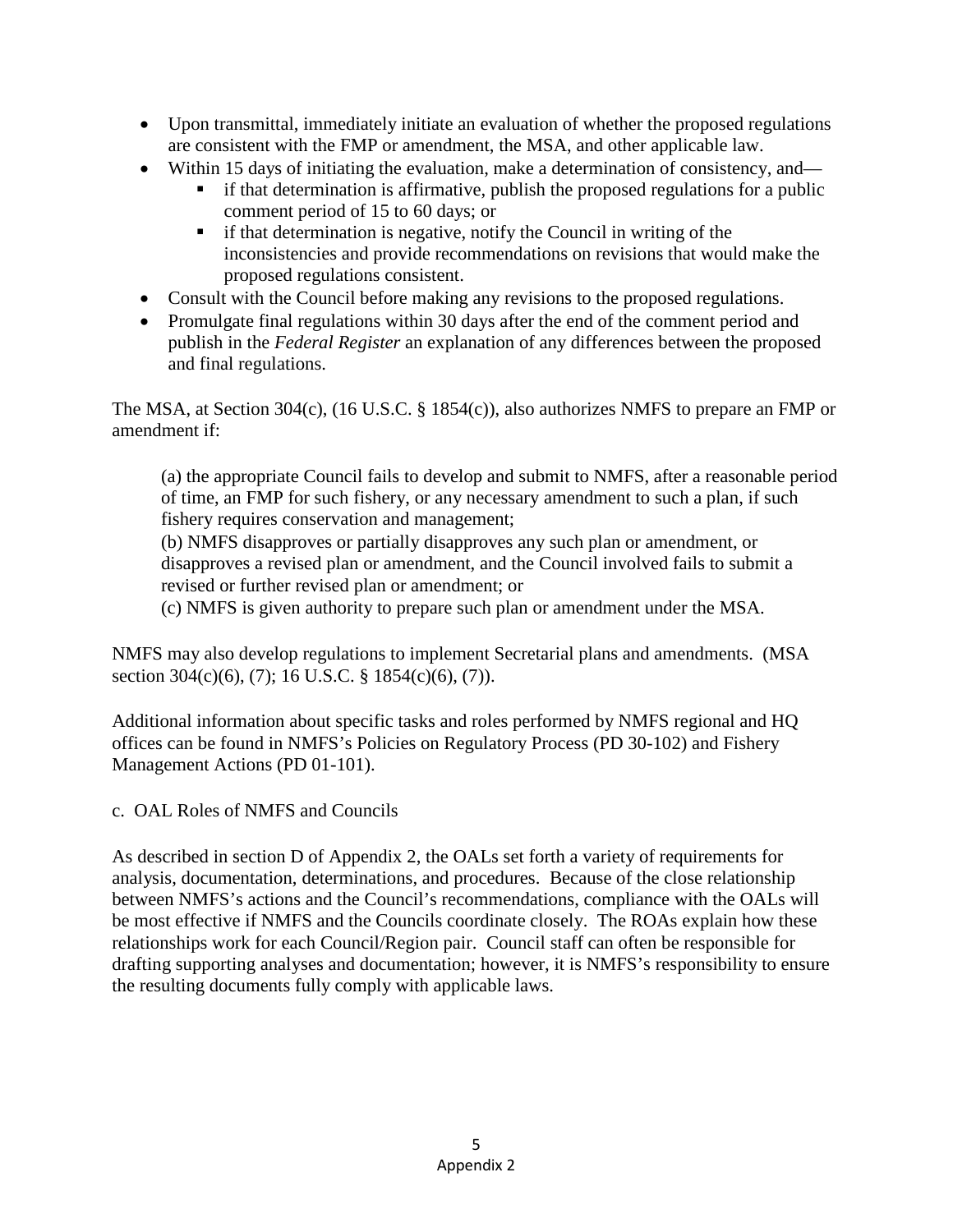#### 2. Detailed Description of the Phases

#### a. Applicability

This section describes the general process for development of an FMP or FMP amendment. These phases can also apply to Council proposed regulations. However, as described in Phase V below, some FMPs or amendments can be designed in a manner that allows more rapid implementation of regulations in certain circumstances. This approach, called "Frameworking," would be designed via the process set forth below, but then could allow for more rapid implementation during Phase V if certain criteria are met. See the discussion at Phase V for more information on Frameworking.

#### b. Phases

i. Phase I–Planning and Scoping*.* Phase I includes scoping activities such as initial problem description and potential solutions under the MSA. As explained in Appendix 1, part B, Councils conduct a variety of activities considered to be generic "scoping," such as regular hearings, information gathering, and early review of public input. In addition, scoping activities that are prescribed by NEPA may be conducted during this phase. When NEPA scoping is occurring it should be clearly identified as such.

As part of the scoping process, regulatory analysis and information collection requirements may be examined and preliminary estimates may be made of the costs and benefits of regulations. Concerns of affected States, including potential Coastal Zone Management Act (CZMA) impacts, and Indian tribes are identified and public participation is encouraged. Consideration of potential impacts to protected species pursuant to the ESA (see Policy Directive 01-117) and MMPA (e.g., relationship to take reduction plans) and to essential fish habitat (EFH) per the MSA, as well as consideration of environmental justice issues and social impacts, also begins.

Many Council/Region pairs develop action plans and convene IPTs or FMATs at this point.

ii. Phase II–Document Development. Phase II can include general frontloading activities and communications. It results in the development of draft analytical documents to inform the Council, NMFS, and the public. Under the ROAs, the Councils and NMFS typically agree to use a standardized analytical format within each region. Each regional format typically includes the requirements of MSA, NEPA, and other applicable laws and may include analyses relevant to ESA and MMPA. The Council, NMFS Regional Office, and NOAA General Counsel (GC) collaborate, through their plan teams where applicable, to identify, synthesize, review, and analyze data needed to support fishery management proposals or actions. The plan teams should collaborate, where applicable, with NOAA OLE and the regional NOAA GC to review whether regulations implementing an action are enforceable.

iii. Phase III–Public Review and Council Action to Recommend a Measure. Once the draft documents have been prepared, the Council shares them with the public and considers them publically. Depending on individual Council practices and variations in management issues, the range of activities that take place during Phase III can vary widely, in some cases encompassing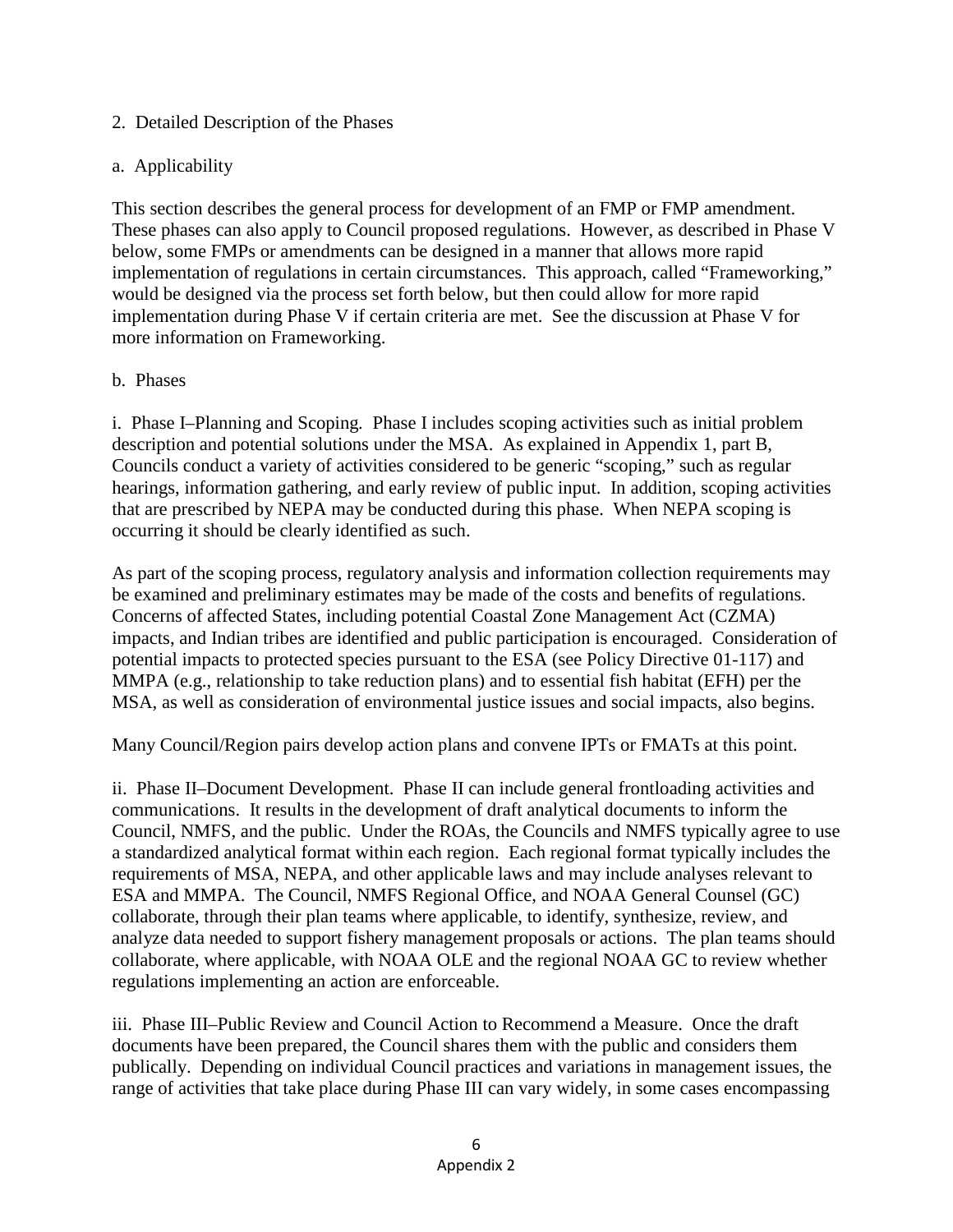years of iterative drafting, public hearings, public comment, and multiple options papers and whitepapers; in other cases consisting of a single staff-level draft. During Phase III, bearing in mind MSA and other relevant legal authorities, the Councils have broad discretion to explore alternatives and develop recommendations. In many instances, the bulk of Council activity may take place during Phase III. Phase III is also critically important for the frontloading of ESA, as encouraged by PD 01-117, as well as EFH information, and factors pertaining to OALs where relevant.

Phase III concludes when the Council votes to make a management recommendation to NMFS.

iv. Phase IV–Post Council Action to Recommend a Measure. After the Council votes to recommend an action, two things must happen: (a) the package of supporting materials (such as required analyses and proposed regulations, etc.) must be finalized, then transmitted to NMFS;<sup>[4](#page-25-0)</sup> and then (b), once transmittal occurs, NMFS must review and take final action on the recommendation pursuant to the MSA formal review process.

*(A ) Phase IV(a)*– *Preparation for Transmittal.* While NMFS and the Councils strive to complete as much supporting documentation as possible early in the process, for various reasons, it is not always feasible to finalize all materials prior to a Council's vote. In the case of ESA section 7 consultations, formal consultation cannot begin until there is a defined action.<sup>[5](#page-25-1)</sup> Likewise, CZMA consistency letters cannot be completed prior to identification of a proposed action. Thus, after the Council's vote, NMFS and Council staff conduct additional work to prepare documents for transmittal. Each Council/Region pair has its own working relationship governing who finalizes these documents – these are explained further in the ROAs described in section B of this Appendix. The degree of complexity of a recommended measure could affect the amount of time necessary to finalize a package. For instance, if regulatory text must be completed or revised in order to be "deemed" after the Council has taken final action, a

<span id="page-25-0"></span> $\frac{1}{4}$  The 1997 Operational Guidelines described Phase III as concluding with the Council's adoption of a recommendation, and Phase IV beginning with transmittal. There was little discussion of activities required to complete the package for "transmittal." The 2005 Draft Revised Operational Guidelines attempted to address this issue by characterizing Phase III as Council Final Action, and Phase IV as Secretarial Final action, and then discussing the post-vote activities that each party might need to undertake to prepare the package for transmittal. Partially as a result of this approach and partially as a result of the 2005 Draft's suggested check-point system, the 2005 outlined up to 16 specific steps that could take place within the main 4 phases. This 2015 version recognizes the reality that via frontloading, FMATs, and general cooperative tasking and staffing, there is no real separation of roles during the post-vote preparation process. Rather, the key procedural distinction should be between what happens after the council vote and prior to transmission regardless of which party performs any particular task. In this 2015 document, these activities are sorted into Phases IV(a) (after vote/prior to transmittal) and (b) (after transmittal). We note that some of the ROAs refer to the 16 steps set forth in the 2005 draft. This is not inconsistent with these 2015 OGs. Rather, it is just another way of characterizing the sequence of events. In addition, the specific tasking and scheduling associated with each action is further clarified within an action plan or other planning tool.

<span id="page-25-1"></span><sup>&</sup>lt;sup>5</sup> Pursuant to section 7 of the ESA, technical assistance, pre-consultation, and informal consultation can be requested to help develop alternatives that conserve ESA-listed species and designated critical habitat. These activities should take place earlier in the process such as during phases  $1 - 3$ . (See PD 01-117).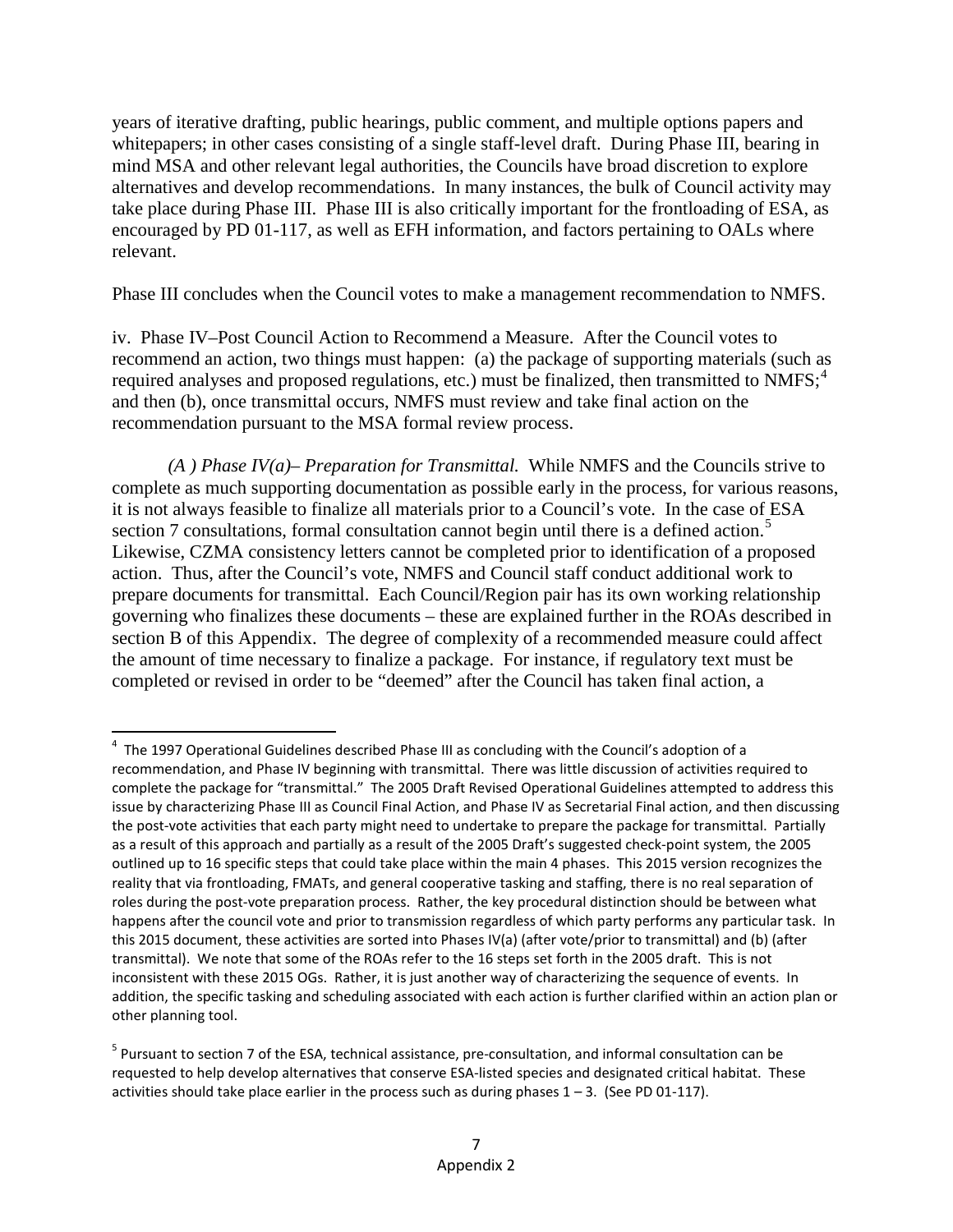significant amount of time could be necessary to complete this task.<sup>[6](#page-26-0)</sup> Pursuant to PD 01-101-01 ("Procedures for Initiating Secretarial Review of FMPs and Amendments"), the Regional Administrator (RA) determines when the supporting documentation is adequately complete to support an agency decision on the Council's recommendation, and establishes the transmittal date for the FMP or amendment. The transmit date initiates the statutory review periods and initiates Phase IV(b).

Documentation that is required by OALs should be complete prior to transmission when possible. Failure to complete documentation/procedure required by other laws prior to transmission can affect the Secretary's ability to make determinations under 304(a) that an FMP or amendment is consistent with applicable laws, and thus can lead to disapproval.

*(B) Phase IV(b)–Secretarial Review and Implementation.* During Phase IV(b), NMFS reviews and approves, partially approves, or disapproves, the Councils' recommended FMP or amendment, and conducts rulemakings to implement regulations. This phase is subject to strict timelines and procedures set forth in the MSA (sections 304(a) and (b)), as well as timing and procedural requirements applicable to agency rulemakings pursuant to the APA. In addition, the MSA restricts the Secretary's discretion to make any changes to Council-submitted recommendations at this point.

NMFS initiates formal public review of a Council's proposed measures by publishing in the *Federal Register* the Notice of Availability (NOA) of an FMP or FMP amendment and/or the proposed rule to implement the Council's recommendation. NMFS must publish the NOA for an FMP or FMP amendment "immediately" (i.e., on or before the 5<sup>th</sup> day after transmittal) for a 60day comment period. Within 30 days of the close of the comment period (i.e., by "Day 95" after "transmittal"), the agency must approve, partially approve, or disapprove the Council's recommendation. If NMFS takes no action by Day 95, the FMP or amendment becomes approved under the MSA by operation of law. 16 U.S.C. § 1854(a)(3). NMFS will notify the Council of the official start date of the Secretarial review period. After reviewing public comment received on the NOA and/or proposed rule, the RA makes his/her decision regarding approval/disapproval of the action to the Assistant Administrator for Fisheries (AA), and the AA determines whether to concur.<sup>[7](#page-26-1)</sup>

NMFS may make changes to proposed regulatory text under section 304(b)(3), if it consults with the Council and publishes an explanation of any differences between the proposed and final regulations. The final step for implementing an approved final rule is to send it to the Office of

<span id="page-26-0"></span> $6$  Section 303(c) of the MSA (16 U.S.C. § 1853(c)) provides that "[p]roposed regulations which the Council deems necessary or appropriate" to implement an FMP or amendment, or to modify existing FMP/amendment regulations, shall be submitted to the Secretary for review. The process by which Councils document that a proposed regulation has been deemed necessary or appropriate is often referred to as "deeming." The deeming process can vary depending on the Council/Region pair. In some instances, a Council may take final action, then staff develops regulatory text consistent with the intent of the final action. Additional Information specific to the deeming process for each Council/Region pair is usually described in the SOPPS.

<span id="page-26-1"></span><sup>7</sup> *See* note 3 (explaining delegation of MSA authority from the Secretary to the AA). The AA re-delegated to the RAs authority under the MSA to approve, disapprove, or partially approve FMPs/amendments with the concurrence of the AA, and authority to make determinations, approve or disapprove recommendations, and take other actions authorized in regulations implementing FMPs. NOAA Organization Handbook Transmittal # 61.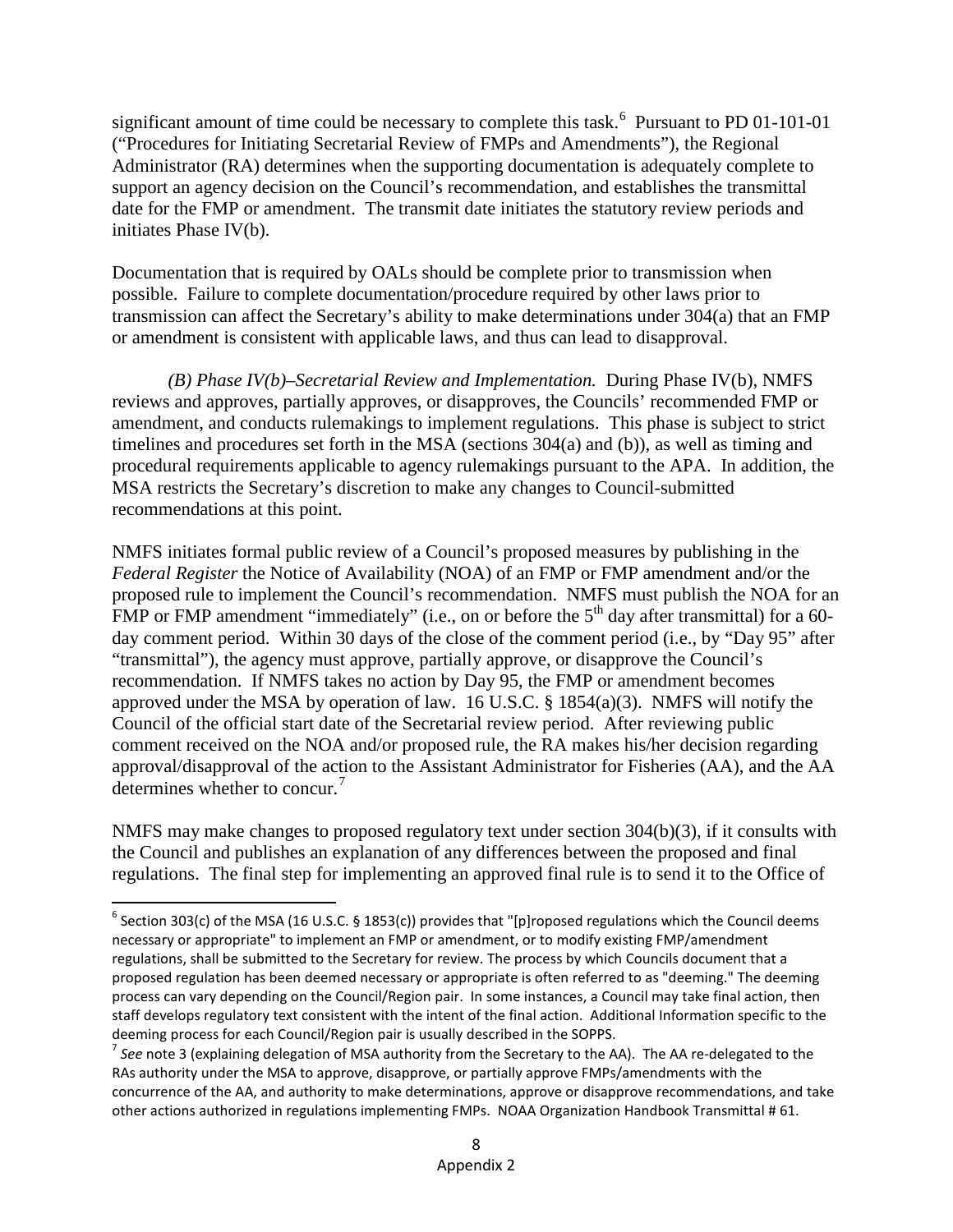the Federal Register for publication. The published rule specifies the effective date for the measures contained therein.

v. Phase V–Ongoing Management

While NMFS reviews each Council recommendation on an individual basis, these recommendations are typically pieces of a more complex management regime taking place in an ongoing management continuum that must address continually evolving information and needs.

The activities involved in continuing fishery management include monitoring, evaluation, adjustment, and revision. This phase can include performance measurement or review of the regulatory activity to determine the effectiveness or usefulness of the measure. Exercising foresight on the structuring of FMPs and regulations can improve efficiency of continuing management by identifying research, data, and monitoring needs to respond to changing conditions in the fishery and establishing an adaptable management structure that facilitates rapid response to those changing conditions.

Frameworking: Planning ahead can enhance management responsiveness to the dynamic nature of fisheries. To this end, Councils have employed a variety of adaptive management planning techniques (referred to generally in this document as "frameworking") to implement regulatory actions more rapidly, as needed and appropriate. Frameworking typically entails establishing in an FMP/amendment or regulations a mechanism for implementing recurrent, routine, or foreseeable actions in an expedited manner. Examples include certain FMP procedures for setting annual specifications and taking various inseason management actions, such as quota adjustments, in-season closures, and trip limit or bag limit adjustments.

Frameworking is not intended to circumvent standard FMP/amendment and rulemaking procedures under the MSA, and must be done consistent with requirements of the MSA, APA, ESA, MMPA, NEPA, and other applicable law. To the extent that statutory requirements can be addressed up front when establishing the framework mechanism, this may result in less analysis and process being needed when individual actions are executed under that mechanism. What analysis and process (including public comment) is required for each individual action will depend on the specific facts and circumstances of that action.

#### D. Other Applicable Law

#### 1. Overview

Section 303(a)(1)(C) of the MSA requires federal fishery management plans to be consistent with other applicable laws. NMFS must also review Council-recommended FMPs, amendments, and regulations to determine whether they are consistent with other applicable law. These other laws impose additional procedural, substantive, and timing requirements on the decision process. The particular laws that apply to any given action must be assessed on a case-by-case basis. This section provides an overview of the other applicable laws and executive orders that most frequently apply, including but not limited to the: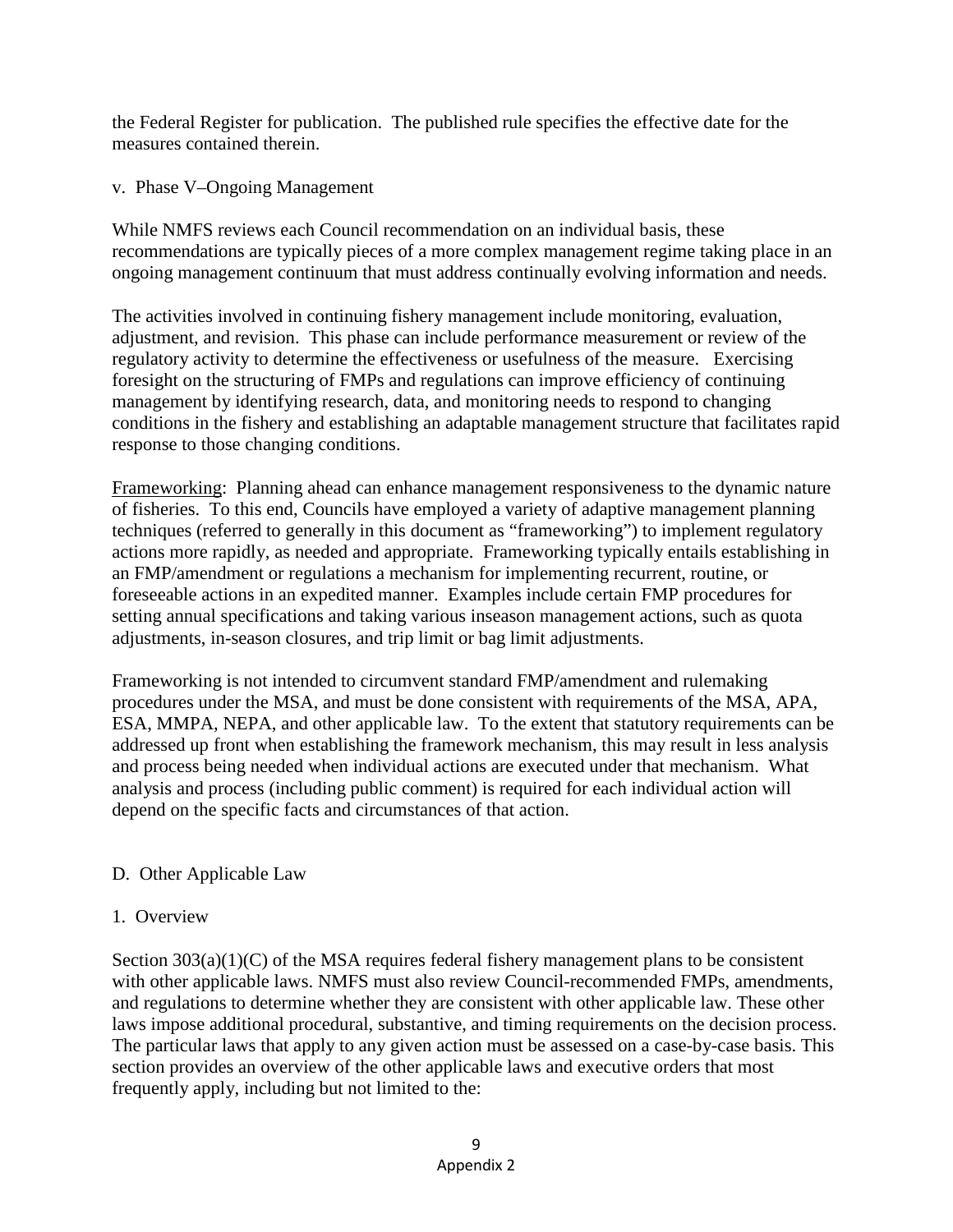- Administrative Procedure Act
- Coastal Zone Management Act
- Endangered Species Act
- Executive Orders 12630, 12866, 12898, 13089, 13132, 13158, 13175, 13272
- Information Quality Act
- Marine Mammal Protection Act
- National Environmental Policy Act
- National Marine Sanctuaries Act
- Paperwork Reduction Act
- Regulatory Flexibility Act

Table X on the next page contains a checklist of key considerations for frequently applied laws and executive orders and briefly describes the purpose and key requirements of each. Table Y lists some additional laws and executive orders that may be applicable to the fishery management process. Following the tables, Section D(4) provides a more detailed description of the laws and executive orders.

This section of Appendix 2 highlights key considerations but is not intended to address comprehensively all requirements of the above-referenced statutes and their implementing regulations. The statutes with their regulations and associated case law are controlling in the instance of any discrepancy between them and this document.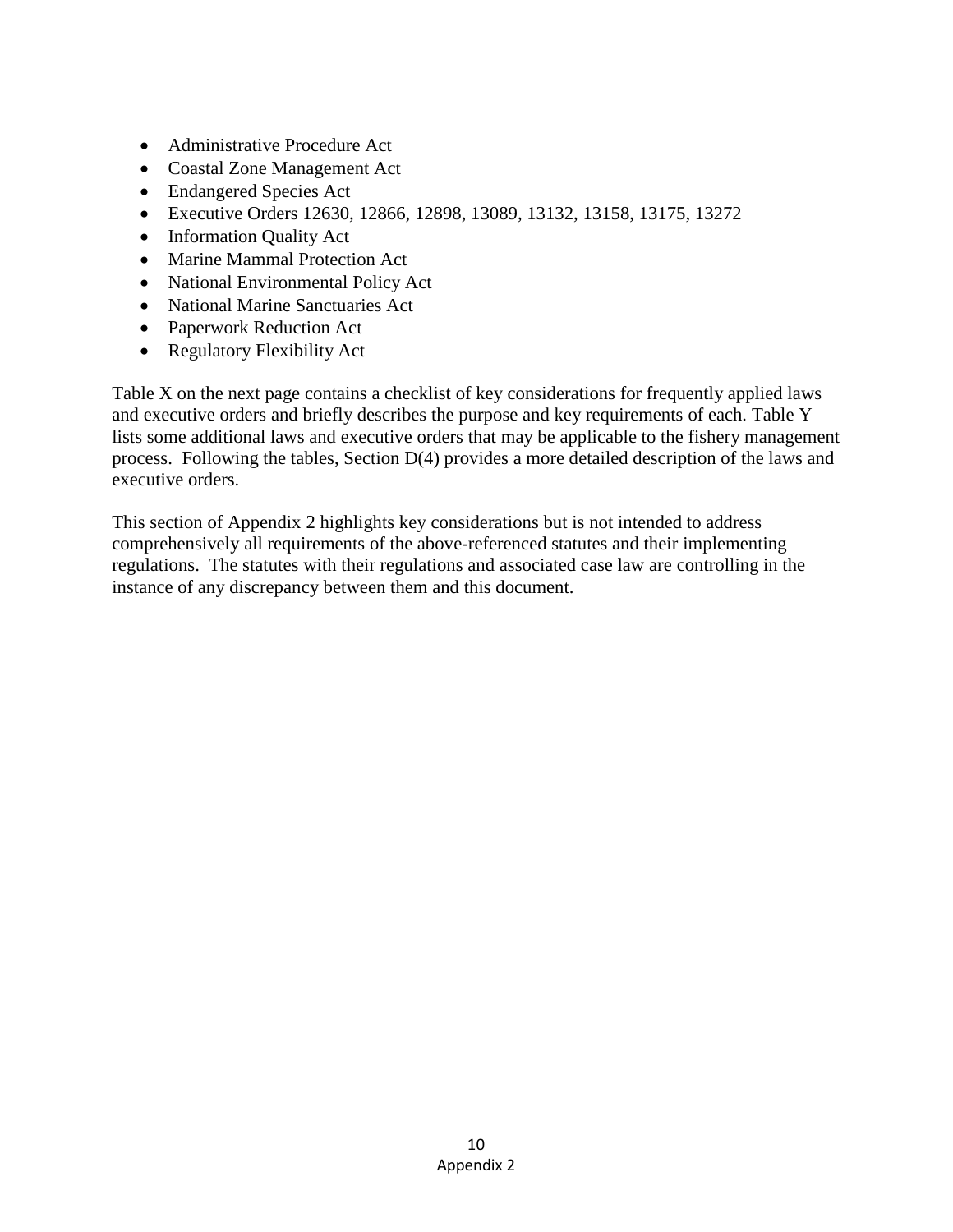### **2. Table X. Other Applicable Laws and Executive Orders**

| Law                                             | <b>Purpose</b>                                                                                                                                              | <b>Effect on FMP and Regulatory Process</b>                                                                                    |                                                                                                                                                                                         | <b>Documentation</b>                                                                                                                                                                                                                                                                                        | <b>Resources</b>                                                                                  |                                                                                                                                                           |
|-------------------------------------------------|-------------------------------------------------------------------------------------------------------------------------------------------------------------|--------------------------------------------------------------------------------------------------------------------------------|-----------------------------------------------------------------------------------------------------------------------------------------------------------------------------------------|-------------------------------------------------------------------------------------------------------------------------------------------------------------------------------------------------------------------------------------------------------------------------------------------------------------|---------------------------------------------------------------------------------------------------|-----------------------------------------------------------------------------------------------------------------------------------------------------------|
|                                                 |                                                                                                                                                             | <b>Procedural</b>                                                                                                              | <b>Determinations</b>                                                                                                                                                                   | <b>Timing</b>                                                                                                                                                                                                                                                                                               |                                                                                                   |                                                                                                                                                           |
| <b>Administrative</b><br><b>Procedure Act</b>   | Increasing<br>public<br>involvement<br>during<br>rulemaking;<br>ensuring<br>federal<br>agencies<br>consider<br>relevant<br>factors in<br>decision<br>making | Public notice<br>and comment;<br>delayed<br>effectiveness of<br>final rule;<br>documentation<br>of decision-<br>making process | Whether record<br>shows reasoned<br>decision making;<br>applicability of<br>good cause waiver                                                                                           | Public comment period<br>on proposed rule & 30-<br>day delayed effectiveness<br>for final rule (unless an<br>exception or good cause<br>waiver is applicable).<br>Timing requirements<br>imposed by the MSA<br>rather than the APA,<br>including comment<br>periods, are discussed in<br>section E., infra. | Administrative<br>record; good<br>cause waiver or<br>exception<br>documented in<br>rule           | <b>Document</b><br><b>Drafting</b><br>Handbook, OFR;<br><b>NOAA</b><br><b>Guidelines</b> for<br>Preparing an<br>Agency<br><b>Administrative</b><br>Record |
| <b>Coastal Zone</b><br><b>Management</b><br>Act | Preserving<br>and<br>enhancing<br>the resources<br>of the<br>nation's<br>coastal zone                                                                       | <b>State</b><br>notifications<br>and concurrence                                                                               | Whether action<br>would affect a state<br>coastal zone;<br>consistency with<br>enforceable policies<br>of approved coastal<br>zone management<br>programs                               | Notify states 90 days<br>before final decision;<br>infer concurrence by day<br>60 if no state response                                                                                                                                                                                                      | Letters to states,<br>state concurrence                                                           | <b>NOAA Federal</b><br>Consistency<br><b>Regulations</b>                                                                                                  |
| <b>Endangered</b><br><b>Species Act</b>         | Ensuring<br>actions are<br>not likely to<br>jeopardize<br>the continued<br>existence of<br>any listed<br>species nor                                        | Analytical,<br>documentation<br>requirements                                                                                   | Whether action may<br>affect listed species<br>or critical habitat;<br>Whether action is<br>likely to adversely<br>affect listed species<br>or critical habitat;<br>jeopardy to species | If formal consultation,<br>biological opinion must<br>be signed before final<br>decision; biological<br>opinion issued 135 days,<br>unless extended, after<br>initiation of formal                                                                                                                          | Letter of<br>concurrence<br>(informal<br>consultation) or<br>biological<br>opinion<br>(BO)(formal | <b>Section 7 ESA</b><br>Consultation<br>Handbook; ESA<br><b>Section 7</b><br><b>Regulations;</b><br>Integration of<br>Endangered<br><b>Species Act</b>    |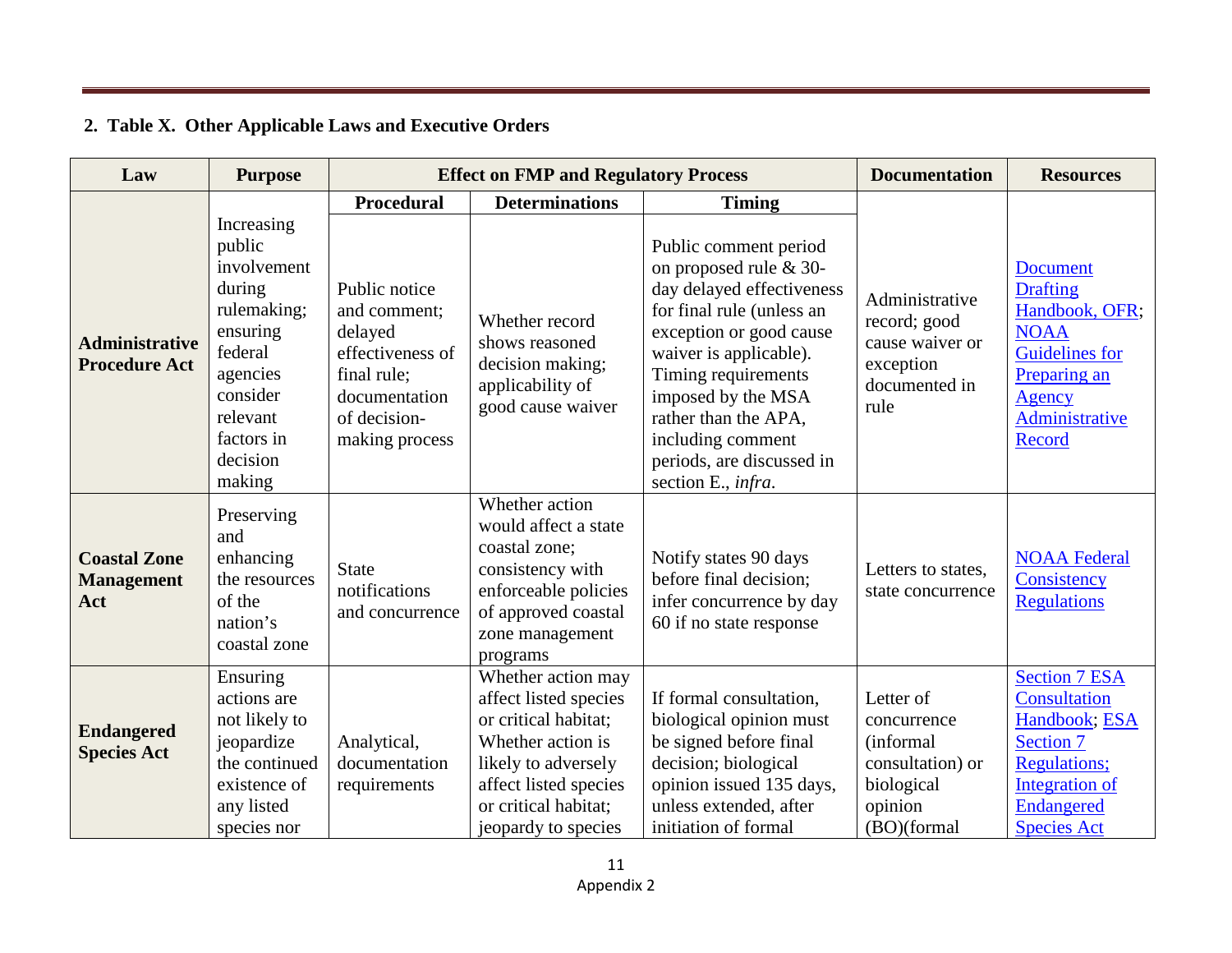| Law                                      | <b>Purpose</b>                                                                                                                        |                                 | <b>Effect on FMP and Regulatory Process</b>                                                       |                                                                                                                                                      | <b>Documentation</b>                                                                                                                                                                                                                                                                                      | <b>Resources</b>                                                                                                                                                                                                                                         |
|------------------------------------------|---------------------------------------------------------------------------------------------------------------------------------------|---------------------------------|---------------------------------------------------------------------------------------------------|------------------------------------------------------------------------------------------------------------------------------------------------------|-----------------------------------------------------------------------------------------------------------------------------------------------------------------------------------------------------------------------------------------------------------------------------------------------------------|----------------------------------------------------------------------------------------------------------------------------------------------------------------------------------------------------------------------------------------------------------|
|                                          | result in the<br>destruction or<br>adverse<br>modification<br>of critical<br>habitat                                                  |                                 | or destruction/<br>adverse<br>modification<br>determinations                                      | consultation.                                                                                                                                        | consultation);<br>incidental take<br>statement issued<br>with BO if take is<br>reasonably<br>certain to occur;<br>reasonable and<br>prudent<br>alternatives if<br>necessary to<br>avoid jeopardy;<br>accompanying<br>MMPA permit<br>needed to<br>authorize take of<br><b>ESA-listed</b><br>marine mammals | <b>Section 7 with</b><br>Magnuson-<br><b>Stevens Act</b><br><b>Processes (Policy</b><br>Directive 01-<br>117, 2015                                                                                                                                       |
| <b>Information</b><br><b>Quality Act</b> | Ensuring and<br>maximizing<br>quality,<br>objectivity,<br>utility and<br>integrity of<br>information<br>disseminated<br>to the public | Pre-<br>dissemination<br>review | Quality, objectivity,<br>utility and integrity<br>of information<br>disseminated to the<br>public | Review must be<br>completed prior to the<br>agency disseminating<br>information; peer review<br>required for "influential<br>scientific information" | Pre-<br>dissemination<br><b>Review Form</b>                                                                                                                                                                                                                                                               | <b>NOAA</b><br><b>Information</b><br>Quality<br>Guidelines;<br><b>NMFS</b> Policy on<br>the Data Quality<br><b>Act (Policy</b><br>Directive 04-<br>$108, 2012$ ;<br><b>NMFS</b> Peer<br>Review<br>Guidance<br>(Procedural<br>Directive 04-<br>$108-04$ ; |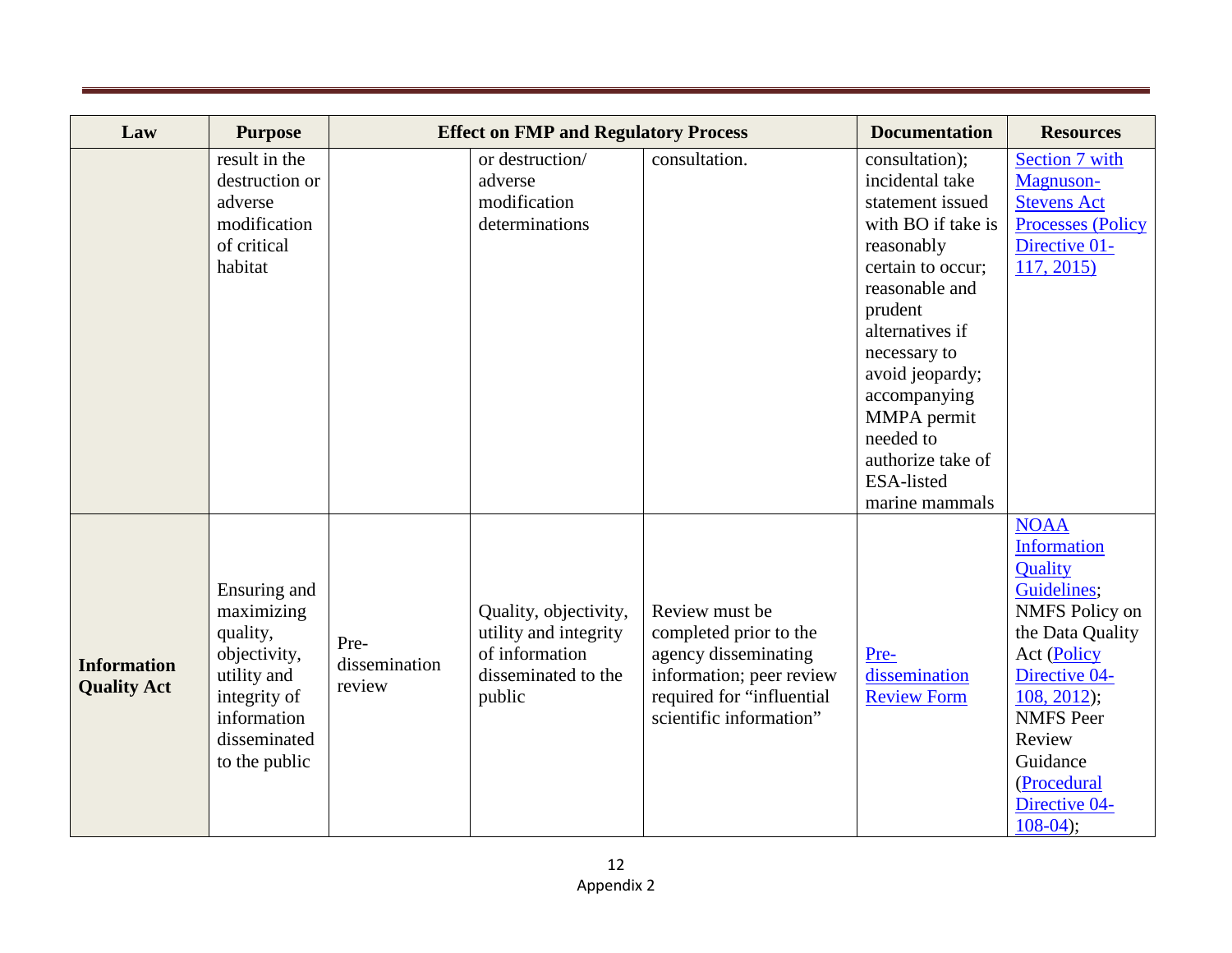| Law                                                          | <b>Purpose</b>                                                                                                |                                                                                                                             | <b>Effect on FMP and Regulatory Process</b>                                                                                                                                                                                                                                   |                                                                                                                                                                                                                                                                                                                                              | <b>Documentation</b>                                                                                                                                                                                                                                                         | <b>Resources</b>                                                                                                                                                                                                              |
|--------------------------------------------------------------|---------------------------------------------------------------------------------------------------------------|-----------------------------------------------------------------------------------------------------------------------------|-------------------------------------------------------------------------------------------------------------------------------------------------------------------------------------------------------------------------------------------------------------------------------|----------------------------------------------------------------------------------------------------------------------------------------------------------------------------------------------------------------------------------------------------------------------------------------------------------------------------------------------|------------------------------------------------------------------------------------------------------------------------------------------------------------------------------------------------------------------------------------------------------------------------------|-------------------------------------------------------------------------------------------------------------------------------------------------------------------------------------------------------------------------------|
|                                                              |                                                                                                               |                                                                                                                             |                                                                                                                                                                                                                                                                               |                                                                                                                                                                                                                                                                                                                                              |                                                                                                                                                                                                                                                                              | <b>National</b><br><b>Standard 2</b><br><b>Guidelines</b>                                                                                                                                                                     |
| <b>Marine</b><br><b>Mammal</b><br><b>Protection Act</b>      | Maintaining<br>or returning<br>marine<br>mammals to<br>their<br>optimum<br>sustainable<br>population<br>sizes | Analytical,<br>documentation<br>requirements                                                                                | Whether action will<br>have adverse<br>impacts on marine<br>mammals;<br>categorizing<br>commercial fisheries<br>based on frequency<br>of incidental<br>mortalities and<br>serious injuries of<br>marine mammals;<br>compliance with any<br>applicable take<br>reduction plans | Potential for adverse<br>impacts on marine<br>mammals resulting from<br>fishery management<br>actions assessed during<br><b>NEPA</b> process                                                                                                                                                                                                 | List of fisheries;<br>marine mammal<br>authorization<br>certificate for<br>Category I or II<br>fisheries; take<br>reduction plans;<br><b>MMPA</b> section<br>101(a)(5)(E)<br>permit needed to<br>authorize take of<br>Endangered<br>Species Act-<br>listed marine<br>mammals | <b>MMPA</b><br><b>Regulations;</b><br><b>List of Fisheries:</b><br>http://www.nmfs<br>.noaa.gov/pr/inte<br>ractions/lof/;                                                                                                     |
| <b>National</b><br><b>Environmental</b><br><b>Policy Act</b> | Including the<br>consideration<br>of effects on<br>the human<br>environment<br>in decision<br>making          | Public review,<br>documentation.<br>analysis of<br>environmental<br>impacts and a<br>range of<br>reasonable<br>alternatives | Whether action may<br>significantly affect<br>the quality of the<br>human environment                                                                                                                                                                                         | 30-day comment period<br>on notice of intent to<br>prepare Environmental<br>Impact Statement (EIS);<br>45-day comment period<br>on draft EIS (DEIS); at<br>least 90 days between<br>publication of the notice<br>of availability of the<br>DEIS and record of<br>decision; 30-day cooling<br>off period between<br>publication of the notice | Categorical<br>Exclusion;<br>Environmental<br>Assessment (EA)<br>and finding of no<br>significant<br>impact; EIS and<br>record of<br>decision                                                                                                                                | <b>NEPA</b><br>Compliance for<br>Fishery<br>Management<br>Actions under<br>the MSA (Policy<br>Directive 30-<br>132, 2013); NAO<br>$216-6$ ; CEQ<br>Implementing<br>Regulations;<br><b>CEQ 40</b><br>Questions;<br><b>NMFS</b> |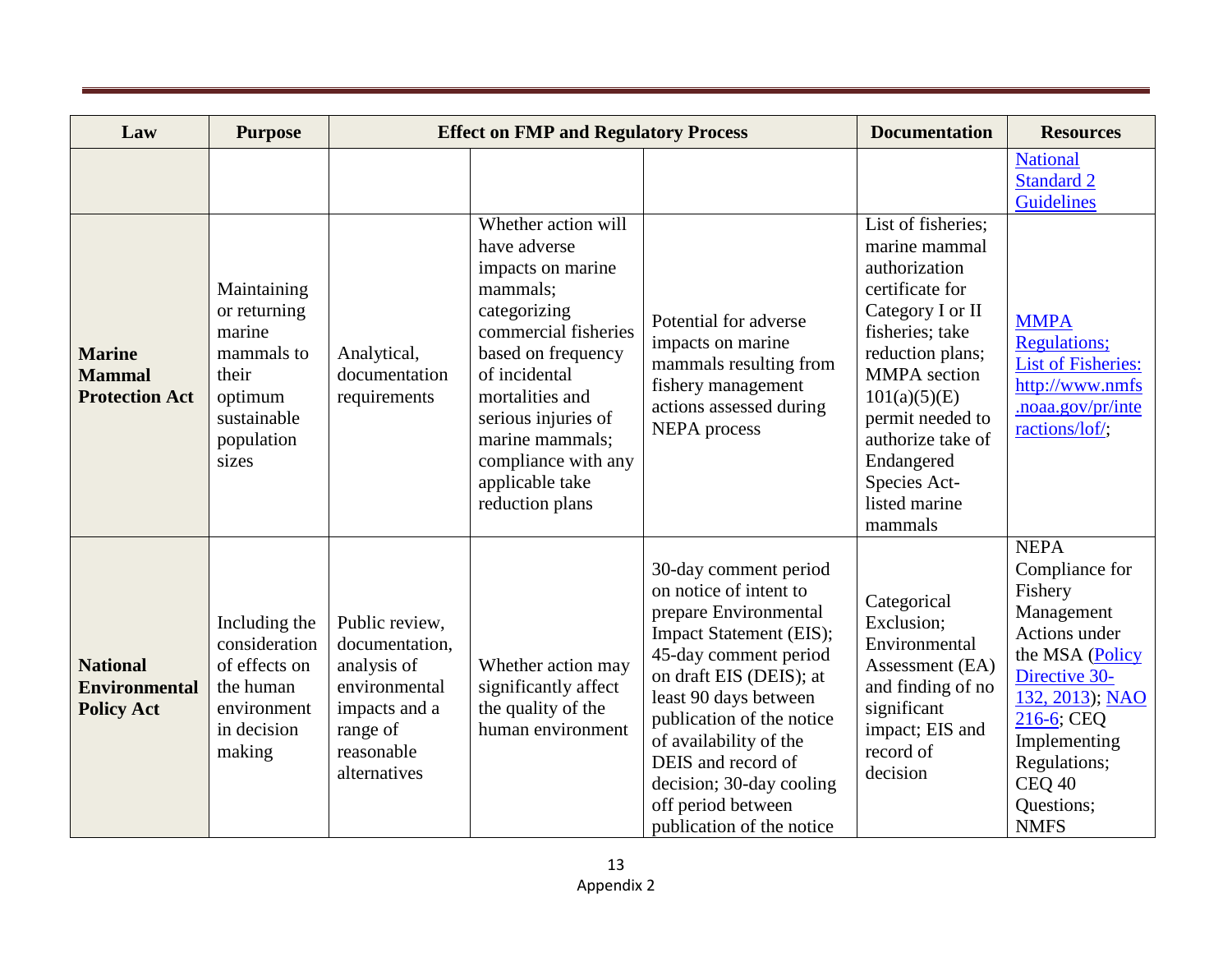| Law                                                           | <b>Purpose</b>                                                                                                                                                                   |                                                                                                                          | <b>Effect on FMP and Regulatory Process</b>                                                                                                                                                                                                                                     |                                                                                                                                                                                                                                                                                                                                                                                               | <b>Documentation</b>                                                                                                                                                | <b>Resources</b>                                                                                                                                                                                                                                 |
|---------------------------------------------------------------|----------------------------------------------------------------------------------------------------------------------------------------------------------------------------------|--------------------------------------------------------------------------------------------------------------------------|---------------------------------------------------------------------------------------------------------------------------------------------------------------------------------------------------------------------------------------------------------------------------------|-----------------------------------------------------------------------------------------------------------------------------------------------------------------------------------------------------------------------------------------------------------------------------------------------------------------------------------------------------------------------------------------------|---------------------------------------------------------------------------------------------------------------------------------------------------------------------|--------------------------------------------------------------------------------------------------------------------------------------------------------------------------------------------------------------------------------------------------|
|                                                               |                                                                                                                                                                                  |                                                                                                                          | Whether action is<br>likely to injure                                                                                                                                                                                                                                           | of availability of the final<br>EIS and record of<br>decision<br>If proposed action is                                                                                                                                                                                                                                                                                                        |                                                                                                                                                                     | Guidelines for<br><b>FONSI</b><br>Preparation<br>(Policy Directive<br>$30-124-1, 2005$                                                                                                                                                           |
| <b>National</b><br><b>Marine</b><br><b>Sanctuaries</b><br>Act | Identifying<br>and<br>designating,<br><b>as</b><br>sanctuaries,<br>areas of the<br>marine<br>environment<br>of national<br>significance;<br>protecting<br>sanctuary<br>resources | Analytical,<br>documentation<br>requirements;<br>preparation of<br>Council-<br>recommended<br>fishing<br>regulations     | sanctuary resources<br>(or "may affect"<br>Stellwagen<br>sanctuary<br>resources); whether<br>Council-<br>recommended<br>fishing regulations,<br>or determination<br>that no regulations<br>are needed, are<br>consistent with<br>proposed sanctuary<br>designation's<br>purpose | likely to injure sanctuary<br>resources (or "may<br>affect" Stellwagen Bank),<br>written statement on<br>effects no later than 45<br>days before the final<br>approval of the action,<br>unless another schedule is<br>agreed to; additional 45<br>days from receipt of<br>complete information on<br>the proposed action to<br>develop recommendations<br>to protect sanctuary<br>resources. | Written<br>statement<br>regarding effects<br>of action (can be<br>included in<br>contents of<br>EA/EIS);<br>recommendations<br>to protect<br>sanctuary<br>resources | NOAA's<br><b>Regulation of</b><br><b>Fishing in</b><br><b>National Marine</b><br>Sanctuaries;<br>Overview of<br>Conducting<br>Consultation<br><b>Pursuant to</b><br>Section 304(d) of<br>the National<br><b>Marine</b><br><b>Sanctuaries Act</b> |
| <b>Paperwork</b><br><b>Reduction Act</b>                      | Minimizing<br>the<br>paperwork<br>burden<br>resulting<br>from the<br>collection of<br>information<br>by or for the<br>Federal                                                    | Documentation,<br>public notice<br>and comment,<br>Office of<br>Management<br>and Budget<br>(OMB) review<br>requirements | Whether action<br>contains a<br>collection-of-<br>information<br>requirement; OMB<br>approval                                                                                                                                                                                   | OMB approval of<br>collection-of-information<br>requirements before<br>effective, e.g., before<br>final rule. Approximately<br>9 month process to<br>prepare for and obtain<br>OMB approval                                                                                                                                                                                                   | Form SF83-I                                                                                                                                                         | <b>NOAA PRA</b><br>Guidance; PRA<br><b>Regulations;</b><br><b>NMFS Standard</b><br><b>Operating</b><br>Procedures for<br><b>PRA</b><br>Submissions;<br><b>PRA Review</b>                                                                         |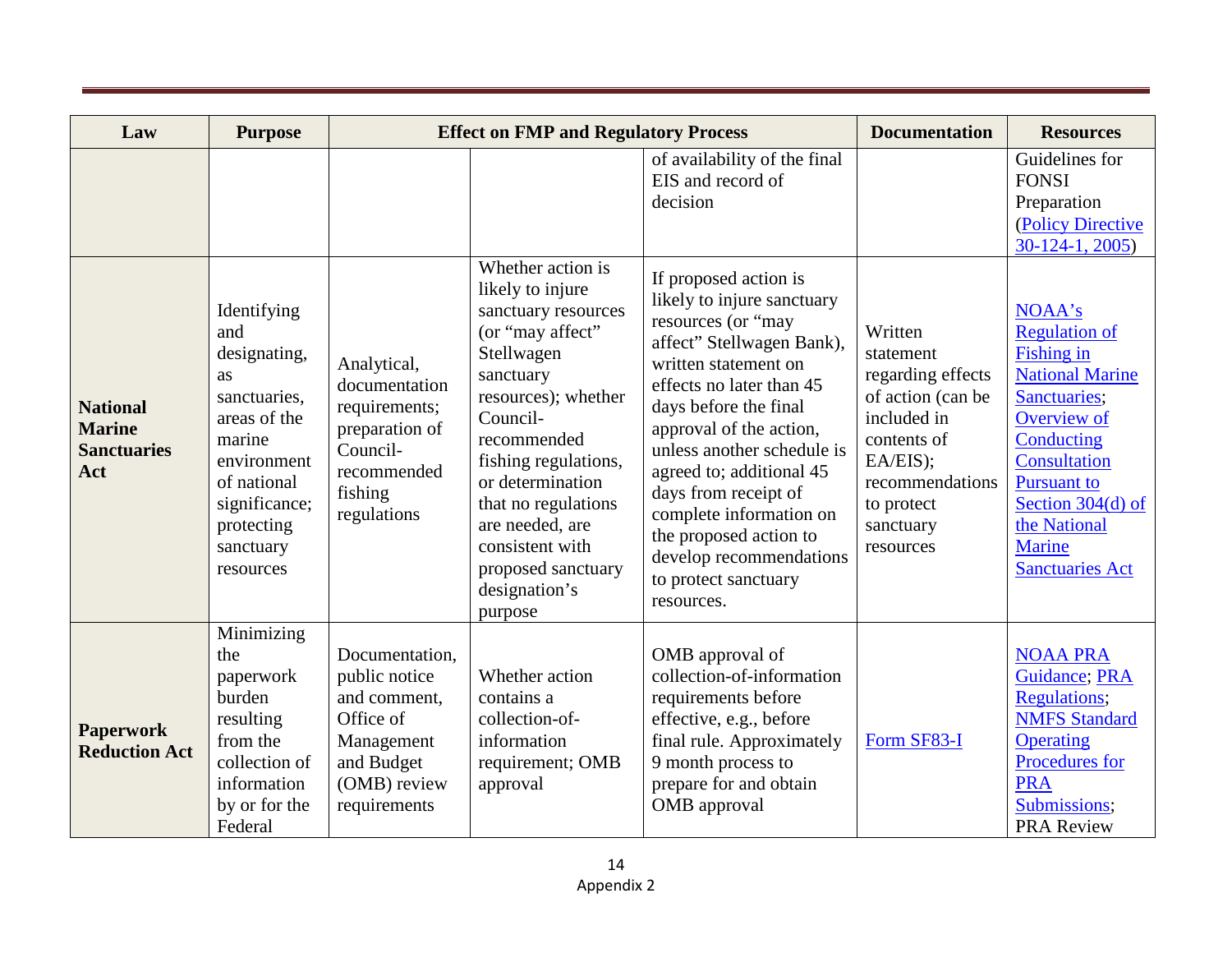| Law                                                                 | <b>Purpose</b>                                                                                                                                                                                                                |                                                                                                                                                                 | <b>Effect on FMP and Regulatory Process</b>                                                                                       |                                                                                                                                                                                                                                                                                                                                                                                  | <b>Documentation</b>                                                                                                                                                                                | <b>Resources</b>                                                                                                                                                                                                                                                       |
|---------------------------------------------------------------------|-------------------------------------------------------------------------------------------------------------------------------------------------------------------------------------------------------------------------------|-----------------------------------------------------------------------------------------------------------------------------------------------------------------|-----------------------------------------------------------------------------------------------------------------------------------|----------------------------------------------------------------------------------------------------------------------------------------------------------------------------------------------------------------------------------------------------------------------------------------------------------------------------------------------------------------------------------|-----------------------------------------------------------------------------------------------------------------------------------------------------------------------------------------------------|------------------------------------------------------------------------------------------------------------------------------------------------------------------------------------------------------------------------------------------------------------------------|
|                                                                     | Government                                                                                                                                                                                                                    |                                                                                                                                                                 |                                                                                                                                   |                                                                                                                                                                                                                                                                                                                                                                                  |                                                                                                                                                                                                     | Checklist                                                                                                                                                                                                                                                              |
| <b>Regulatory</b><br><b>Flexibility Act</b>                         | Informing<br>public and<br>decision<br>makers of<br>economic<br>impacts on<br>small<br>businesses;<br>including the<br>consideration<br>of<br>alternatives<br>that minimize<br>expected<br>significant<br>economic<br>impacts | Economic<br>impact analysis;<br>consideration of<br>significant<br>alternatives;<br>public review<br>requirements;<br><b>SBA</b><br>notification<br>requirement | Whether a rule will<br>have a significant<br>economic impact on<br>a substantial number<br>of small entities                      | If a proposed rule may<br>impose a significant<br>economic impact on a<br>substantial<br>number of small entities,<br>regulatory flexibility<br>analyses prepared at time<br>of proposed and final<br>rules; if certifying that<br>rule will not have a<br>significant economic<br>impact, certification must<br>be included in the<br>proposed and final rule as<br>appropriate | Certification or<br>Initial and Final<br>Regulatory<br>Flexibility<br>Analyses<br>(IRFA/FRFA);<br>publication of<br><b>IRFA/FRFA</b><br>summary in<br>proposed and<br>final rules,<br>respectively. | <b>Guidelines</b> for<br>Economic<br>Review of<br><b>NMFS</b><br><b>Regulatory</b><br><b>Actions</b> ; Policy<br>on RFA and RIR<br><b>Review Process</b><br>(Policy Directive<br>$01-111, 1997$ ;<br><b>SBA Compliance</b><br>Guide; E.O.<br>13272 (RFA<br>Compliance) |
| <b>Executive</b><br><b>Orders</b>                                   |                                                                                                                                                                                                                               |                                                                                                                                                                 |                                                                                                                                   |                                                                                                                                                                                                                                                                                                                                                                                  |                                                                                                                                                                                                     |                                                                                                                                                                                                                                                                        |
| E.O. 12866<br>(Regulatory<br><b>Planning and</b><br><b>Review</b> ) | Reforming<br>the<br>regulatory<br>process to<br>increase<br>efficiency<br>and<br>transparency,<br>enhance<br>planning and                                                                                                     | Consider<br>whether action<br>is "significant"<br>under E.O.:<br>consider costs,<br>benefits,<br>alternatives;<br><b>OMB</b> review<br>requirement              | Whether action is a<br>"significant<br>regulatory action"<br>e.g., annual effect<br>on the economy of<br>\$100,000,000 or<br>more | 10/90/45-day OMB<br>reviews                                                                                                                                                                                                                                                                                                                                                      | Listing document<br>and Regulatory<br>Impact Review;<br>If significant,<br>regulatory impact<br>analysis<br>containing<br>analysis of<br>alternatives,<br>costs/benefits                            | <b>Guidelines</b> for<br>Economic<br>Review of<br><b>NMFS</b><br><b>Regulatory</b><br><b>Actions</b> ; Policy<br>on RFA and RIR<br><b>Review Process</b><br>(Policy Directive<br>$01-111, 1997$ ;                                                                      |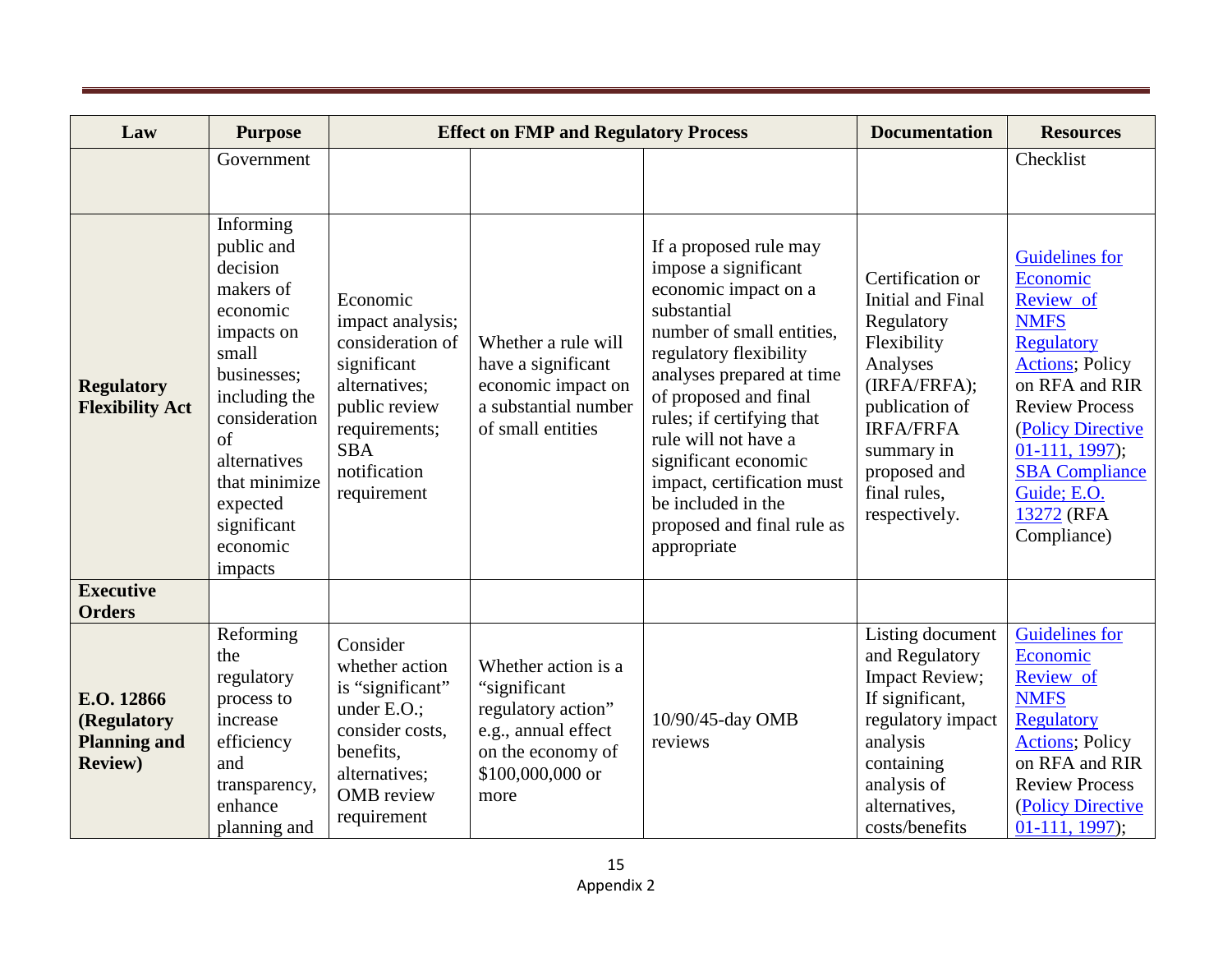| Law                        | <b>Purpose</b>                                                                                                                        |                                                                                                                  | <b>Effect on FMP and Regulatory Process</b>                                                                                                                                                                                 | <b>Documentation</b>                                                                                                                         | <b>Resources</b>                                                          |                                                                                                                                                          |
|----------------------------|---------------------------------------------------------------------------------------------------------------------------------------|------------------------------------------------------------------------------------------------------------------|-----------------------------------------------------------------------------------------------------------------------------------------------------------------------------------------------------------------------------|----------------------------------------------------------------------------------------------------------------------------------------------|---------------------------------------------------------------------------|----------------------------------------------------------------------------------------------------------------------------------------------------------|
|                            | coordination,<br>and improve<br>regulatory<br>oversight                                                                               |                                                                                                                  |                                                                                                                                                                                                                             |                                                                                                                                              |                                                                           | NMFS E.O.<br>12866 Listing<br>Procedures<br>(Policy Directive<br>$30-102, 2014$ ;<br>E.O. 13563<br>(Improving<br>Regulation and<br>Regulatory<br>Review) |
| E.O. 13132<br>(Federalism) | Ensuring<br>that the<br>constitutional<br>principles of<br>federalism<br>guide federal<br>agencies<br>during<br>policy<br>development | <b>State</b><br>consultation,<br>documentation,<br>OMB review<br>requirements (if<br>federalism<br>implications) | Whether action has<br>federalism<br>implications and<br>will result in<br>substantial state<br>compliance costs<br>and is not required<br>by statute, or<br>whether action<br>would result in<br>preemption of state<br>law | If federalism<br>implications, consult with<br>state and local officials<br>early in the process of<br>developing the proposed<br>regulation | Federalism<br><b>Summary Impact</b><br>Statement<br>included with<br>rule | E.O. 13132                                                                                                                                               |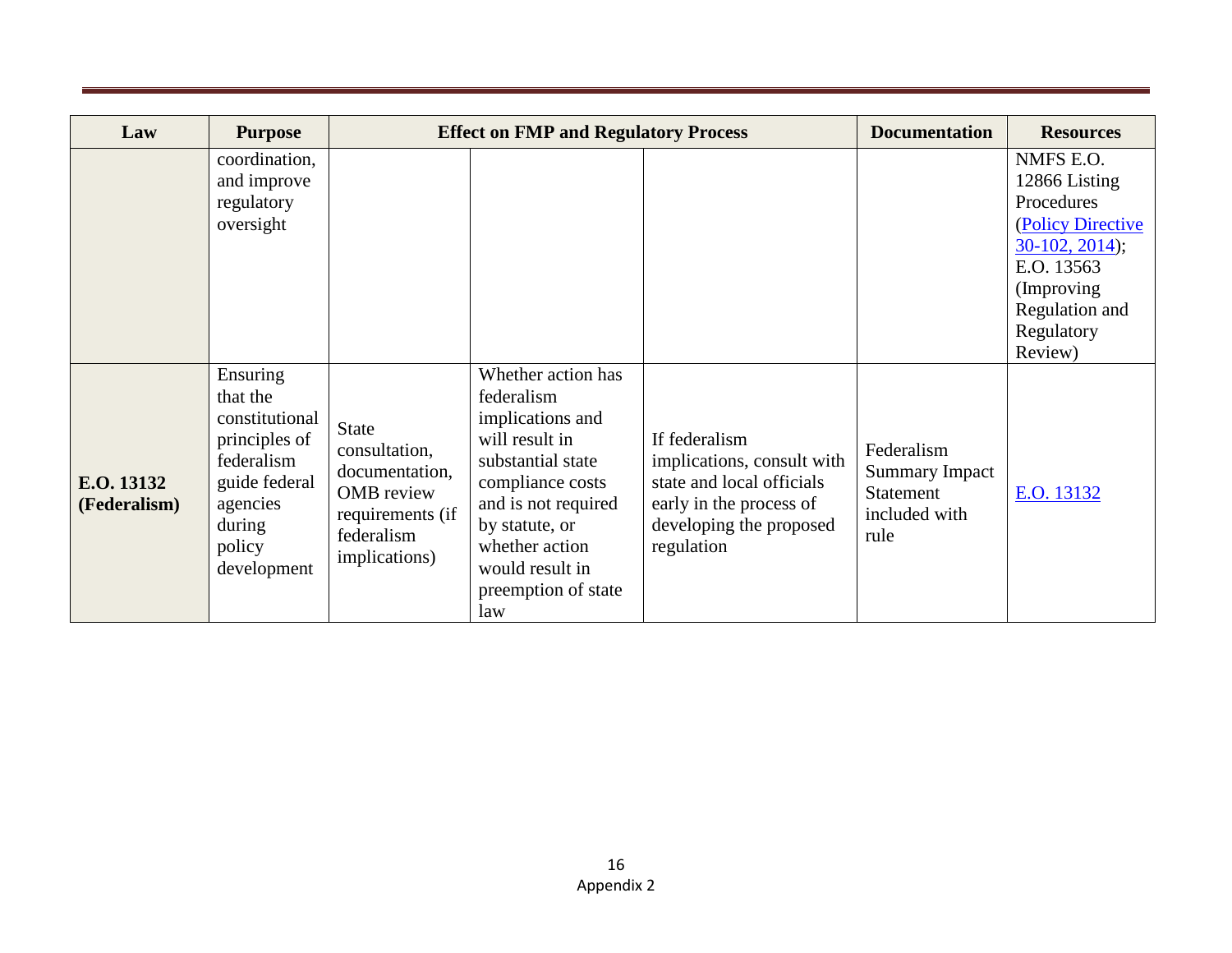### **3. Table Y. Additional Laws and Executive Orders that May be Applicable**

| Law                                            | <b>Purpose</b>                                                                          | <b>Resources</b>                       |
|------------------------------------------------|-----------------------------------------------------------------------------------------|----------------------------------------|
| <b>Congressional Review Act</b>                | To notify Congress of rules prior to the<br>effective date, and to indicate whether the | <b>Congressional Review Act</b>        |
|                                                | rule is "major," e.g., likely to have                                                   |                                        |
|                                                | an annual effect on the economy of                                                      |                                        |
|                                                | \$100,000,000. (Notification requirement                                                |                                        |
|                                                | coordinated with E.O. 12866 submissions)                                                |                                        |
|                                                |                                                                                         |                                        |
| <b>The Florida Keys National Marine</b>        | Designated the Florida Keys National                                                    | The Florida Keys National Marine       |
| <b>Sanctuary and Protection Act (P.L. 101-</b> | Marine Sanctuary subsuming the Key                                                      | <b>Sanctuary and Protection Act</b>    |
| 605)                                           | Largo and Looe Key national marine                                                      |                                        |
|                                                | sanctuaries that were designated under the                                              |                                        |
|                                                | NMSA in 1977 and 1981, respectively.                                                    |                                        |
| The Hawaiian Islands National Marine           | Designated the Hawaiian Islands                                                         | The Hawaiian Islands National Marine   |
| <b>Sanctuary and Protection Act (P.L. 102-</b> | Humpback Whale National Marine                                                          | <b>Sanctuary and Protection Act</b>    |
| 587)                                           | Sanctuary.                                                                              |                                        |
| The Oceans Act of 1992 (P.L. 102-587)          | Designated the Stellwagen Bank National                                                 | The Oceans Act of 1992                 |
|                                                | Marine Sanctuary off the coast of                                                       |                                        |
|                                                | Massachusetts.                                                                          |                                        |
| <b>The National Marine Sanctuaries</b>         | Added Stetson Bank to the Flower Garden                                                 | <b>The National Marine Sanctuaries</b> |
| <b>Preservation Act of 1996 (P.L. 104-283)</b> | <b>Banks National Marine Sanctuary.</b>                                                 | Preservation Act of 1996               |
| <b>The National Marine Sanctuaries</b>         | Gave the President authority to establish a                                             | The National Marine Sanctuaries        |
| <b>Amendments Act of 2000 (P.L. 106-513)</b>   | Northwestern Hawaiian Islands Coral Reef                                                | <b>Amendments Act of 2000</b>          |
|                                                | Ecosystem Reserve, which he did via E.O.                                                |                                        |
|                                                | 13178 on December 4, 2000.                                                              |                                        |
| <b>The Antiquities Act</b>                     | Gives the President authority to protect                                                | <b>The Antiquities Act</b>             |
|                                                | natural and cultural objects through                                                    |                                        |
|                                                | designation of a national monument; used                                                |                                        |
|                                                | to designate the Papahanaumokuakea                                                      |                                        |
|                                                | <b>Marine National Monument (Presidential</b>                                           |                                        |
|                                                | Proclamation 8031) on June 15, 2006.                                                    |                                        |
| <b>Migratory Bird Treaty Act</b>               | Promotes the conservation of migratory                                                  | <b>Migratory Bird Treaty Act</b>       |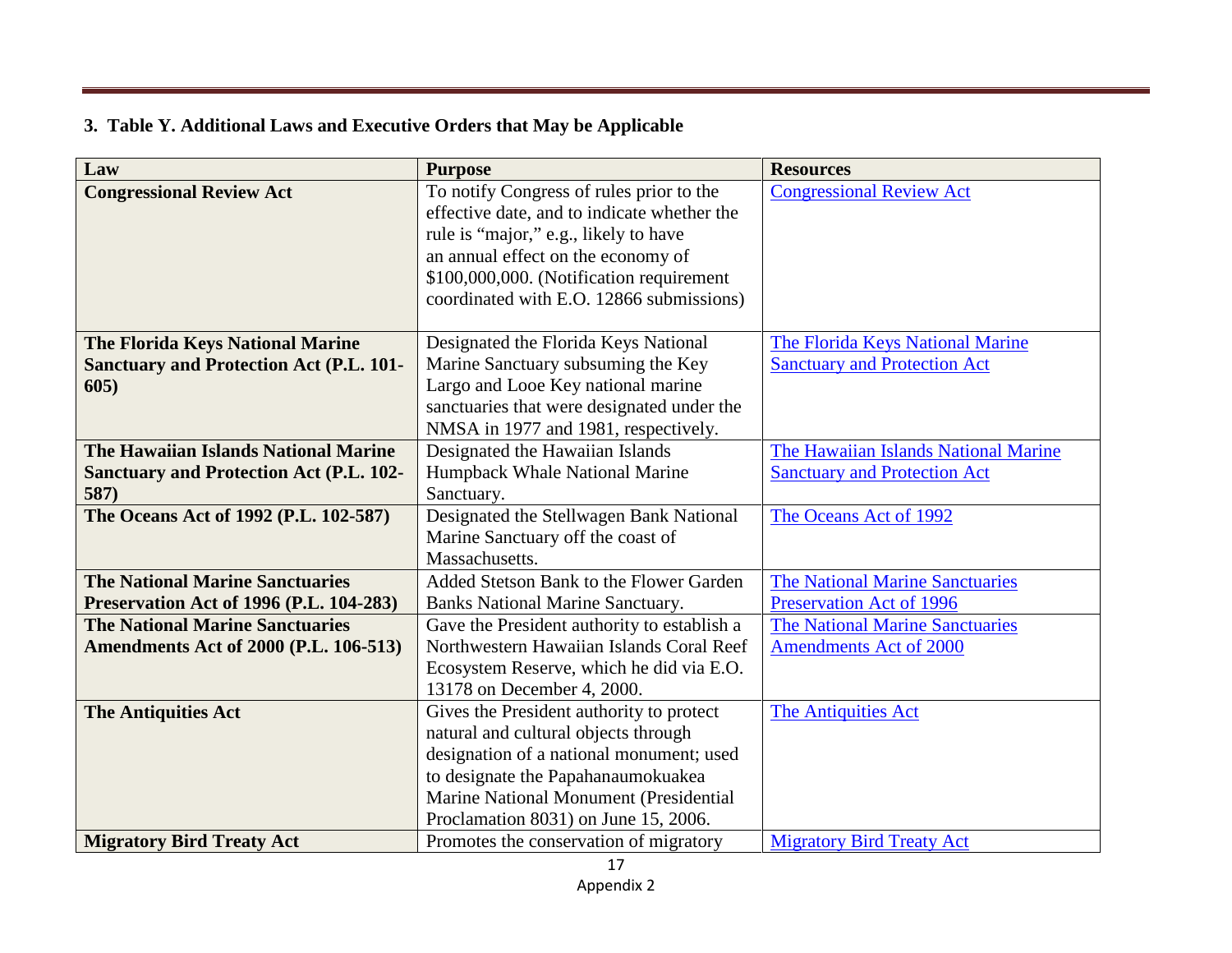|                                             | birds and their habitats                         |                                              |
|---------------------------------------------|--------------------------------------------------|----------------------------------------------|
| <b>Executive Orders</b>                     |                                                  |                                              |
|                                             |                                                  |                                              |
| <b>E.O. 12630 (Takings)</b>                 | Requires federal agencies to prepare a           | E.O. 12630                                   |
|                                             | <b>Takings Implication Assessment for</b>        |                                              |
|                                             | regulatory actions that affect, or may           |                                              |
|                                             | affect, the use of any real or personal          |                                              |
|                                             | property.                                        |                                              |
| E.O. 12898 (Environmental Justice)          | Focuses federal attention on the                 | E.O. 12898                                   |
|                                             | environmental and human health effects of        |                                              |
|                                             | federal actions on minority and low-income       |                                              |
|                                             | populations with the goal of achieving           |                                              |
|                                             | environmental protection for all<br>communities. |                                              |
| E.O. 13089 (Coral Reef Protection)          | Directs federal Agencies to expand their         | E.O. 13089                                   |
|                                             | coral research, preservation, and restoration    |                                              |
|                                             | efforts to preserve and protect the              |                                              |
|                                             | biodiversity, health, heritage, and social       |                                              |
|                                             | and economic value of U.S. coral reef            |                                              |
|                                             | ecosystems and the marine environment            |                                              |
| E.O. 13158 (Marine Protected Areas)         | Strengthens the management, protection,          | E.O. 13158                                   |
|                                             | and conservation of existing marine              |                                              |
|                                             | protected areas (MPAs) and encourages            |                                              |
|                                             | establishing new or expanded MPAs                |                                              |
| E.O. 13175 (Consultation and                | Ensures regular and meaningful                   | E.O. 13175; NOAA Procedures for              |
| <b>Coordination with Indian Tribal</b>      | consultation and collaboration with tribal       | <b>Government-to-Government Consultation</b> |
| Governments)                                | officials in the development of federal          | with Federally Recognized Indian Tribes      |
|                                             | policies that have tribal implications           | and Alaska Native Corporations               |
| E.O. 13186 (Responsibilities of Federal     | Requires some federal agencies to develop        | E.O. 13186; MOU (agreeing, among other       |
| <b>Agencies to Protect Migratory Birds)</b> | and implement a Memorandum of                    | things, to ensure to the extent practicable  |
|                                             | Understanding (MOU) with the U.S. Fish           | that environmental analyses required by      |
|                                             | and Wildlife Service that promotes the           | NEPA evaluate the effects of actions on      |
|                                             | conservation of migratory bird populations       | migratory birds and their habitats)          |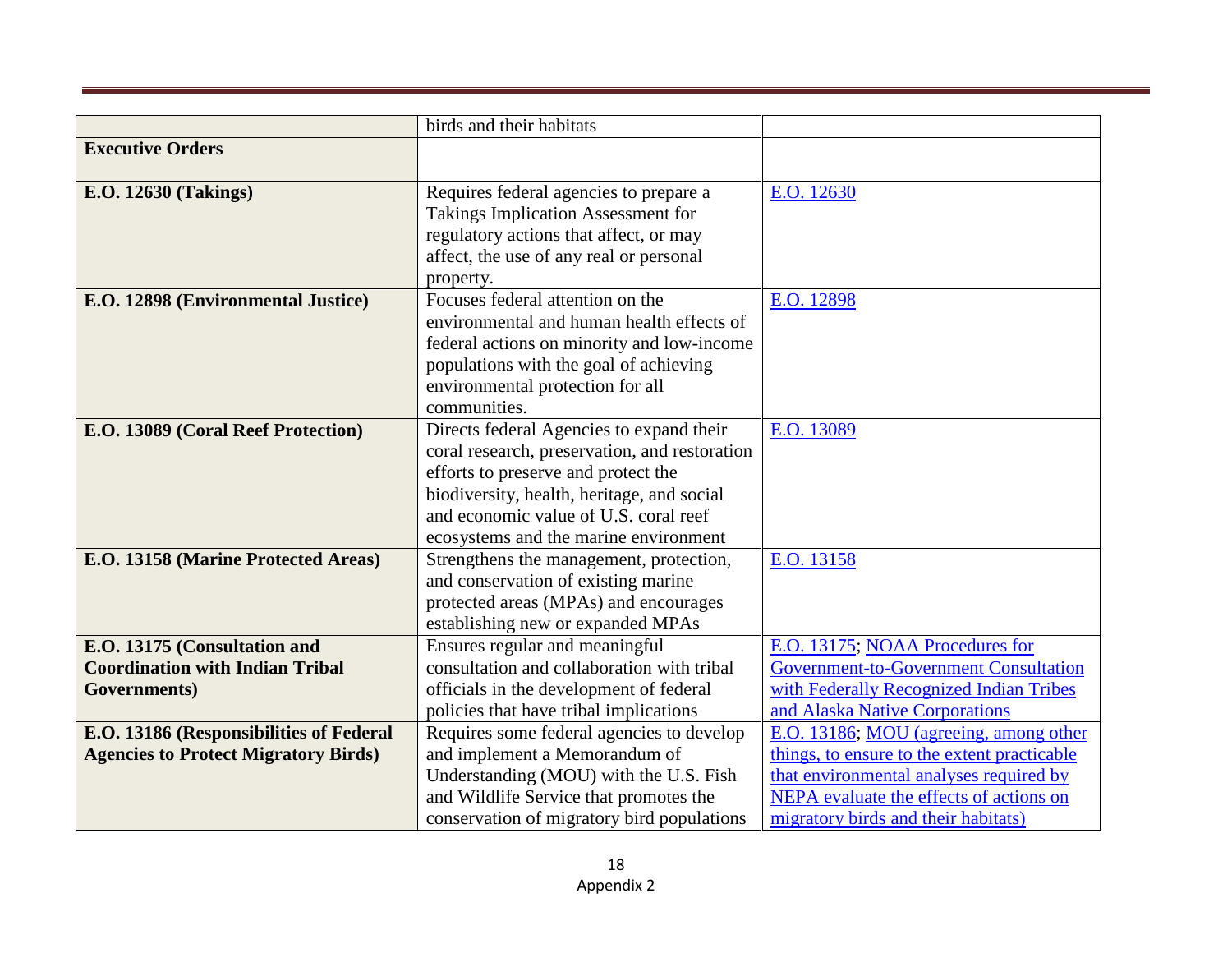#### 4. Description of Key Other Applicable Laws

This section, like the tables above, highlights key considerations but is not intended to address comprehensively all requirements of the statutes and their implementing regulations. The statutes, regulations, and appropriate case law are controlling in the instance of any discrepancy between them and this document.

#### **Administrative Procedure Act (APA)**, 5 U.S.C. §§ 551 *et seq.*

The APA applies procedural requirements to federal rulemakings to increase public access to the federal rulemaking process and to give the public adequate notice and opportunity to comment. It also provides for judicial review of final agency actions.

Under the APA, agencies need to provide a reasonable, meaningful opportunity for comment on proposed regulations. *See also* Executive Order 12866 § 6(a)(referring to "meaningful" opportunity for comment, which in most cases should not be less than 60 days). However, this procedural requirement must be read in conjunction with the procedural requirements of the MSA, which specify time periods for public comment on FMPs and amendments (60 days on FMPs and amendments;  $15 - 60$  days on regulations). In addition, NMFS can waive the APA's notice and comment requirement as well as the 30-day delay in effectiveness for final rules if good cause exists. For prior notice and comment, the good cause waiver must demonstrate that notice and comment was impracticable, unnecessary, or contrary to the public interest, and an explanation must be published with the rule.

The APA requires that agency decisions be reasonable and based on the facts in the record. To determine whether an agency action was arbitrary and capricious (unreasonable), if challenged in a court of law, a court reviews the agency's administrative record. The administrative record contains all the information that the decision-maker considers and, in court, it provides the evidence that the agency complied with substantive requirements and procedures and that the final decision was not "arbitrary and capricious." However, the APA does not require a particular outcome, as long as the final decision is supported by facts in the record. Thus, when dealing with decisions affected by conflicting priorities or scientific uncertainty, it is important to describe the conflicts and document the rationale for the approach selected, including responding to all comments and acknowledging, even highlighting, areas of contention.

Key Requirements/Considerations:

- Record must support decision
- Public comment requirement applies to most rules, unless an exception or good cause waiver is applicable
- 30-day delayed effectiveness applies to most final rules, unless an exception or good cause waiver is applicable

The APA allows courts to set aside agency actions found to be:

- "arbitrary, capricious, an abuse of discretion, otherwise not in accordance with law"
- "contrary to constitutional right"
- "in excess of statutory jurisdiction"
- "without observance of procedure required by law..."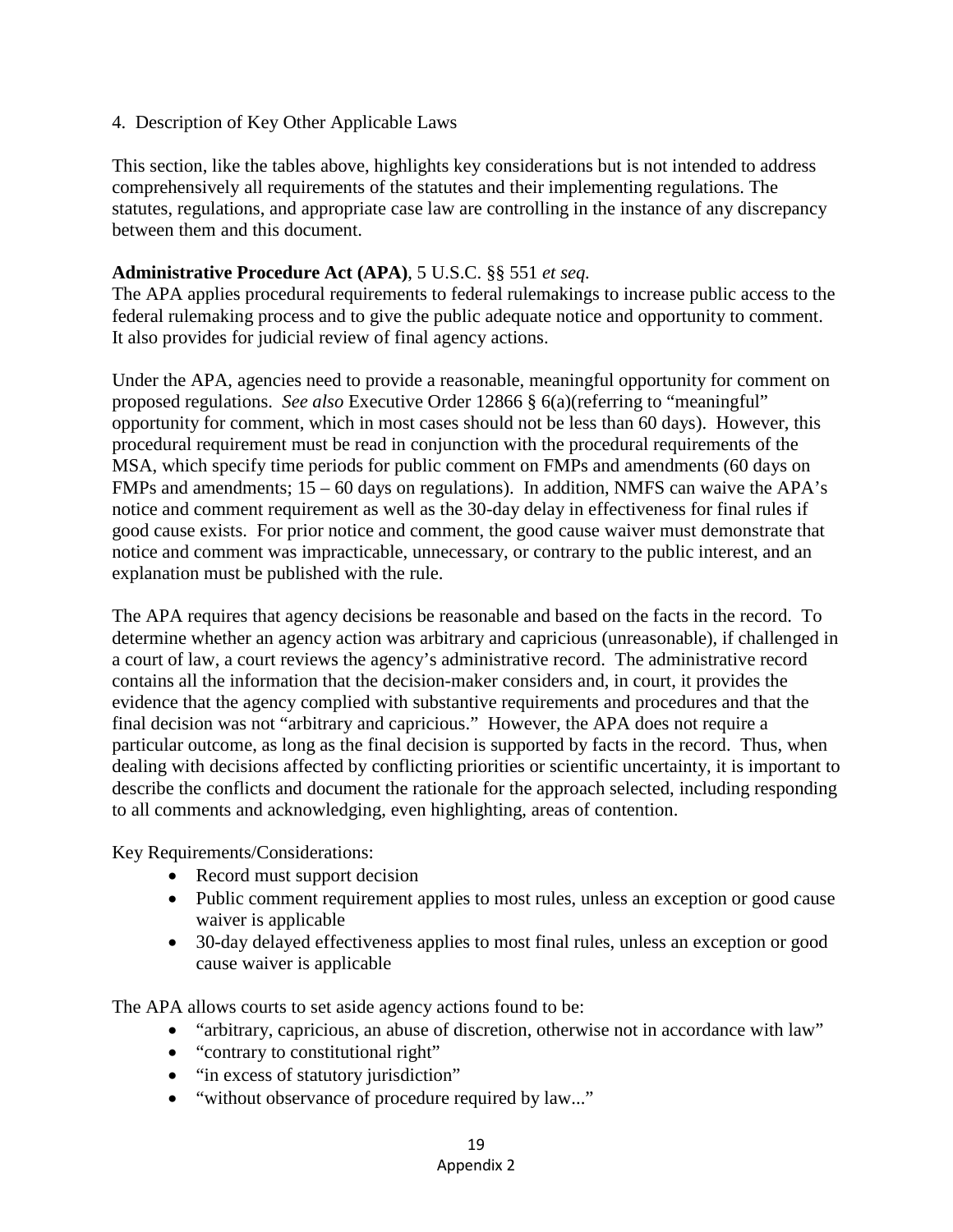In addition, the APA allows for any person to petition an agency to issue, amend, or repeal a rule.

**Coastal Zone Management Act (CZMA)**, 16 U.S.C. §§ 1451 *et seq.*; 15 C.F.R. Part 930. The CZMA requires federal activities that affect a state's coastal zone to be consistent, to the maximum extent practicable, with the enforceable policies of that state's approved coastal zone management program. Section 307 of the CZMA, 16 U.S.C. § 1456, also called the "federal consistency" provision, gives states with approved coastal zone management programs a role in federal agency decision making for activities that may affect a state's coastal uses or resources.

Generally, federal consistency requirements apply to federal actions, including rulemakings, within and outside the coastal zone, which have reasonably foreseeable effects on any coastal use (land or water) or natural resource of the coastal zone.

Key Requirements/Considerations:

- A consistency determination must be provided to state agencies at least 90 days before approving the FMP or FMP amendment or publishing the final rule, unless NMFS and the state agency agree to an alternative notification schedule.
- States have 60 days to respond in writing to NMFS' request for concurrence. If no response is received within that time, concurrence is presumed.

**Endangered Species Act (ESA)**, 16 U.S.C. §§ 1531 *et seq.*; 50 C.F.R. Part 402 The ESA requires federal agencies to ensure the activities they fund, authorize, or carry out are not likely to jeopardize the continued existence of any listed species or result in the destruction or adverse modification of their critical habitat.

To protect and recover species listed as threatened or endangered, the ESA: (1) Requires federal agencies to use their authorities to carry out programs for the conservation of listed species; (2) Requires federal agencies, through a consultation process, to ensure that their actions are not likely to result in jeopardy to listed species or destruction/adverse modification of designated critical habitat; and (3) Prohibits the "taking" of any endangered species, as well as any threatened species to which the prohibition of take is applied, unless authorized.

It is compliance with this second requirement, known as ESA section 7 consultation (16 U.S.C. § 1536), which primarily affects the fishery management process. To demonstrate that an action will not result in jeopardy to a listed species or destruction/adverse modification of designated critical habitat, an action agency must engage with NMFS or the U.S. Fish and Wildlife Service (USFWS), depending on the species, through an informal or a formal consultation. Informal consultation is documented by a "letter of concurrence," which concludes that the action is "not likely to adversely affect" listed species and their critical habitat. Formal consultation is documented by a biological opinion, which assesses whether the action is likely to result in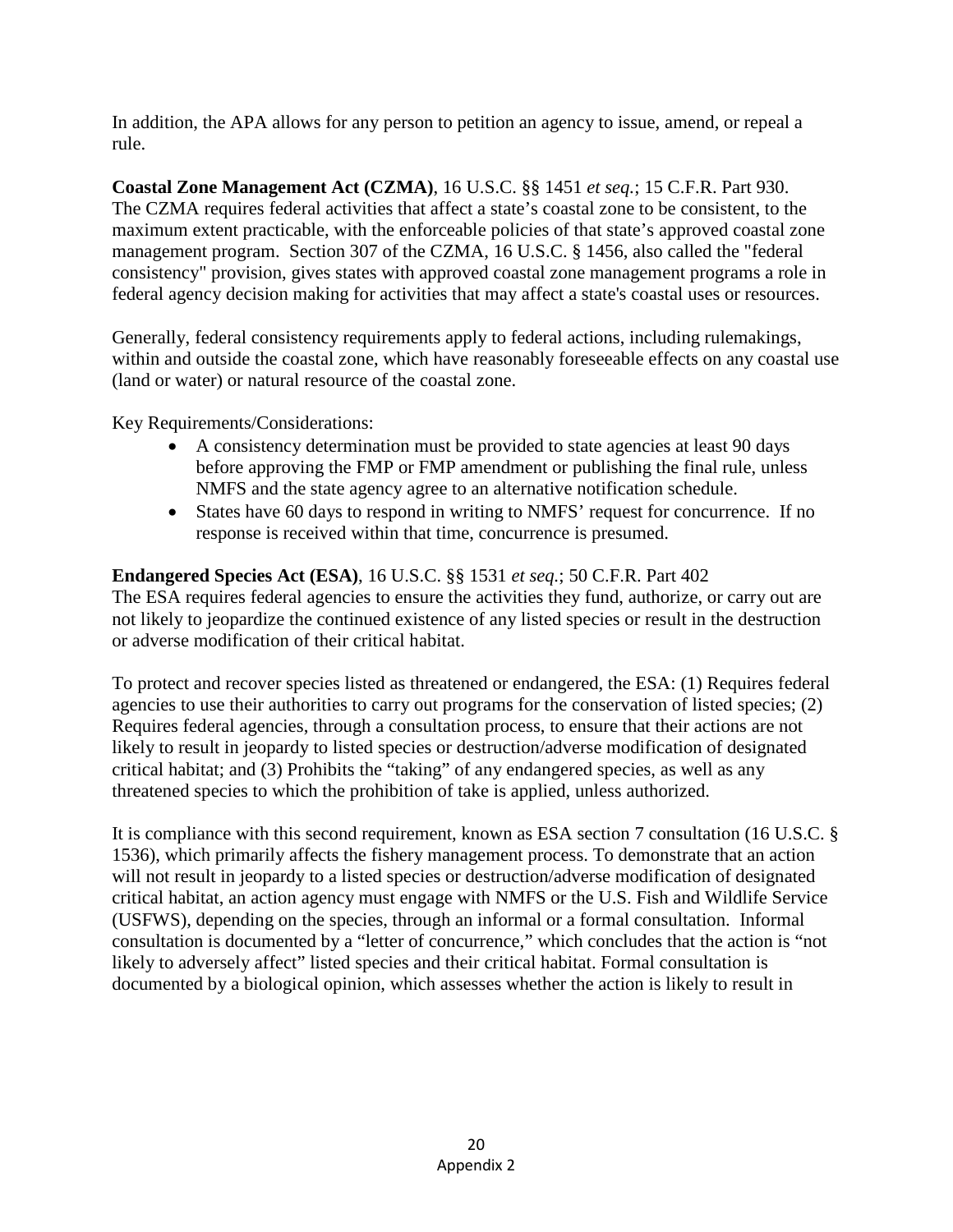jeopardy or destruction/adverse modification. If the action as proposed is not likely to result in jeopardy or destruction/adverse modification, but take of listed species is reasonable certain to occur, the biological opinion includes an incidental take statement containing reasonable and prudent measures and terms and conditions that minimize take and must be complied with for otherwise prohibited take to be authorized. If the biological opinion concludes that the proposed action will jeopardize a listed species or adversely modify critical habitat, then a reasonable and prudent alternative that would avoid jeopardizing listed species or resulting in destruction/adverse modification of critical habitat is also included. If the reasonable and prudent alternative is also reasonably certain to result in take of listed species, an incidental take statement with reasonable and prudent measures and terms and conditions is also provided. Consultation is not required when an action agency determines an action will have no effect on listed species or their critical habitats.

Key Requirements/Considerations when an action is likely to adversely affect listed species or their designated critical habitat:

• Formal consultation resulting in a biological opinion.

For a formal consultation, requirements are:

- Biological evaluation/assessment must be included in FMP, FMP amendments or other supporting analyses,
- 135-day consultation period, which may be extended (starting from date of initiation of formal consultation).
- Products of formal consultation include:
	- Biological opinion,
	- Incidental take statement,
	- Reasonable and prudent measures,
	- **Terms and Conditions**
	- Reasonable and prudent alternatives (if the proposed action is likely to result in jeopardy or destruction/adverse modification), Conservation recommendations.

Timing: Formal consultation should be concluded within 90 days of initiation unless the parties mutually agree to an extension. The consulting agency provides a biological opinion containing its official conclusions regarding the effects of the action within 45 days of completing a formal consultation. Putting this into the context of developing fishery management actions under the MSA, it is important to note that, when consulting on a specific action, the consultation timeline of 135 days does not begin until a preferred alternative (i.e., proposed action) has been identified and consultation initiated. Thus, for council-recommended actions, the ESA consultation cannot typically begin prior to the Council selecting its preferred alternative. Bearing in mind the strict MSA timelines and constraints on Secretarial review once a Council-recommended FMP or amendment is transmitted, it is important to coordinate with NMFS or USFWS, as appropriate, as early as possible. In the case of ESA-listed marine mammals, a permit under section  $101(a)(5)(E)$  of the MMPA is also needed before the incidental take statement of a biological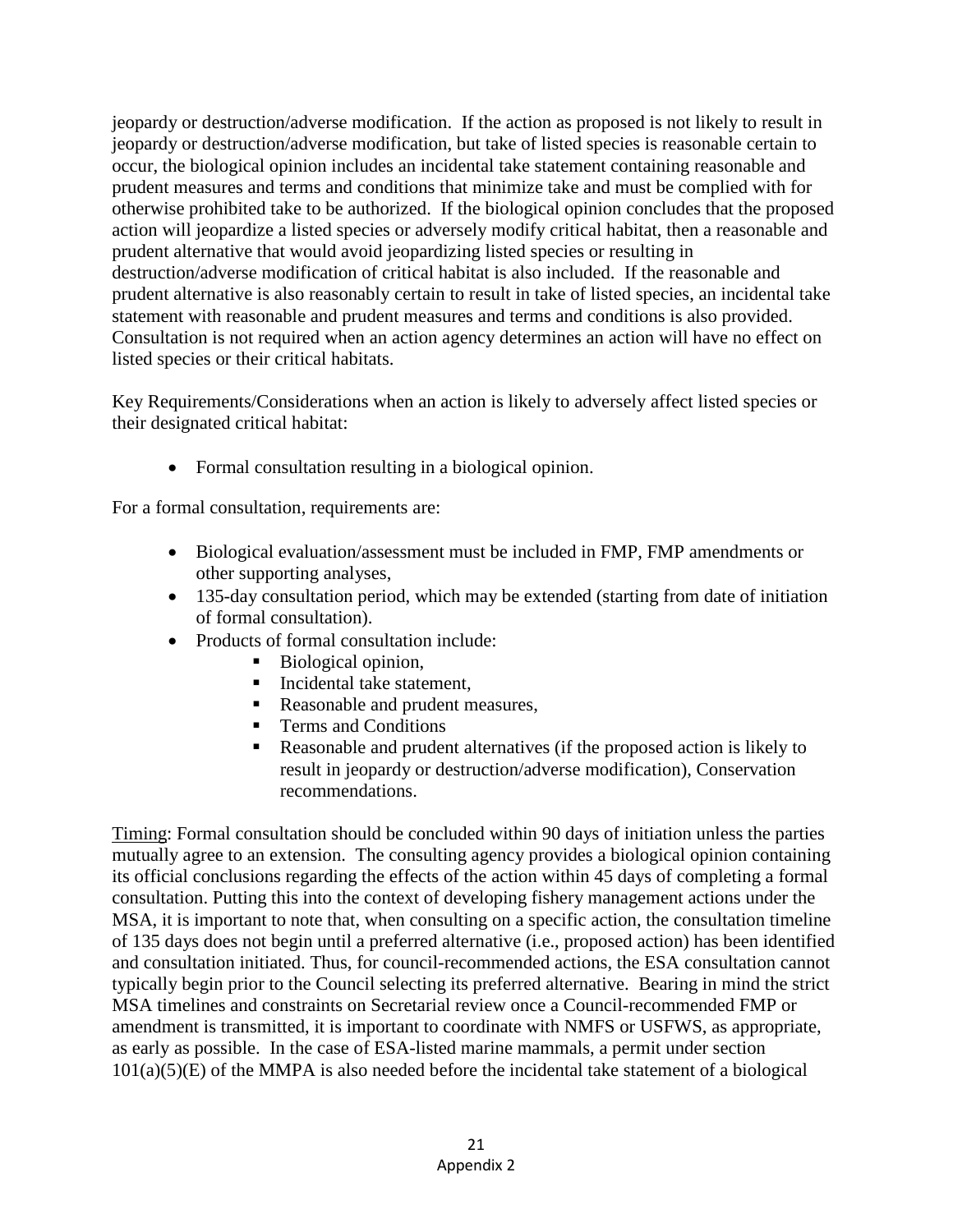opinion can become effective. Therefore, additional time that may be needed for the MMPA permit should be factored into the process (see Marine Mammal Protection Act description).

#### Integration of MSA and ESA section 7 processes

NMFS policy for Integration of Endangered Species Act Section 7 with the Magnuson-Stevens Act Processes, PD 01-117, should be considered when working on fishery management actions that may require ESA section 7 consultations as well as when updating ROAs.

#### **Information Quality Act (IQA)**, 44 U.S.C. § 3516

The IQA (also referred to as the "Data Quality Act") was enacted in section 515 of the Treasury and General Government Appropriations Act for Fiscal Year 2001, Public Law 106-554 § 515. The Act requires federal agencies to ensure the information they disseminate to the public is of appropriate quality, objectivity, integrity, and utility. NOAA guidelines implementing the IQA require a pre-dissemination review of the public information products we disseminate in support of fishery management decisions (including statistical information) to ensure and maximize the quality, objectivity, utility and integrity of information NOAA disseminates.

Key Requirements/Considerations:

- Pre-dissemination review,
- Quality, objectivity, utility and integrity of information NOAA disseminates to the public.

The IQA and the associated OMB Information Quality Peer Review Bulletin also require peer review for "influential scientific information" prior to dissemination. Under section  $302(g)(1)(E)$ of the MSA (16 U.S.C. § 1852(g)(1)(E)), NMFS and the Councils may establish a peer review process for scientific information used to advise the Council about the conservation and management of the fishery. That review process can satisfy the requirements of the IQA. The MSA's National Standard 2 guidelines (50 C.F.R. § 600.315) contain additional information on the use of the best scientific information available and the peer review process under MSA section  $302(g)(1)(E)$ .

#### **Marine Mammal Protection Act (MMPA)**, 16 U.S.C. §§ 1361 *et seq.*

The MMPA declares that marine mammals should not be permitted to diminish beyond the point at which they cease to be a significant functioning element in the ecosystem and should not be permitted to diminish below their optimum sustainable population. To achieve this goal, the MMPA prohibits take of all marine mammals; however the MMPA includes limited exceptions to the moratorium on take, including for commercial fisheries. The MMPA requires that all commercial fisheries be categorized based on the relative frequency of incidental mortalities and serious injuries of marine mammals in the fishery:

Category I designates fisheries with frequent mortalities and serious injuries incidental to commercial fishing;

Category II designates fisheries with occasional mortalities and serious injuries;

Category III designates fisheries with a remote likelihood or no known mortalities or serious injuries.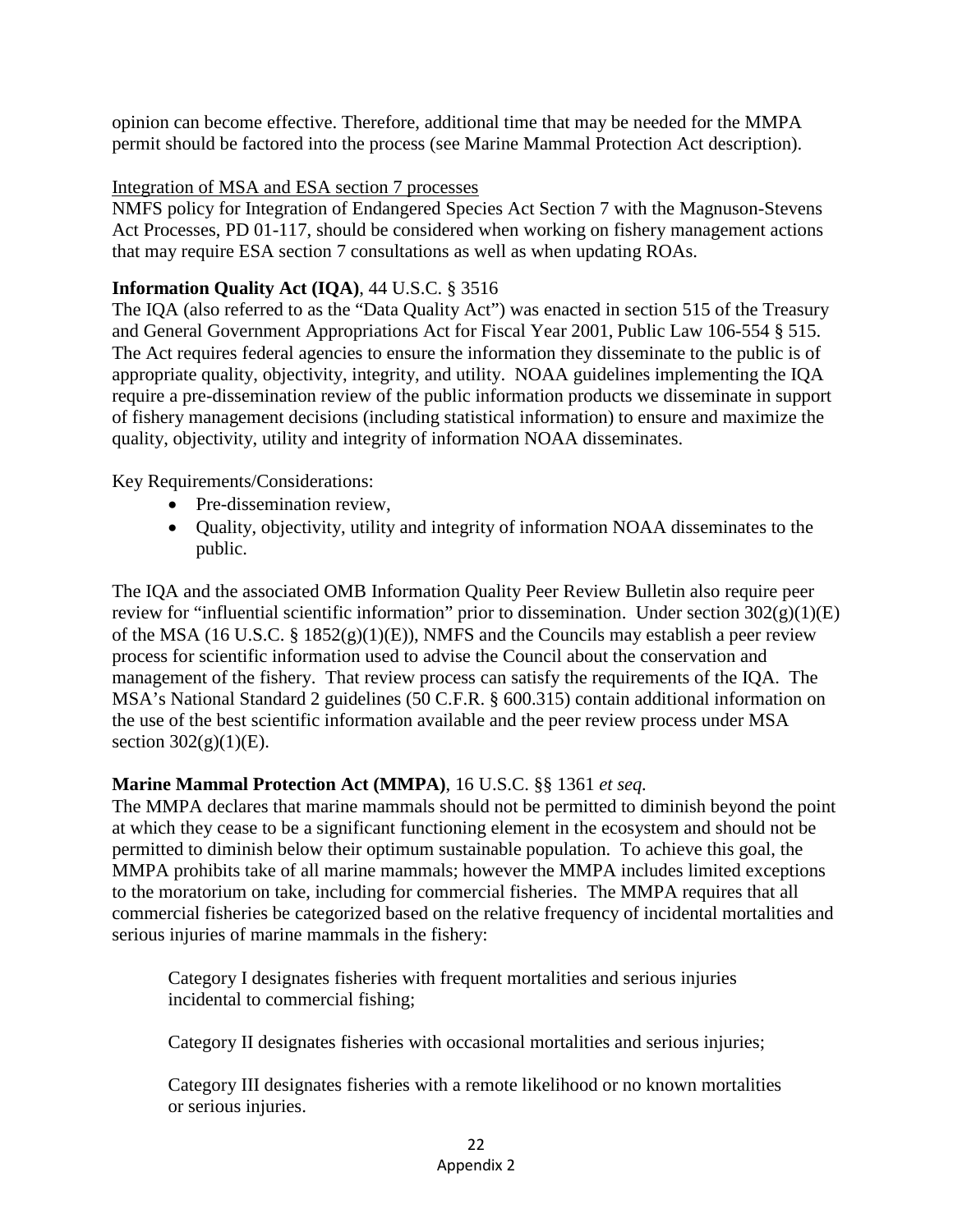Owners of a commercial vessel or non-vessel gear engaging in Category I or II fisheries must obtain a marine mammal authorization certificate from NMFS in order to lawfully incidentally take a marine mammal in a commercial fishery. Owners of a commercial vessel or non-vessel gear engaging in Category III fisheries are not authorized to incidentally take a marine mammal in a commercial fishery; however, should a mortality or an injury occur, the owner will not be in violation of the MMPA provided the owner reports the injury as required under MMPA section 118(e) (16 U.S.C. § 1387(e)).

To help achieve the MMPA's goal of maintaining or returning marine mammals to their optimum sustainable population sizes, take reduction plans for strategic marine mammal stocks that interact with Category I and II fisheries may be developed. The immediate goal of take reduction plans is to reduce, within six months of implementation, the incidental mortality or serious injury of marine mammals from commercial fishing to less than the potential biological removal level. The long-term goal is to reduce incidental mortality and serious injury of marine mammals from commercial fishing operations to insignificant levels. Take reduction teams (TRTs), consisting of representatives from the fishing industry, Councils, state and federal resource management agencies, scientific community, and conservation organizations are responsible for recommending take reduction measures to NMFS. NMFS then publishes the proposed take reduction plan, which may include both required and voluntary measures, for public review and comment, and then finalizes the plan. NMFS would then implement any regulatory components of the plan through the federal rulemaking process.

Section 101(a)(5)(E) of the MMPA (16 U.S.C. § 1371) states that NMFS, as delegated by the Secretary of Commerce, shall for a period of up to three years allow the incidental taking of marine mammal species listed under the ESA by persons using vessels of the United States and those vessels which have valid fishing permits issued by the Secretary in accordance with section 204(b) of the MSA while engaging in commercial fishing operations, if NMFS makes certain determinations. NMFS must determine, after notice and opportunity for public comment, that: (1) incidental mortality and serious injury will have a negligible impact on the affected species or stock (commonly referred to as a "negligible impact determination or NID; (2) a recovery plan has been developed or is being developed for such species or stock under the ESA; and (3) where required under section 118 of the MMPA, a monitoring program has been established, vessels engaged in such fisheries are registered in accordance with section 118 of the MMPA, and a take reduction plan has been developed or is being developed for such species or stock. NMFS Office of Protected Resources issues these MMPA section  $101(a)(5)(E)$  permits.

The potential for adverse impacts on marine mammals resulting from fishery management actions is also assessed during the associated NEPA processes.

Key Requirements/Considerations:

- Marine mammal impacts must be assessed/considered in FMP, FMP amendment or supporting analyses;
- When take of marine mammals also listed under the ESA is anticipated, an MMPA permit and associated NID are required for prohibited take to be authorized by the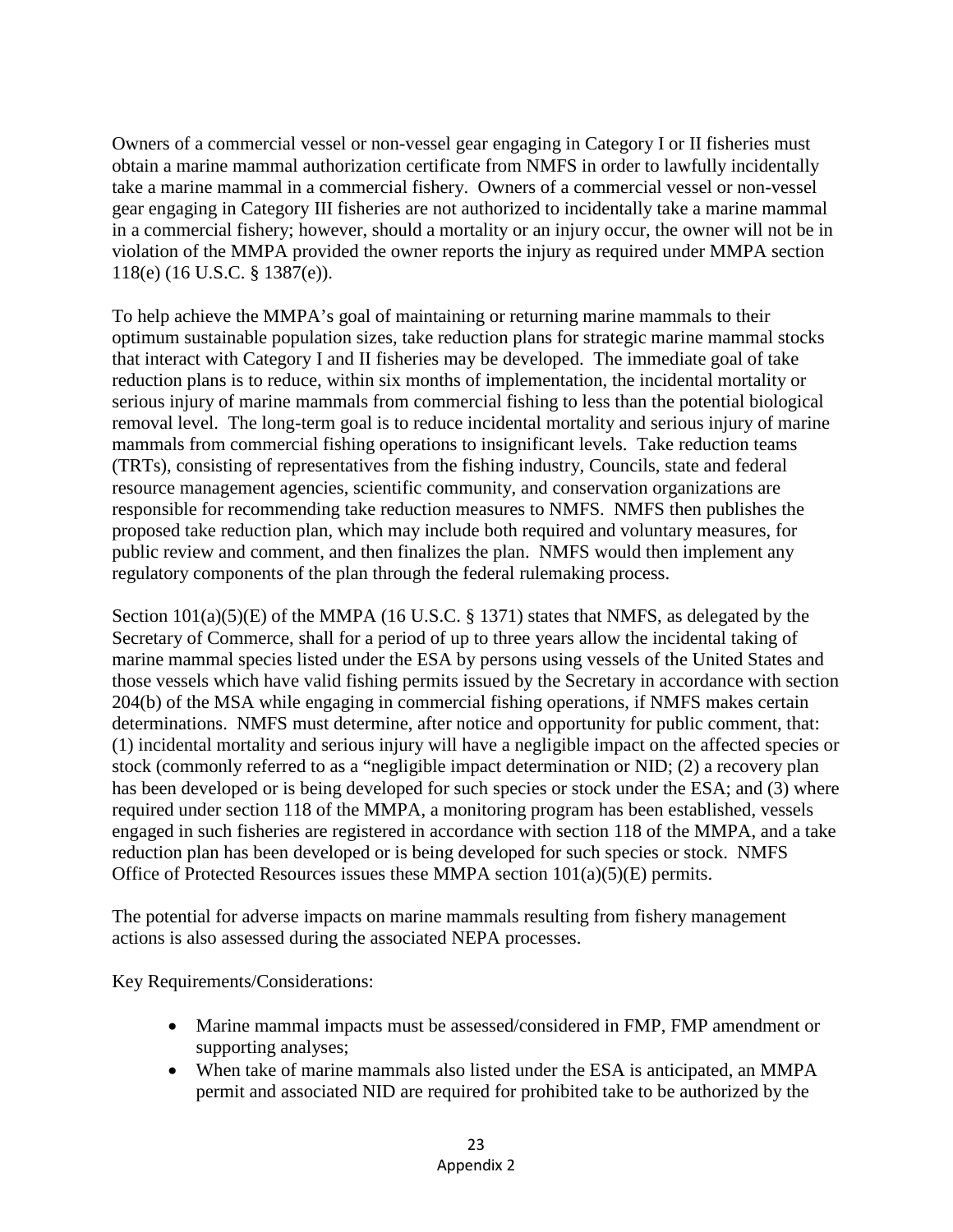incidental take statement included with the biological opinion. The MMPA permit process includes a public comment period (e.g., 30 days).

For commercial fisheries covered by a TRT, NMFS and Councils should strive to maintain communication with the TRT, including having Council representatives participate as members of the relevant TRTs that address their fisheries.

**National Environmental Policy Act (NEPA)**, 42 U.S.C. §§ 4321 *et seq.*; 40 C.F.R. §§ 1500 *et seq.* (CEQ regulations)

NEPA requires federal agencies to assess and consider the effects of major federal actions on the quality of the human environment by considering the environmental impacts of proposed actions and reasonable alternatives to those actions. NEPA also requires that the public be provided the opportunity to help identify, review and comment on such effects, particularly in cases where an environmental impact statement (EIS) is being prepared.

Key Requirements/Considerations:

- EIS required for major federal actions that significantly affect the quality of the human environment
	- o Analyze environmental impacts; consider alternatives.
	- o 30-day minimum public comment period on notice of intent to prepare EIS/conduct scoping (per NAO 216-06).
	- o 45-day public comment period on draft EIS (per CEQ regulations).
	- o 30-day cooling off period between final EIS and Record of Decision (ROD) (per CEQ regulations).
- Environmental Assessment (EA): When it is not clear if the proposed action will have significant impacts, an EA is prepared. An EA is a concise document that briefly provides sufficient evidence and analysis for determining whether to prepare an EIS and aids an agency's compliance with NEPA when no EIS is necessary. If the EA demonstrates that there are no significant impacts, the agency will prepare a Finding of No Significant Impact (FONSI).
	- o Where time permits and where the EA would benefit from greater public participation a 30 day public comment period is encouraged prior to issuing a FONSI (per NAO 216-6).
- Categorical Exclusion (CE): If an action falls within the scope of a category of actions the agency has officially determined do not "individually or cumulatively have a significant effect on the human environment," and there are no extraordinary circumstances indicating that the effects of the action may be significant, the action may be excluded from the requirement to prepare an EA or an EIS. The categories of actions determined by NOAA to be categorically excluded, and the application of those CEs, are described in NAO 216-06. If a CE is applied, then a memo to the file should be prepared describing the basis for the decision to apply the CE.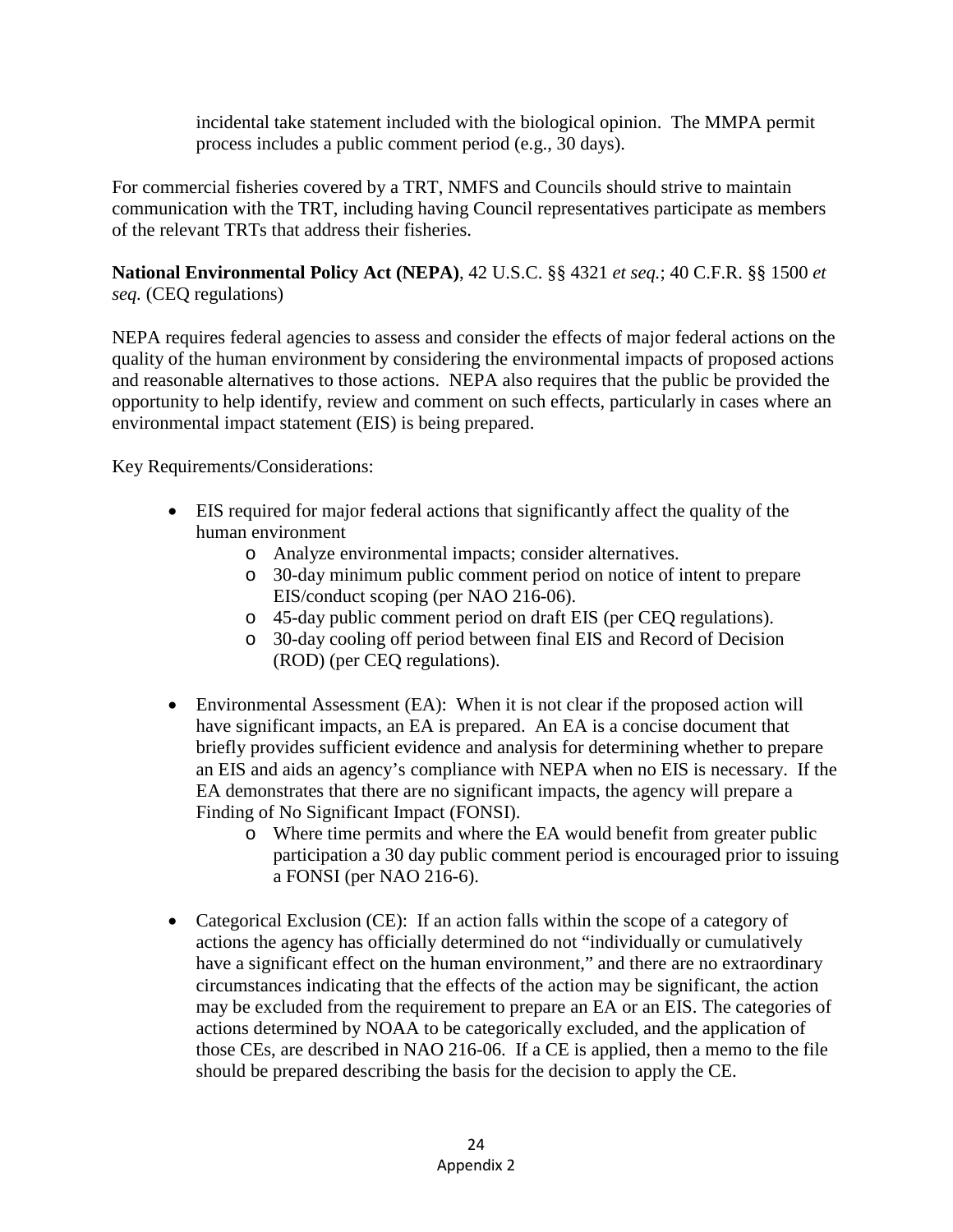Timing: At the time of the final decision (and in the case of an EIS, at least 30 days after the Final EIS (FEIS) is noticed and at least 90 days after the DEIS is noticed), agencies must have prepared a Record of Decision (ROD), FONSI, or determined that a CE applies. It is important to be aware of the interaction of NEPA and MSA timing requirements. For example, the deadline for the Secretary to approve, disapprove, or partially approve a Council-submitted FMP or Amendment (which is 30 days after the close of the comment period on the FMP or Amendment and often referred to as "Day 95") should not occur prior to signing the ROD or the FONSI. If it is an FEIS, the ROD may not be signed sooner than 30 days after noticing the availability of the FEIS.

**National Marine Sanctuaries Act (NMSA)**, 16 U.S.C. §§ 1431; 15 C.F.R. Part 922 Under the NMSA, the Secretary is required to provide the appropriate Council with the opportunity to prepare draft regulations for fishing as the Council may deem necessary to implement a proposed sanctuary designation. The Secretary is also required to accept and propose the Council's draft regulations, or determination that regulations are not necessary, unless the Council's action fails to fulfill the purposes of the NMSA and the purposes of the proposed designation. Because the designation document includes determinations about appropriate use and restrictions on use of Sanctuary resources, including fishing, early communication among NOAA offices and Councils is important in ensuring the goals of both MSA and NMSA are met in the most effective way.

The NMSA also requires federal agencies to consult under section 304(d) if a proposed action is likely to injure existing sanctuary resources. A written statement assessing the effects on sanctuary resources (can be included in contents of EA/EIS) must be submitted no later than 45 days before the final approval of the action, unless another schedule is agreed to. If a proposed action is likely to destroy or injure a sanctuary resource, or in the case of Gerry E. Studds Stellwagen Bank National Marine Sanctuary, "may affect" sanctuary resources, the NMSA provides an additional 45 days from receipt of complete information on the proposed action for the Secretary to develop recommendations to protect sanctuary resources. If the Secretary's recommendations are rejected by the action agency or permit applicant, a written statement explaining the reasons for that decision is required.

Key Requirements/Considerations:

- Council-recommended fishing regulations,
- Consultation requirement for actions likely to injure (or may affect) sanctuary resources.

#### **Paperwork Reduction Act (PRA)**, 44 U.S.C. §§ 3501 *et seq.*

The PRA requires federal agencies to consider and minimize recordkeeping and reporting burdens when collecting information from the public. OMB approval is required to implement new information collection requirements and clearances expire after 3 years. New collection-ofinformation approval requests should be submitted at least 30 days prior to the publication of a proposed rule containing a collection-of-information requirement. Once OMB receives the request it has 60 days to review, and except for special emergency submissions, OMB is prohibited from acting for the first 30 days in order to give time for public comment. Accordingly, not including the time necessary to prepare documentation for review, the OMB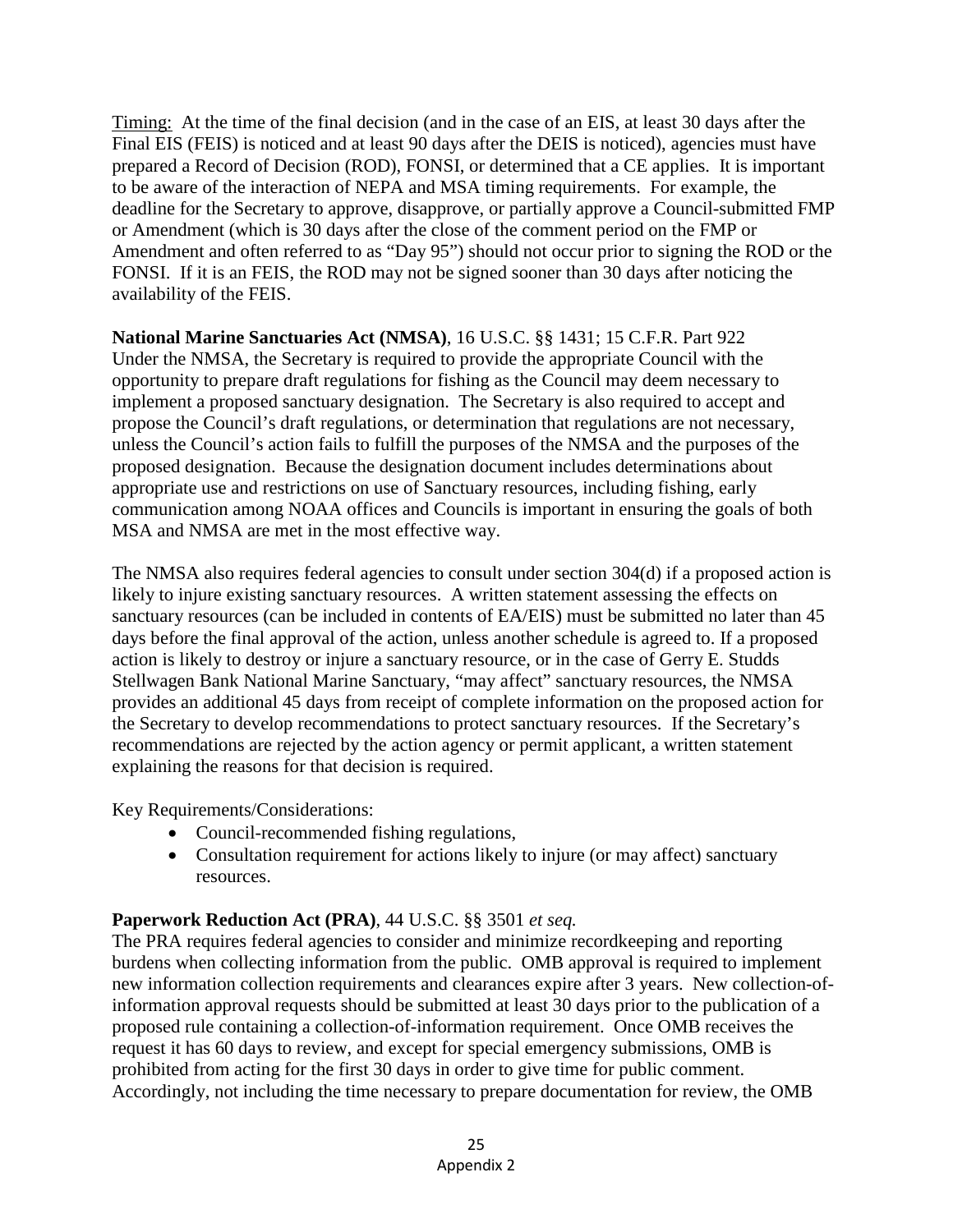review process takes from 30-60 days, and 60 days or more if the PRA submission volume is high as is the common.

Key Requirements/Considerations:

- Estimate burden hours, cost and need for action,
- OMB review and approval,
- Public notice and comment opportunity.

#### **Regulatory Flexibility Act (RFA)**, 5 U.S.C. §§ 601 *et seq.*

The RFA requires federal agencies to describe and analyze the effects of proposed regulations on small entities. If a proposed rule may impose a significant economic impact on a substantial number of small entities, an initial regulatory flexibility analysis (IRFA) is prepared at the time of the proposed rule and summary of the IRFA is included in the proposed rule. A final regulatory flexibility analysis (FRFA) is prepared for the final rule and a summary is included in the final rule. The IRFA and FRFA are designed to assess the impacts that various regulatory alternatives would have on small entities, including small businesses, and to determine ways to minimize adverse impacts. However, the RFA does not require that the alternative with the least impact on small entities be selected. If a proposed rule will not have a significant economic impact on a substantial number of small entities, certification of that conclusion is required and must be included at the appropriate stage of the rule.

Key Requirements/Considerations:

- SBA definitions of small entities
- IRFA/FRFA
	- o IRFA for proposed rules that may have a significant economic impact on a substantial number of small entities. Analysis of effects of alternatives required for proposed rules that may or will have a significant economic impact on a substantial number of small entities.
	- o Opportunity for public comment on IRFA.
	- o FRFA for final rules that may have a significant economic impact on a substantial number of small entities. Final rule to include response to public comments on economic analysis.
- Certification if proposed rule will not have a significant economic impact on a substantial number of small entities. SBA concurrence is required when proposed rule is certified.
- Small entity compliance guide: for each rule, or group of rules, for which the agency is required to prepare an FRFA, a related law, the Small Business Regulatory Enforcement Fairness Act (SBRFA), requires NMFS to provide a "small entity compliance guide" explaining in "plain English" the requirements of the rule. Failure to do so may be considered by any court reviewing the reasonableness or appropriateness of any proposed fines, penalties or damages in an enforcement action.
- Periodic review: For all rules that may have significant economic impact on a substantial number of small entities, the agency must periodically review them and determine whether they are still necessary.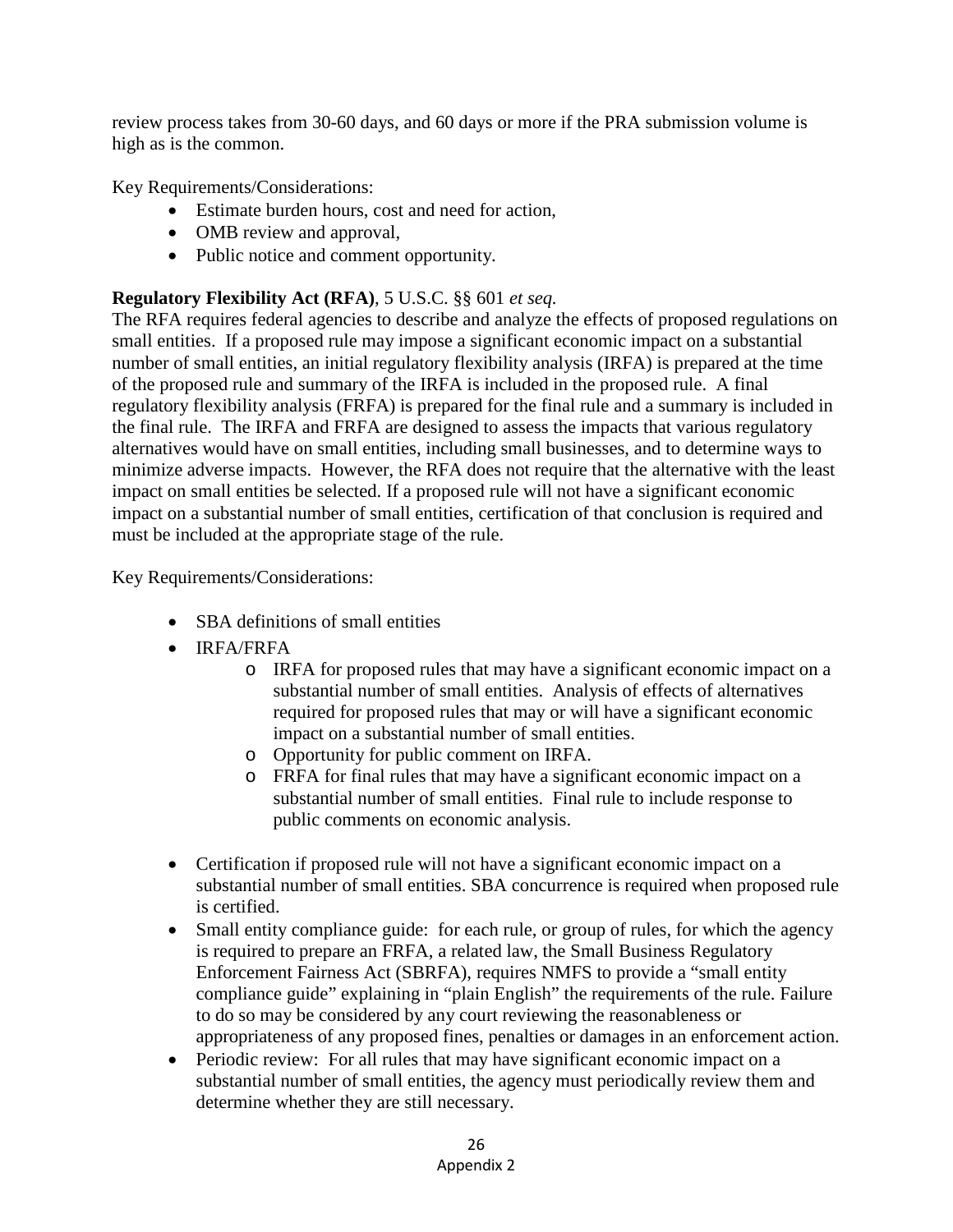#### **Executive Orders**

#### E.O. 12866 (Regulatory Planning and Review)

This E.O. on Regulatory Planning and Review requires OMB to review proposed regulatory programs that are considered to be significant; e.g., likely to (1) have an annual effect on the economy of \$100 million or more or adversely affect in a material way the economy, a sector of the economy, productivity, competition, jobs, the environment, public health or safety, or state, local, or tribal governments or communities; (2) create a serious inconsistency or otherwise interfere with an action taken or planned by another agency; (3) materially alter the budgetary impact of entitlements, grants, user fees, or loan programs or the rights and obligations of recipients thereof; or (4) raise novel legal or policy issues arising out of legal mandates, the President's priorities, or the principles set forth in the Order. *See also* E.O. 13563 (Improving Regulation and Regulatory Review), which supplements and reaffirms principles in E.O. 12866.

#### Key Requirements/Considerations:

- OMB concurrence with significance determination (which NMFS makes in a "Listing") Document"),
- Analysis of costs, benefits and effective alternatives. (NMFS uses the RIR to document these),
- 90-day + OMB review of significant actions.

#### E.O. 13132 (Federalism)

The E.O. on Federalism requires federal agencies to consult with state and local governments on regulations with federalism implications and to report to OMB on the extent of that consultation, the nature of any state concerns, the need for the regulation, and the extent to which state and local concerns have been met.

Key Requirements/Considerations:

- Consultation requirement for regulations with federalism implications,
- Federalism summary impact statements and certifications required for regulations with federalism implications,
- OMB review.

#### E.O. 12630 (Takings)

The E.O. on Government Actions and Interference with Constitutionally Protected Property Rights (Takings) requires federal agencies to assess the potential for administrative, regulatory, and legislative policies and actions that affect, or may affect, the use of any real or personal property, to result in a taking.

Key Requirements/Considerations:

• Takings assessment/determination.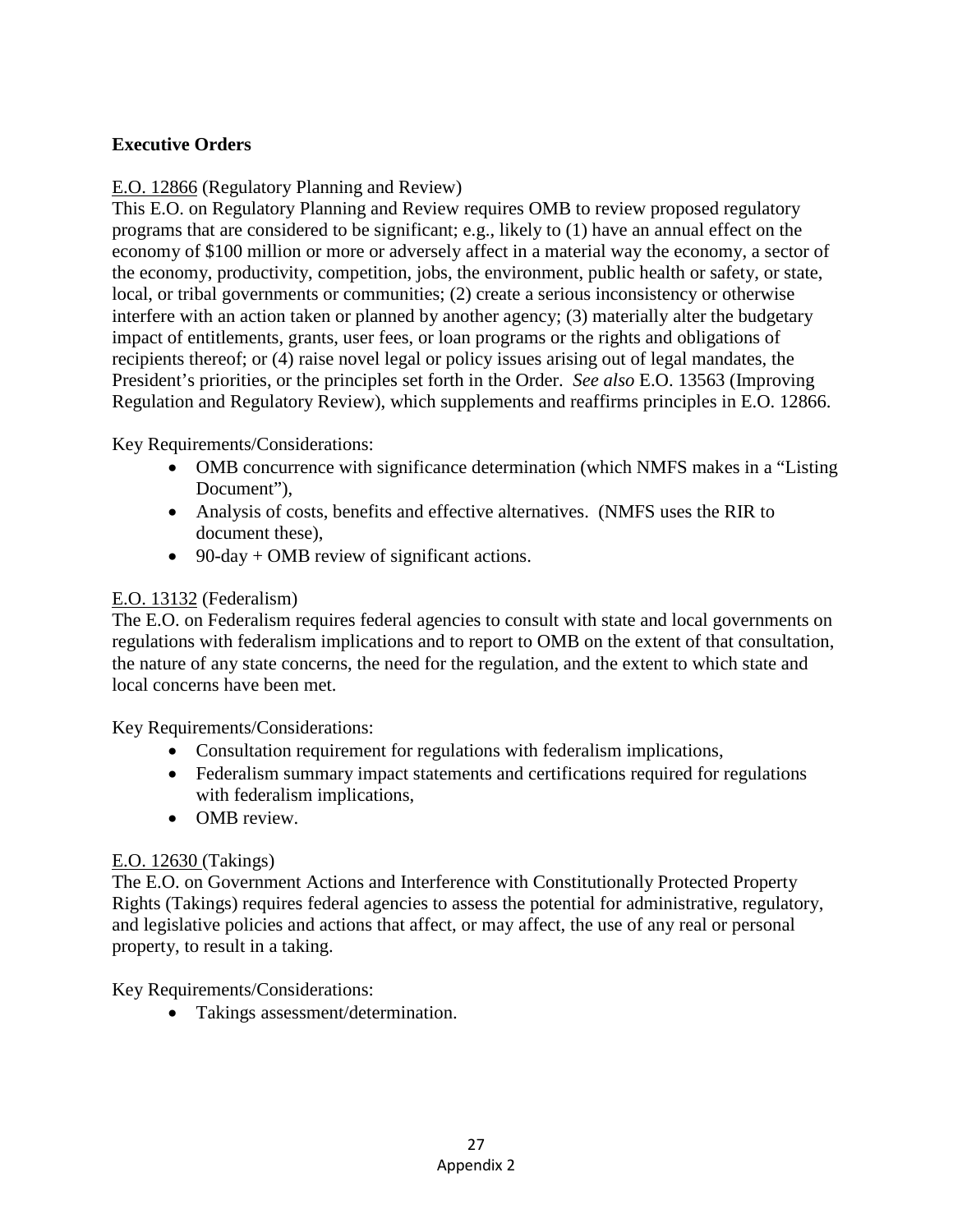#### E.O. 13272 (RFA Compliance)

The E.O. on Proper Consideration of Small Entities in Agency Rulemaking intends to improve compliance with the Regulatory Flexibility Act by requiring federal agencies to notify SBA of rules that may have a significant economic impact on a substantial number of small entities.

Key Requirements/Considerations:

SBA notification.

Other laws and executive orders that may be relevant to fisheries management action are described above in Table Y.

E. Rulemaking Details/Types of Rulemakings (planning in phases 1 and 2, implementing in phases 3 and 4)

1. Overview

To implement a fishery management action, NMFS may need to conduct rulemaking. The MSA has four provisions pertaining to rulemaking and requires different types of procedure depending on the provision used. In addition, as explained in Section D(4) above, the APA includes additional requirements for rulemaking in general. When planning to develop an MSA fishery management measure, forethought should be given to the available authorities for implementation as well as the standard procedures required.

- 1. *Standard Rulemaking/Regulations Deemed Necessary By Councils.* MSA sections 303(c) and 304(b) (16 U.S.C. §§ 1853(c) and 1854(b)) describe the typical scenario for proposed rules prepared to implement an FMP or amendment. As described in section 303(c), a Council submits to NMFS proposed regulations that it "deems necessary or appropriate" for the purposes of implementing an FMP or amendment (FMP Rulemaking) or modifying regulations that implement an FMP or amendment (Regulatory Amendment). Section 304(b) outlines the procedures for NMFS to review and implement such rules.
- 2. *Emergency Actions and Interim Measures to Reduce Overfishing.* MSA section 305(c) provides authority for temporary rules to address unanticipated emergencies or reduce overfishing (Emergency Rulemaking, Interim Rulemaking) (16 U.S.C. § 1855(c)). If such a rule changes an existing FMP, it is considered an amendment to that FMP during the period that it is in effect, which is limited to 366 days.
- 3. *Fishery Management Actions Developed by the Secretary*. MSA sections 304(c)(6) and (7). (16 U.S.C. § 1854(c)(6),(7)).
- 4. *General Rulemaking Authority.* In addition to the above authorities, MSA section 305(d) authorizes the Secretary to promulgate regulations in accordance with the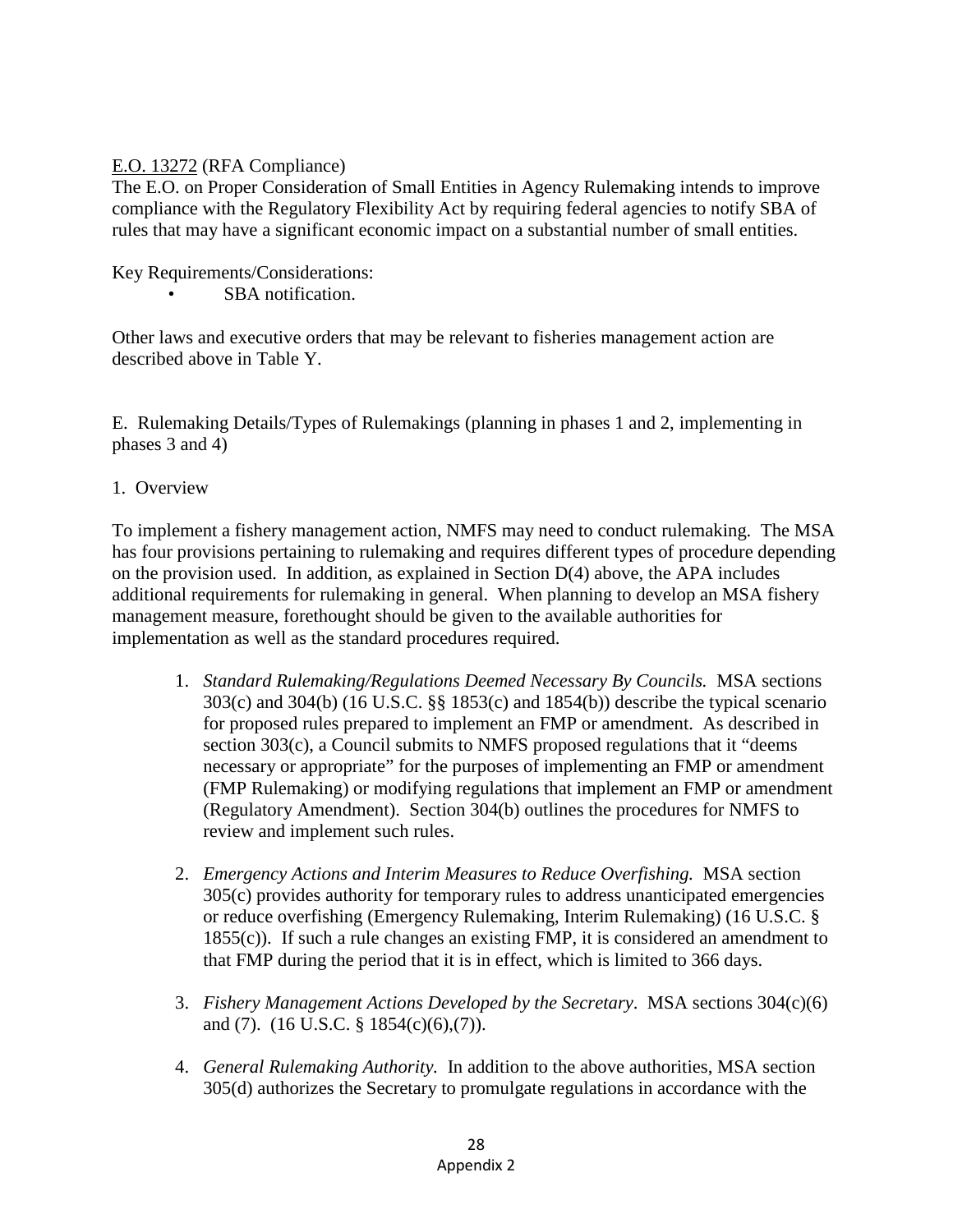APA, that are necessary to implement approved FMPs or regulations or to carry out any other provision of the MSA (16 U.S.C. § 1855(d)).

Each of these provisions is designed to address or adapt to different circumstances. As a result, depending on which provision is used, there may be differences in terms of how rulemaking is initiated, the effect and duration of the rules, public participation, or factual determinations required. Table Z summarizes the key differences in these rulemaking authorities and processes. Appendix 2, section C.2.b.v, and Appendix 3, section B.3, describe a planning technique, known as "frameworking," through which an FMP, amendment, or regulation can prescribe a procedure that is designed to develop and/or implement future management actions more rapidly when needed and appropriate.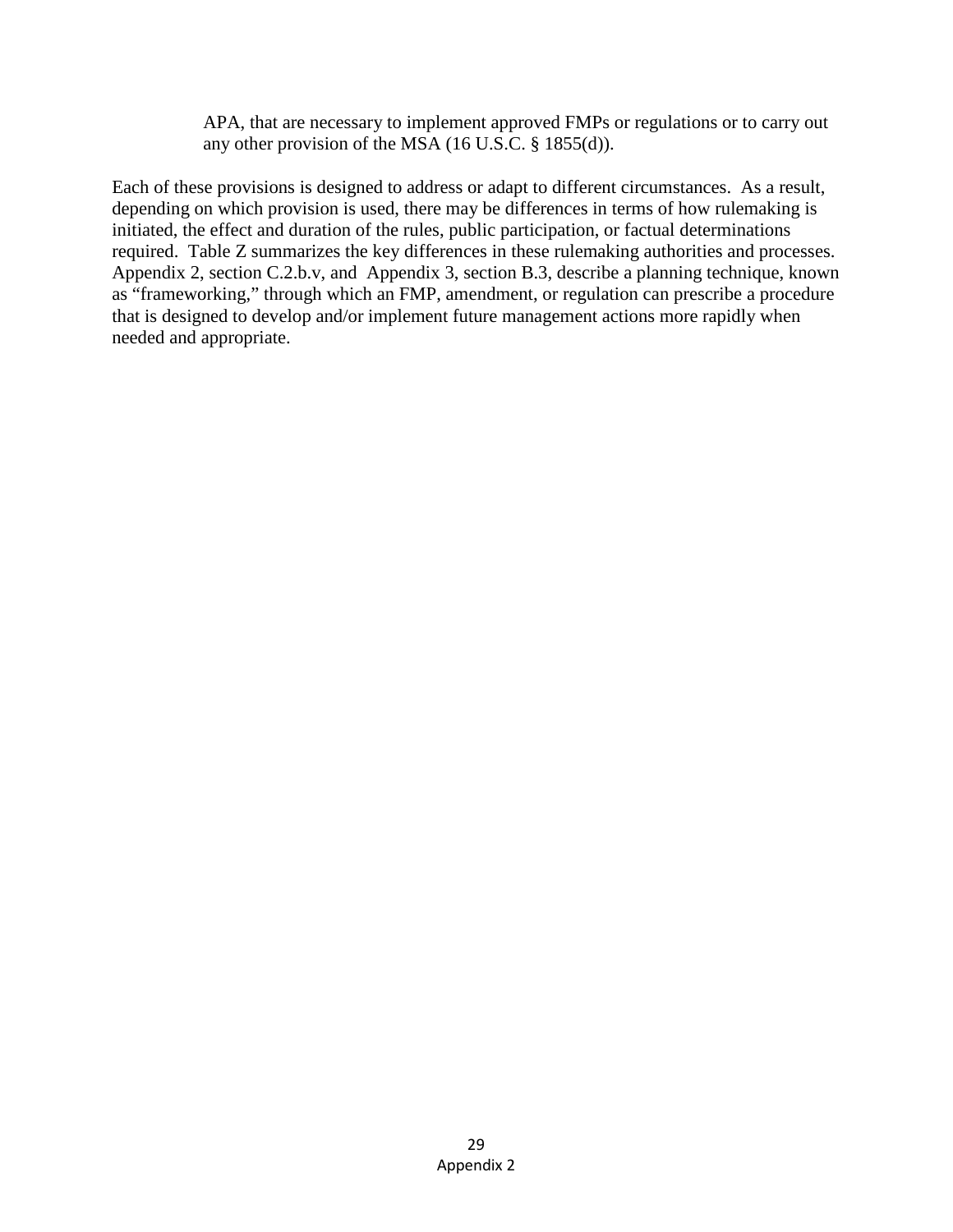### **2. Table Z. Rulemaking Authorities and Processes.**

| <b>Rulemaking</b><br>Process/<br><b>Authorities</b>                             | <b>Effect</b>                                                                                       | <b>Who</b><br><b>Initiates</b> | <b>How</b><br><b>Initiated</b>                                    | <b>When Used</b>                                                                                                           | <b>Duration</b>                                                                  | <b>Examples</b>                                                                    | <b>Required</b><br><b>MSA</b><br><b>Procedure for</b><br><b>Rulemaking</b>                                                                                                                                    | <b>APA Public</b><br><b>Comment</b><br><b>Period</b>                                                                                                                      | <b>APA</b><br><b>Delayed</b><br><b>Effectiveness</b>                                | <b>OALs</b>                      |
|---------------------------------------------------------------------------------|-----------------------------------------------------------------------------------------------------|--------------------------------|-------------------------------------------------------------------|----------------------------------------------------------------------------------------------------------------------------|----------------------------------------------------------------------------------|------------------------------------------------------------------------------------|---------------------------------------------------------------------------------------------------------------------------------------------------------------------------------------------------------------|---------------------------------------------------------------------------------------------------------------------------------------------------------------------------|-------------------------------------------------------------------------------------|----------------------------------|
| 1.<br>Standard/<br><b>Deemed</b><br><b>Rule</b><br>(MSA<br>$303(c)$ ,<br>304(b) | Implement<br>FMP or<br>Amendment<br>or modify<br>existing<br>regulations<br>for FMP or<br>Amendment | Council                        | Council<br>public<br>process                                      | When<br>necessary or<br>appropriate for<br>implementing<br>FMP or<br>Amendment,<br>or modifying<br>existing<br>regulations | In effect<br>until<br>modified<br>(or other<br>duration<br>specified<br>in rule) | Measures<br>needed for<br>rebuilding<br>plans, catch<br>share<br>programs,<br>etc. | Sec: 5 days to<br>initiate review<br>of proposed<br>rule; 15 days to<br>determine<br>consistency<br>with FMP or<br>Amendment<br>and law;<br>$15 - 60$ days<br>public<br>comment;<br>30 days for<br>final rule | Yes.<br>Reasonable<br>opportunity<br>for comment.<br>May waive<br>part of<br>comment<br>period for<br>good cause<br>(cannot reduce<br>below MSA<br>$15 - day$<br>minimum) | 30-day delay,<br>unless an<br>exception or<br>good cause<br>waiver is<br>applicable |                                  |
| 2.<br><b>Emergency</b><br><b>Rule</b><br>(MSA<br>305(c)                         | Temporary<br>amendment                                                                              |                                | Finding<br>that<br>emergency<br>exists                            | Address<br>Emergency                                                                                                       | 180 days<br>with                                                                 | Gulf of<br>Mexico Oil<br>Spill<br>Closures                                         | $186$ -day<br>extension<br>available only                                                                                                                                                                     | Yes, unless an<br>exception or<br>good cause                                                                                                                              | 30-day delay,<br>unless an                                                          | OALs such<br>as NEPA<br>and CZMA |
| <b>Interim</b><br><b>Measures</b><br>(MSA<br>305(c)                             | to FMP or<br>Amendment                                                                              | Council<br>or NMFS             | Sec. or<br>Council<br>finding<br>need to<br>reduce<br>overfishing | Address<br>Overfishing                                                                                                     | potential<br>$186$ -day<br>extension                                             | Quota<br>Reduction                                                                 | if public had<br>opportunity to<br>comment                                                                                                                                                                    | waiver is<br>applicable (no<br><b>MSA</b><br>minimum)                                                                                                                     | exception or<br>good cause is<br>applicable                                         | have<br>emergency<br>provisions  |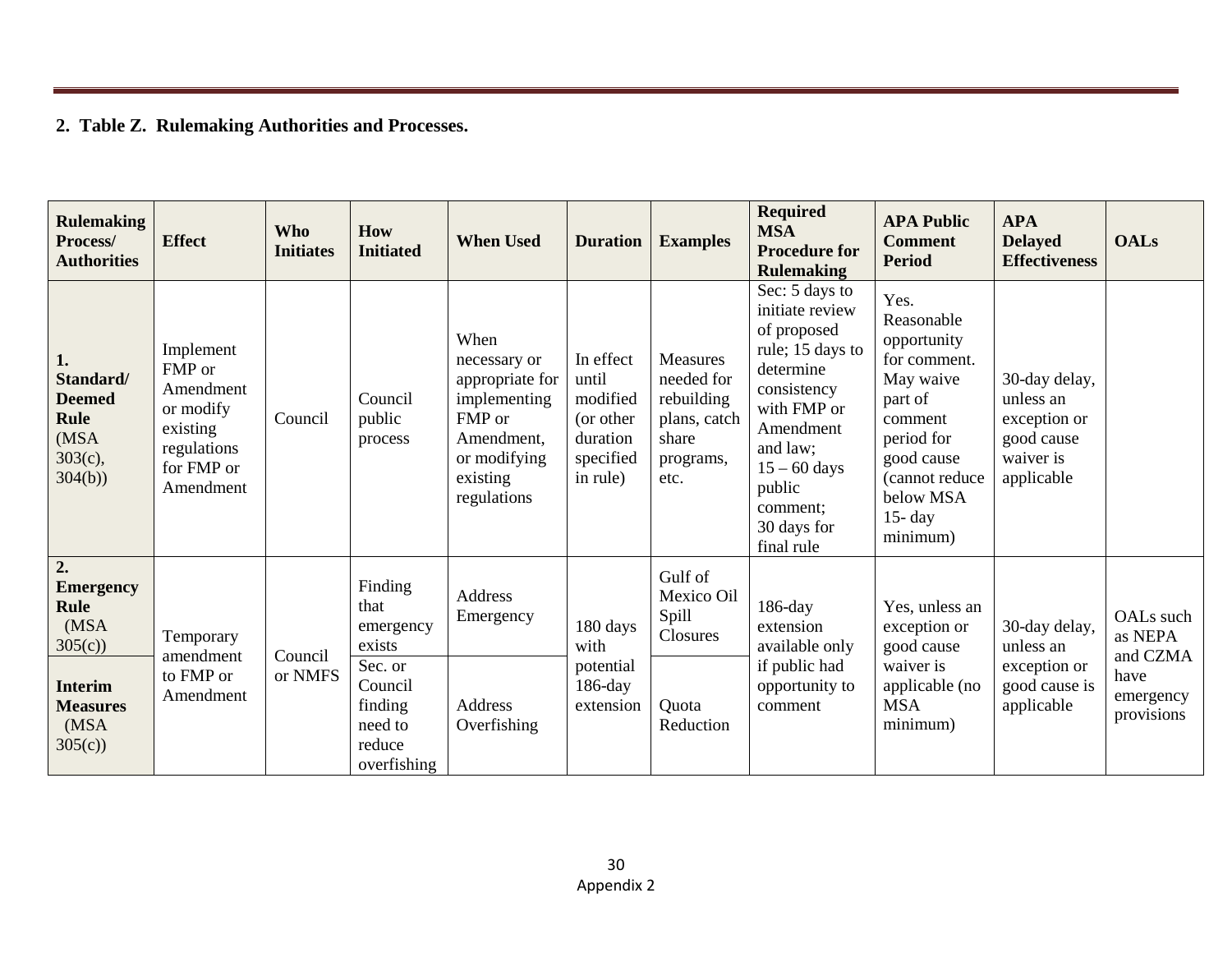| <b>Rulemaking</b><br>Process/<br><b>Authorities</b>                                         | <b>Effect</b>                                                                            | <b>Who</b><br><b>Initiates</b> | How<br><b>Initiated</b>                                                                                                | <b>When Used</b>                                                                                                                  | <b>Duration</b>                                                                  | <b>Examples</b> | <b>Required</b><br><b>MSA</b><br><b>Procedure for</b><br><b>Rulemaking</b>            | <b>APA Public</b><br><b>Comment</b><br><b>Period</b>                                                                                                            | <b>APA</b><br><b>Delayed</b><br><b>Effectiveness</b>                                | <b>OALs</b> |
|---------------------------------------------------------------------------------------------|------------------------------------------------------------------------------------------|--------------------------------|------------------------------------------------------------------------------------------------------------------------|-----------------------------------------------------------------------------------------------------------------------------------|----------------------------------------------------------------------------------|-----------------|---------------------------------------------------------------------------------------|-----------------------------------------------------------------------------------------------------------------------------------------------------------------|-------------------------------------------------------------------------------------|-------------|
| 3. Rule for<br><b>Secretarial</b><br>Plan or<br><b>Amendment</b><br>(MSA)<br>304(c)(6), (7) | Implement<br>Secretarial<br>FMP or<br>Amendment                                          | <b>NMFS</b>                    | When<br>Secretary<br>determines<br>appropriate<br>(see list of<br>findings in<br>section<br>E.3.c of<br>Appendix<br>2) | To implement<br>FMPs or<br>amendments<br>developed by<br>the Secretary<br>pursuant to<br>$304(c)(1)$ ,<br>$304(e)(5)$ ,<br>304(g) | In effect<br>until<br>modified<br>(or other<br>duration<br>specified<br>in rule) |                 | 60 day public<br>comment<br>period (may be<br>shorter for<br>minor rule<br>revisions) | Yes.<br>Reasonable<br>opportunity for<br>comment. May<br>waive part of<br>comment<br>period for good<br>cause (cannot<br>reduce below<br>what MSA<br>requires). | 30-day delay,<br>unless an<br>exception or<br>good cause<br>waiver is<br>applicable |             |
| 4. General<br><b>Rulemaking</b><br>authority<br>(305(d))                                    | Implement<br>FMP or<br>Amendment<br>or other MSA<br>provisions/<br>responsibilit-<br>ies | <b>NMFS</b>                    | <b>NMFS</b><br>decides that<br>action is<br>needed                                                                     | To implement<br>FMP or<br>Amendment<br>or carry out<br>other MSA<br>provisions/<br>responsibilit-<br>ies                          | In effect<br>until<br>modified<br>(or other<br>duration<br>specified<br>in rule) |                 | N/A                                                                                   | Yes.<br>Reasonable<br>opportunity for<br>comment. May<br>waive part of<br>comment<br>period for good<br>cause (no MSA<br>minimum).                              | 30-day delay,<br>unless an<br>exception or<br>good cause<br>waiver is<br>applicable |             |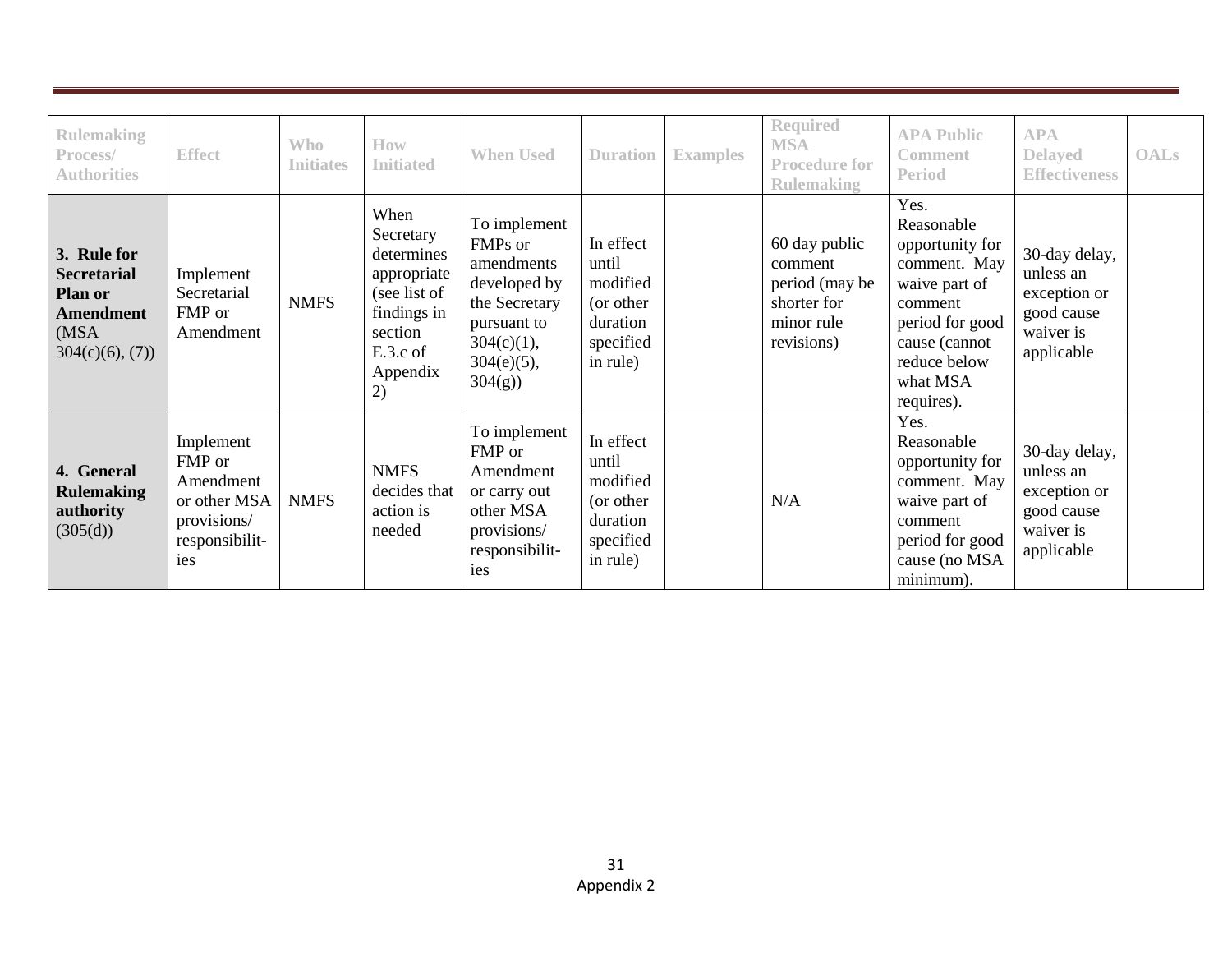- 3. Description of MSA Rulemaking Authorities and Requirements
- a. Standard Rulemaking/Regulations deemed necessary by Councils.

Authorities: MSA sections 304(b) and 303(c) (16 U.S.C. §§ 1854(b) and 1853(c))

Standard rulemakings are used to implement FMPs or amendments and may be used to amend regulations implementing plans and amendments. A Council typically initiates such rules by submitting to NMFS proposed regulations that it deems<sup>[8](#page-50-0)</sup> necessary or appropriate to implement an FMP or amendment or modifying existing regulations. Sections C.1.b (Role of NMFS) and C.2.b.iv (Phase IV(b)) of this Appendix 2 provide text of section 304(b). In summary, upon transmittal of proposed regulations, NMFS follows the below rulemaking process under section 304(b):

Key Timing Requirements/Considerations:

- 5 days to initiate review of proposed rule
- 15 days to determine whether proposed rule is consistent with an FMP/amendment, MSA and other applicable law;
- 15-60 (in practice, typically 45) day public comment period on proposed rule,
	- o This comment period generally runs concurrent with 60-day public comment period on associated fishery management plan or amendment,
	- o 15-day minimum comment period required regardless of whether an APA exception or good cause waiver is applicable;
- 30-days to publish final rule after comment period ends on proposed rule;
- Effectiveness of final rule delayed 30 days (unless an exception or good cause waiver is applicable under the APA).

*Examples: Rules implementing rebuilding plans, catch share programs, etc.*

b. Emergency Actions and Interim Measures to Reduce Overfishing

Authority: MSA section 305(c) (16 U.S.C. § 1855(c))

Section 305(c) of the MSA authorizes the use of temporary rules to address emergencies or interim measures<sup>[9](#page-50-1)</sup> needed to reduce overfishing, regardless of whether a fishery is managed

<span id="page-50-0"></span> $8$  Section 303(c) of the MSA describes how "proposed regulations which the Council deems necessary or appropriate" to implement an FMP, amendment, or to modify existing regulations shall be submitted to the Secretary for review. The process by which Councils document that a proposed regulation has been deemed necessary or appropriate is often referred to as "deeming." The deeming process can vary depending on the Council/Region pair, and in some instances does not occur until regulatory text has been developed that is consistent with the intent of, but subsequent to, the Council's final action. Additional Information specific to the deeming process for each Council/Region pair is usually described in the SOPPS.

<span id="page-50-1"></span> $9$  In addition to section 305(c), MSA section 304(e)(6) also addresses interim measures. That section provides that interim measures, which are otherwise in compliance with the MSA, may be implemented to reduce overfishing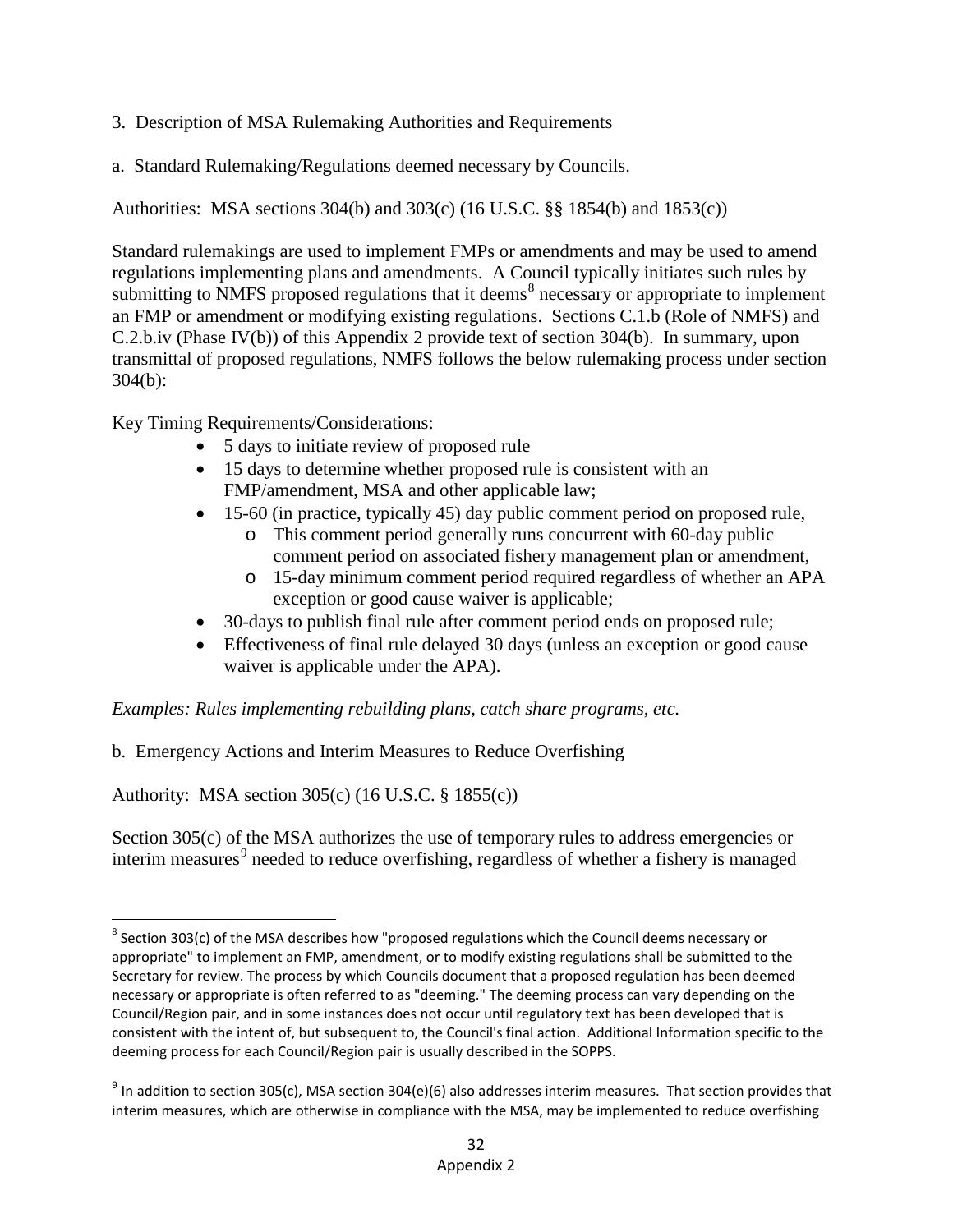under an FMP. While in effect, emergency rules or interim measures are considered to be amendments to any relevant, existing FMP. Such rulemakings may be initiated by a Council or NMFS and are subject to all other applicable laws. In contrast to standard rulemaking (Section E.3.a above), there are no minimum public comment periods under the MSA for emergency rules or interim measures. However, regulations issued under section 305(c) are subject to APA notice and comment rulemaking requirements, unless an exception or good cause waiver is applicable. Each exception or waiver must be assessed on a case by case basis. In addition, section 305(c) regulations are subject to requirements of other applicable laws. Several laws, such [NEPA](https://ceq.doe.gov/nepa_information/alternative_arrangements.html) and the [CZMA,](http://coast.noaa.gov/czm/consistency/media/15CFRPart930_2007.pdf) and their implementing regulations, provide for exemptions, waivers or special arrangements under certain circumstances.

If a Council finds that an emergency or overfishing exists or interim measures are needed to reduce overfishing, and the Council requests emergency regulations or interim measures by unanimous vote of all present voting members, then NMFS<sup>[10](#page-51-0)</sup> *shall* promulgate the regulations or measures, if consistent with the MSA and other applicable law. NMFS *may* implement emergency regulations or interim measures requested by a Council if the vote is less than unanimous. In practice, the Regional Administrator or other NMFS representative participating in the council vote typically opposes such a motion, if necessary to avoid a unanimous vote, to preserve NMFS' authority to approve or deny the request. NMFS has published guidance on emergency rules in Policy Directive 01-101-07, "Policy Guidelines for the Use of Emergency Rules." See *[Policy Guidelines for the Use of Emergency Rules](http://www.nmfs.noaa.gov/op/pds/documents/01/101/01-101-07.pdf)* for additional information.

Key Timing Requirements/Considerations

- Opportunity for public comment on proposed emergency rule/interim measures (unless an exception or good cause waiver is applicable under APA)
- Effectiveness of final rule delayed 30 days (unless an exception or good cause waiver is applicable under APA)
- Final rules generally are limited to 180 days duration but may be extended one time for up to 186 days
	- o If public comment has been taken; and
	- o In the case of a Council recommendation, if the Council is actively preparing an FMP/amendment or proposed regulations to address the emergency or overfishing on a permanent basis.
- If responding to a public health emergency or oil spill, an emergency rule may remain effective until the circumstances that created the emergency no longer exist, provided the public has an opportunity to comment and, in the case of a

l while a Council develops an FMP, amendment or proposed regulations to address the overfishing. 16 U.S.C. § 1854(e)(6).

The MSA term "interim measures" is different from the terms "interim rule" or "interim final rule," which are used in the APA context to refer to a final rule published with good cause waiver of prior notice and comment. The latter types of rules, which are infrequently used, generally provide for public comment after the rules publish.

<span id="page-51-0"></span><sup>10</sup> The NMFS Deputy AAs have authority to approve emergency rules and interim measures, but must advise the NOAA Administrator before taking action if the AA considers the action to be controversial. NOAA Organization Handbook Transmittal # 61. *See also* notes 3 and 7 (explaining delegations of Secretarial authority under MSA).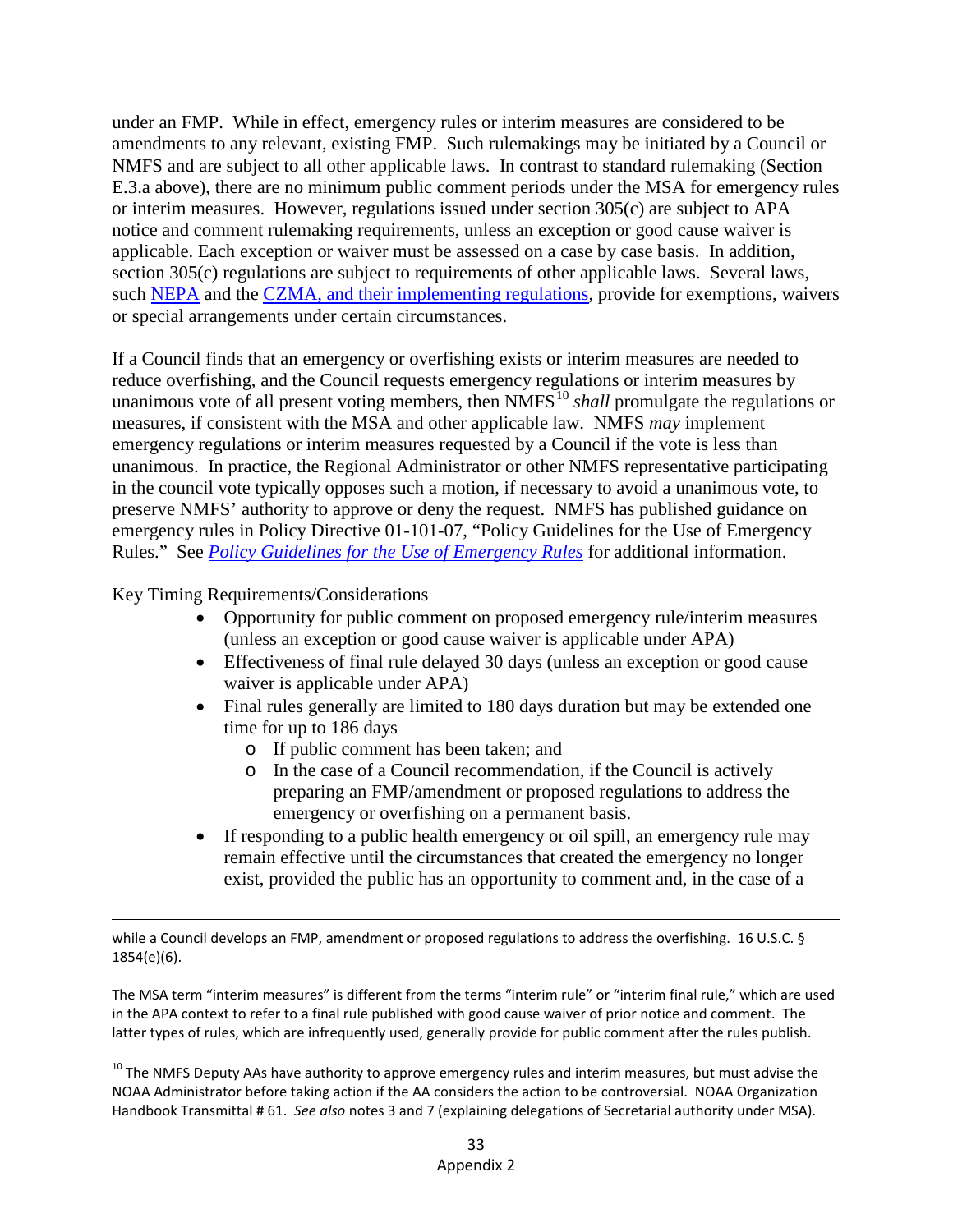public health emergency, the Secretary of Health and Human Services concurs with NMFS' action.

c. Authority to Implement Fishery Management Actions Developed by the Secretary Authorities: MSA sections 304(c)(6), (7) (16 U.S.C. § 1854(c)(6), (7))

The MSA authorizes the Secretary to develop and implement FMPs and amendments in the following circumstances:

- The Secretary *may* take action when a fishery requires conservation and management and the appropriate Council either fails to develop management measures within a reasonable time or recommends measures that are disapproved and not revised/re-submitted (MSA  $304(c)(1)$ ;
- The Secretary *shall* take action if, within 2-years of an overfished notification, the appropriate Council fails to submit an FMP, amendment or proposed regulations to end overfishing and rebuild affected stocks per MSA 304(e)(3)(A) (MSA 304(e)(5)); and
- The Secretary is authorized to prepare FMPs, amendments and implementing regulations for Atlantic Highly Migratory Species (MSA 304(g)).

Timing Requirements/Considerations

- In general, the process for developing a Secretarial FMP and accompanying regulations requires public hearings and consultations with appropriate Councils and other federal agencies.
- Secretarial FMPs and implementing regulations are required to have 60-day comment periods, except that comment periods may be shorter for proposed rules that are minor revisions to existing regulations.
- Additional procedures and requirements apply in the case of preemption (i.e. Secretarial action to regulate a fishery within the boundaries of a State) (MSA section 306(b)).
- d. General Rulemaking Authority

Authority: MSA section 305(d) (16 U.S.C. § 1855(d))

The Secretary may promulgate regulations in accordance with the APA, that are necessary to implement approved FMPs or regulations or to or to carry out any other provision of the MSA.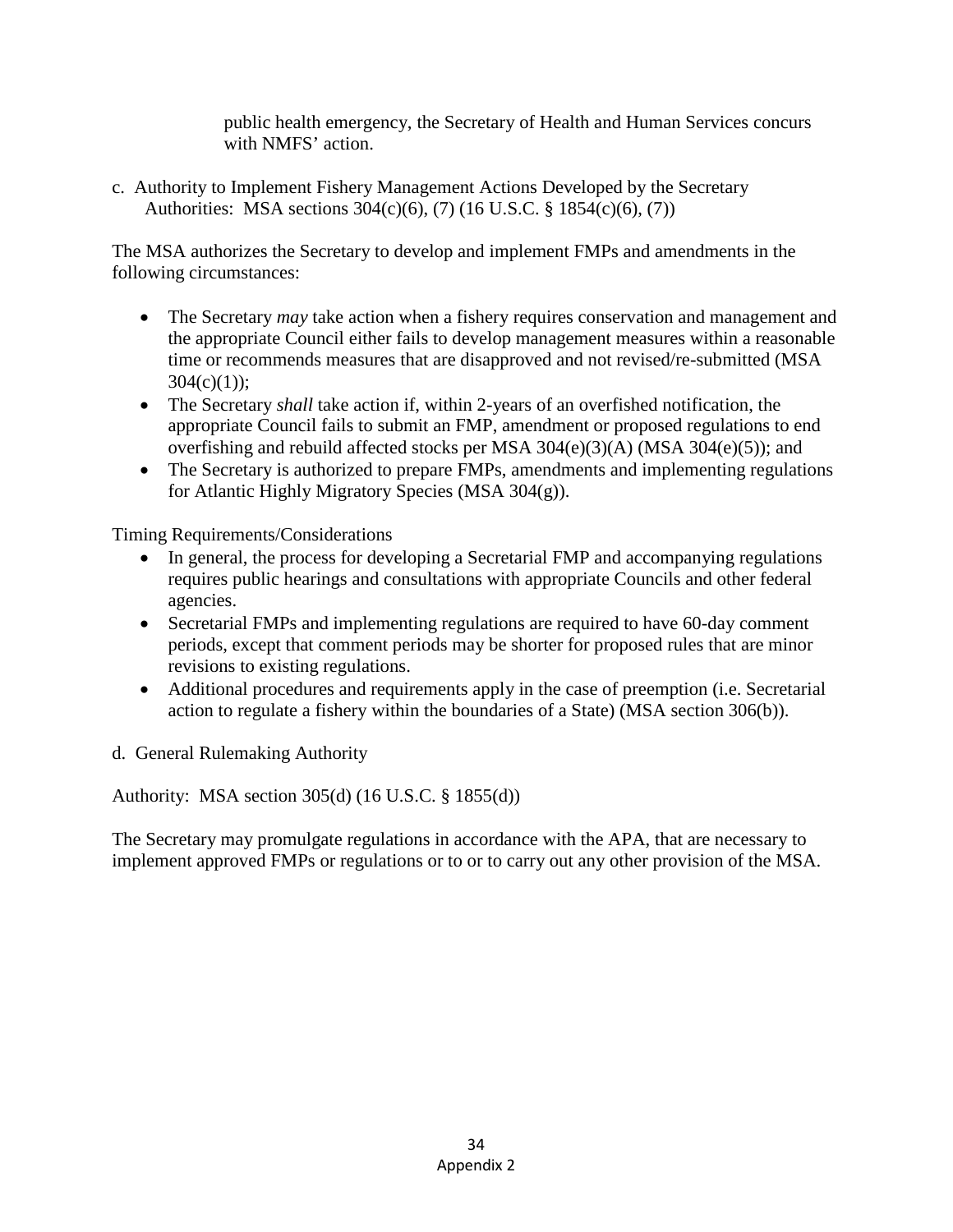### Operational Guidelines for the Magnuson-Stevens Fishery Conservation and Management Act Fishery Management Process

September 28, 2015

# APPENDIX 3. Record and Documentation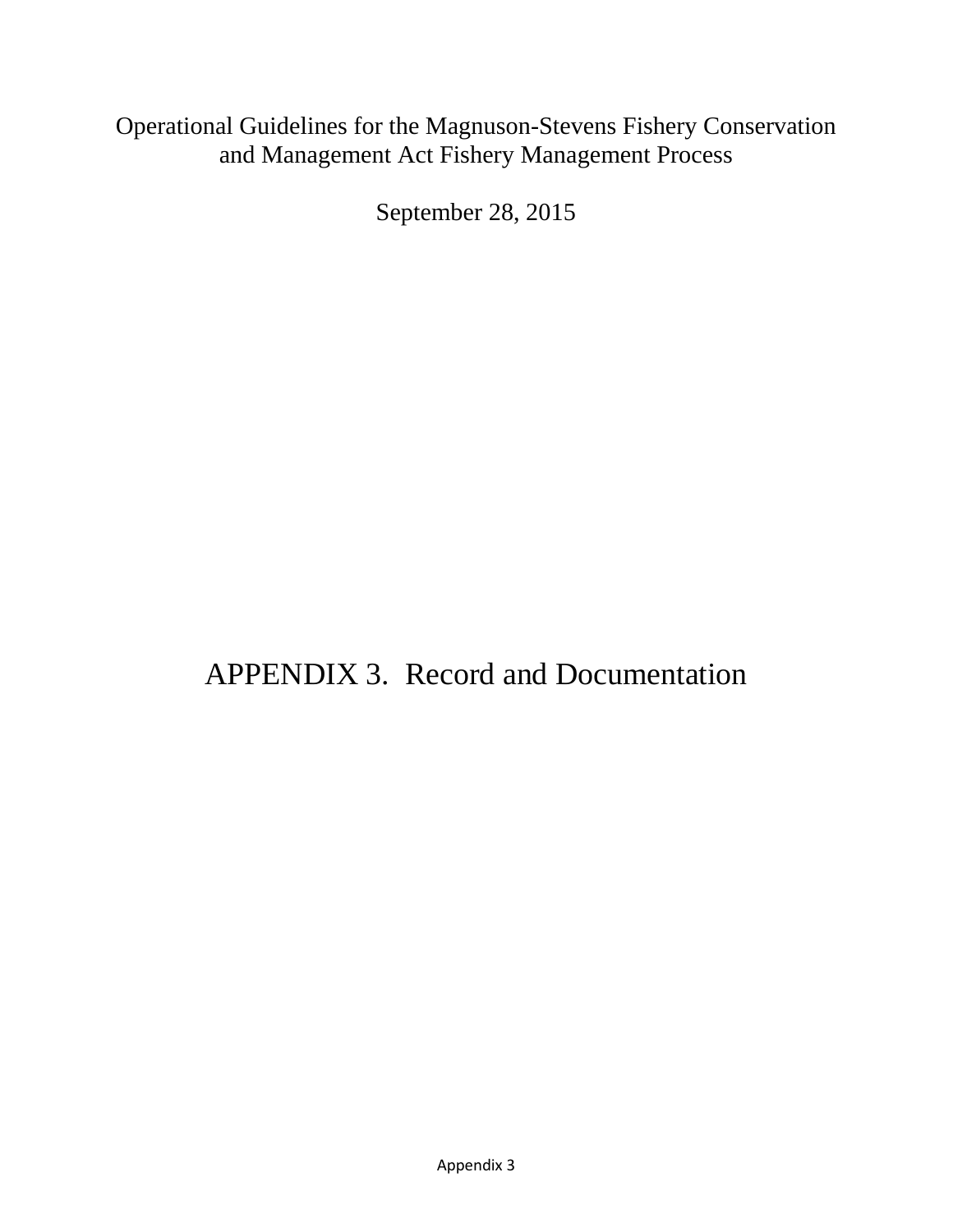### Operational Guidelines for the Magnuson-Stevens Fishery Conservation and Management Act Fishery Management Process September 28, 2015

APPENDIX 3. Record and Documentation

\_\_\_\_\_\_\_\_\_\_\_\_\_\_\_\_\_\_\_\_\_\_\_\_\_\_\_\_\_\_\_\_\_\_\_\_\_\_\_\_\_\_\_\_\_\_\_\_\_\_\_\_\_\_\_\_\_\_

# TABLE OF CONTENTS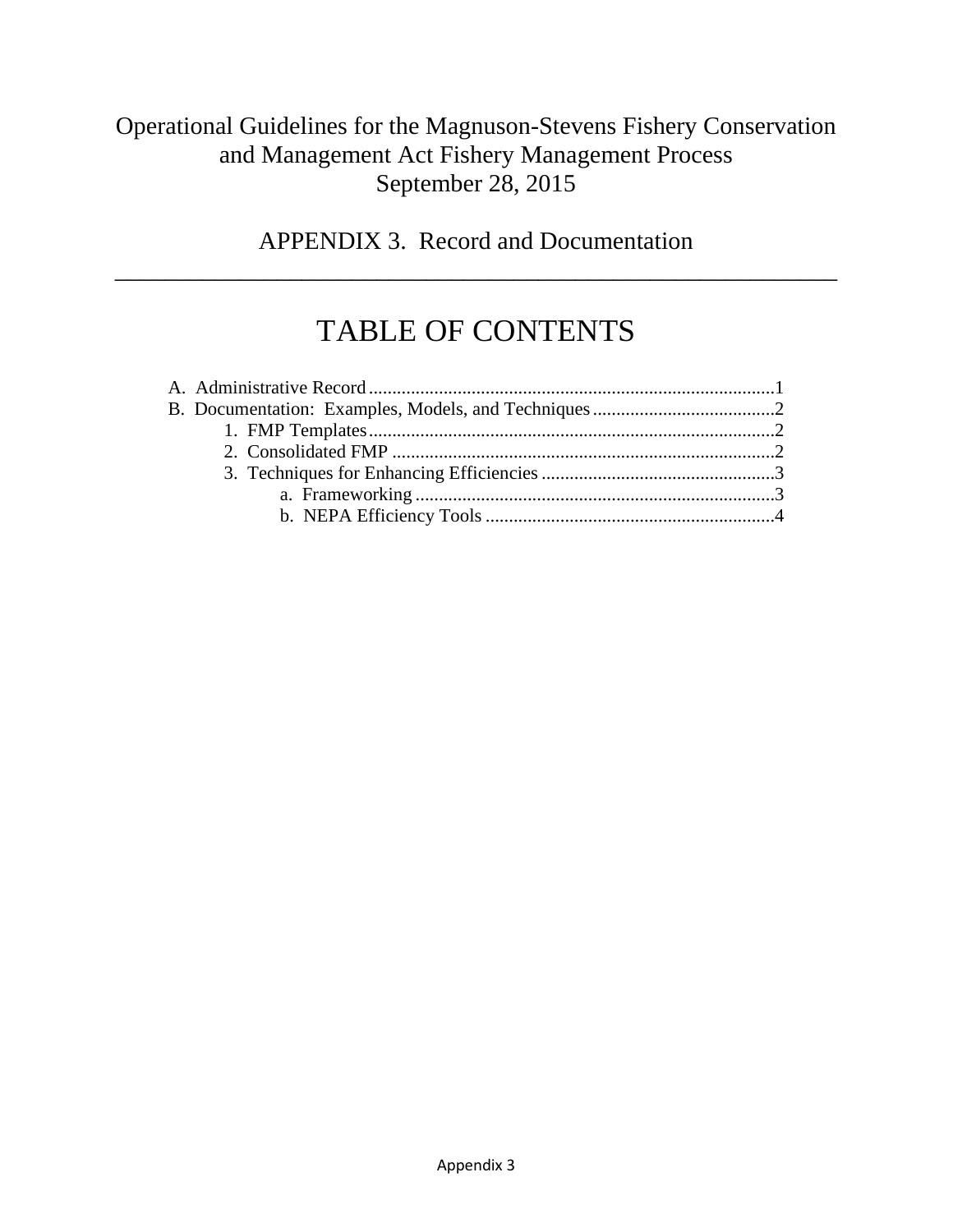#### APPENDIX 3. Record and Documentation

#### A. The Administrative Record

The Administrative Procedure Act (APA) sets forth specific requirements intended to keep the public informed, provide for public participation in rulemaking, and establish uniform procedures for rulemaking. *See* Appendix 2 at Section D.4 for more details on the APA. Key requirements are that: agencies generally must develop regulations through a notice and comment process, final rules have a delay in effectiveness, and final decisions must be reasonable based on the facts in the record. Thus, the Administrative Record (AR) – the body of information on which agency decision-makers base their decisions – is of fundamental importance.

Councils propose fishery management actions which, if adopted and implemented by the National Marine Fisheries Service (NMFS), become "agency actions" under the APA. The AR is the record of that decision process, including the rationale supporting agency decisions. The AR must fully and accurately document the facts and processes used to make a final decision and how that decision complied with substantive and procedural requirements under applicable law. The AR must include all documents that NMFS considered in making the decision, including documents considered by the Council and other documents that have logical connection to the action.

A [December 21, 2012, memo from NOAA General Counsel](http://www.gc.noaa.gov/documents/2012/AR_Guidelines_122112-Final.pdf) establishes guidelines for compiling an agency AR when NMFS' decisions are challenged in court. In summary, the record MUST:

- Rationally explain the agency's decisions.
- Contain those documents necessary to show a complete history of the decision making process.
- Include relevant factual information and data that are in support of and in opposition to the decision made.
- Outline and explain how differing points of view were considered and provide explanations as to why the Council/agency chose a certain preferred course of action.
- Demonstrate that substantive and procedural requirements of the Magnuson-Stevens Fishery Conservation and Management Act (MSA), other applicable law, and executive orders were followed. For NMFS, these may include the notice-and-comment provisions of the APA; the provisions of the MSA, the National Environmental Policy Act (NEPA), and other applicable laws; and executive procedural policies, such as those outlined in E.O. 12866 and E.O. 13132.

Several key documents found in a complete AR include, but are not limited to:

- The final decision document signed by the official with authority to make the decision.
- Technical and scientific information, such as surveys, models, and stock assessments.
- All *Federal Register* notices related to the rulemaking process.
- Any comments a Council or the agency receives during the decision making process.
- Transcripts, minutes, summaries or Web recordings of meetings, where such documents are required to be developed by law. This includes any presentations or handouts provided during such events.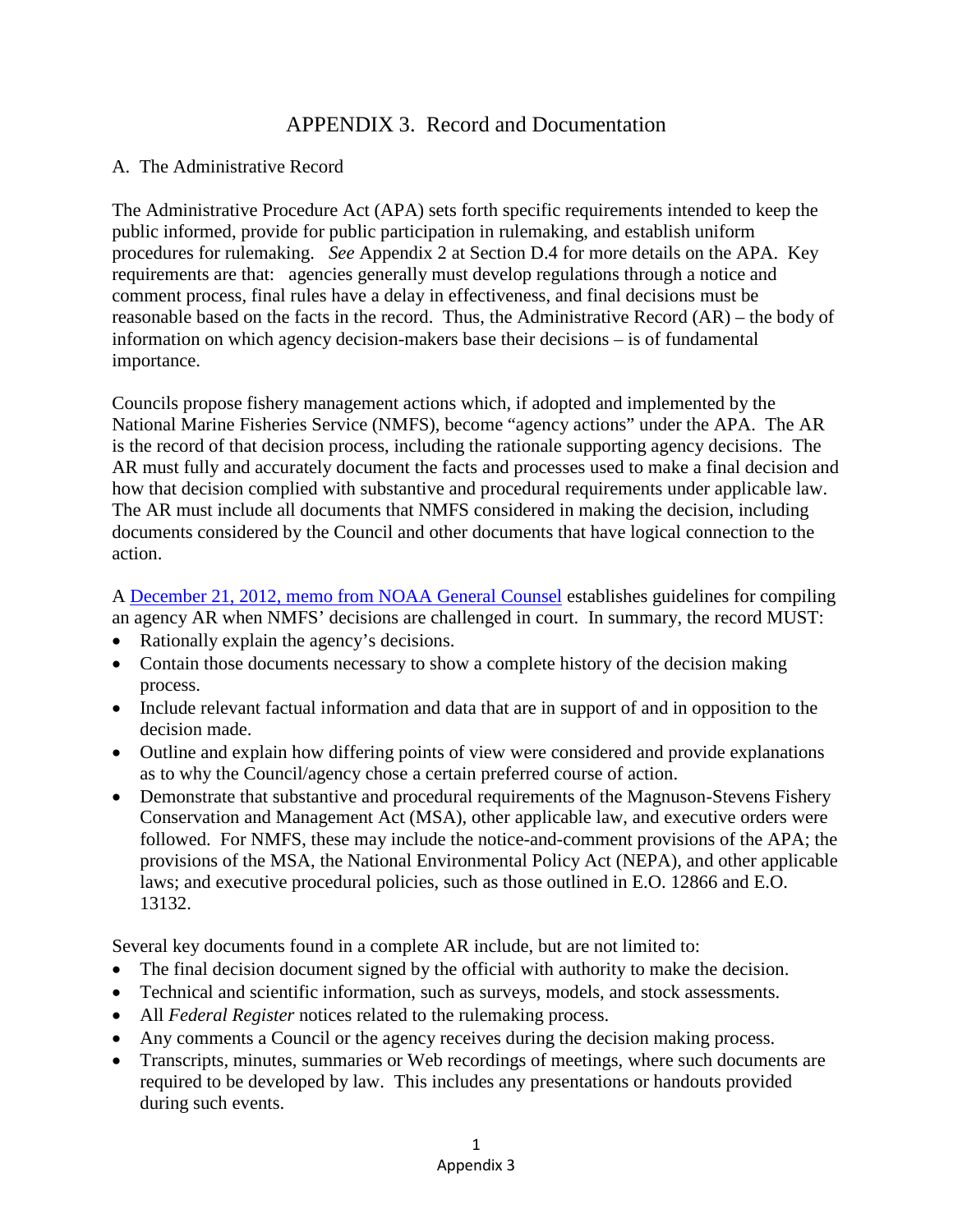• Required analyses or documents that support the final agency action, such as the EA/EIS, biological opinion, and FMP or amendment.

When specific questions arise regarding a particular AR, the December 2014 advises consulting with NOAA General Counsel.

- B. Documentation: Examples, Models, and Techniques
- 1. Templates for Standardized Analysis

Some Council/Region pairs use standardized templates to develop FMPs, amendments, and other documents. Standardizing documentation, when possible and appropriate, can improve efficiency and readability, and facilitate both public and internal review by making it easier for readers to locate the information they are most interested in and see how the various requirements of the MSA, other applicable laws, and executive orders have been addressed. Where available, Councils are encouraged to post templates on their websites to enhance transparency. The Office of Sustainable Fisheries will make templates developed by the NMFS Regions and Councils available to the public, as practicable. *See,*  [http://www.nmfs.noaa.gov/sfa/management/councils/operational\\_guidelines/operational\\_guidelines.h](http://www.nmfs.noaa.gov/sfa/management/councils/operational_guidelines/operational_guidelines.html) [tml](http://www.nmfs.noaa.gov/sfa/management/councils/operational_guidelines/operational_guidelines.html)

2. Consolidated FMPs

Some Councils have prepared Consolidated FMPs.

The North Pacific Fishery Management Council (NPFMC or Council), for example, endeavors to maintain updated FMPs for all six fisheries managed under FMPs. Each time NMFS approves an FMP, NPFMC staff revise the FMP to reflect the amendment and post an updated FMP on the Council's website. Because some amendments are more complicated and extensive than others, not all FMP amendments have been fully incorporated into the FMPs. The NPFMC's FMPs are posted at the following link:

#### <http://www.npfmc.org/fishery-management-plans/>

Two good examples of regularly updated FMPs are:

• Fishery Management Plan for Groundfish of the Bering Sea and Aleutian Islands Management Area [\(http://www.npfmc.org/wp](http://www.npfmc.org/wp-ontent/PDFdocuments/fmp/BSAI/BSAI_FMP_APR_2015.pdf)[ontent/PDFdocuments/fmp/BSAI/BSAI\\_FMP\\_APR\\_2015.pdf\)](http://www.npfmc.org/wp-ontent/PDFdocuments/fmp/BSAI/BSAI_FMP_APR_2015.pdf)

and

• Fishery Management Plan for Groundfish of the Gulf of Alaska [\(http://www.npfmc.org/wp](http://www.npfmc.org/wp-content/PDFdocuments/fmp/GOA/GOA_FMP_APR_2015.pdf)[content/PDFdocuments/fmp/GOA/GOA\\_FMP\\_APR\\_2015.pdf\)](http://www.npfmc.org/wp-content/PDFdocuments/fmp/GOA/GOA_FMP_APR_2015.pdf)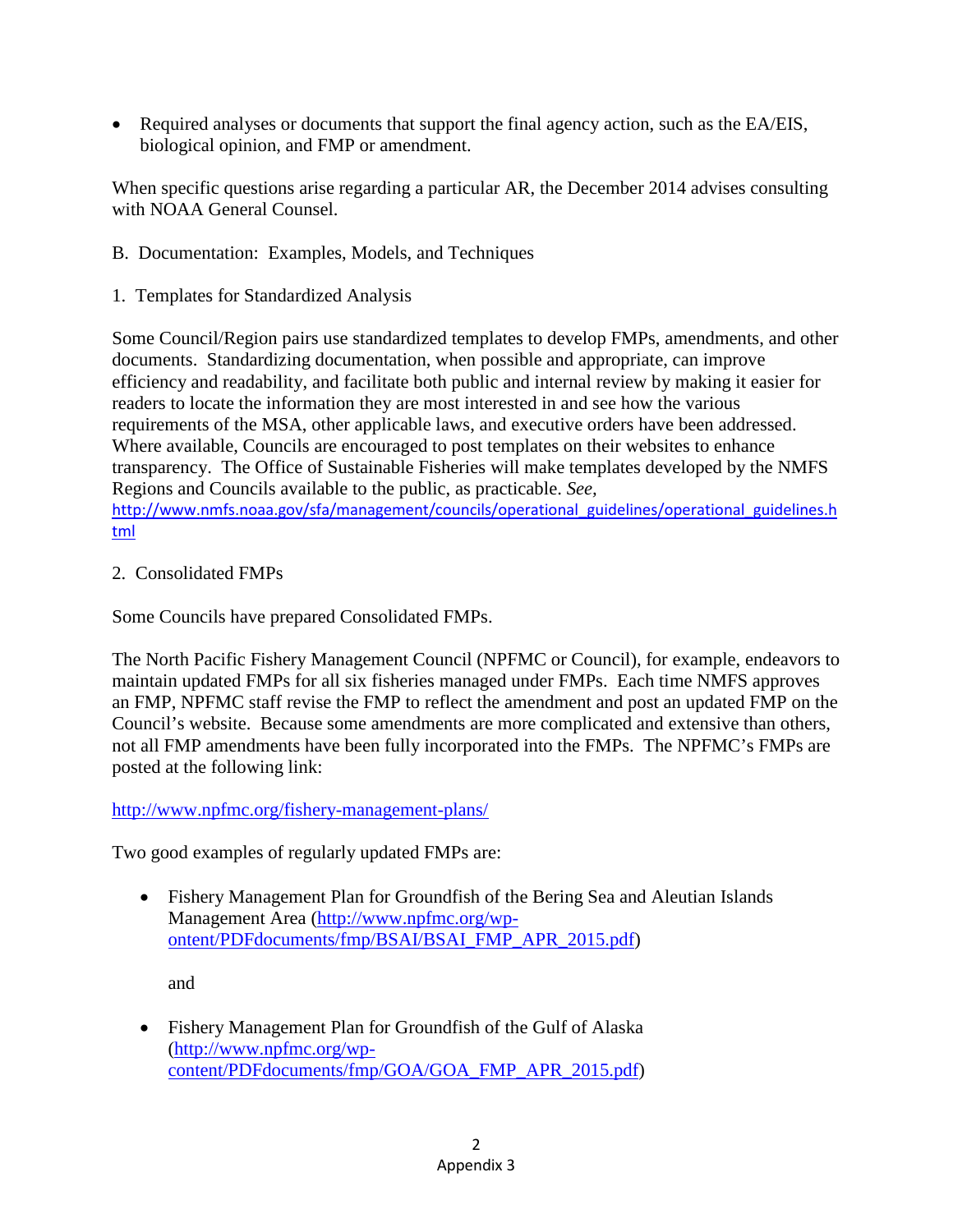Each of these FMPs contains an Appendix  $A$  – History of the FMP, which is a list of each FMP amendment with information about the subject of the amendment and decision dates. Note that the appendices to the groundfish FMPs are published as separate files on the Council's Web site.

NMFS Alaska Region also maintains a list of all FMP amendments on its Web site at: <http://alaskafisheries.noaa.gov/sustainablefisheries/amds/default.htm>

This page lists each FMP amendment by FMP, and includes links to the text of the FMP amendment and the associated analyses and decision documents.

Some advantages of maintaining up-to-date versions of the FMPs are that:

- The current FMP is available to the Council, Department of Commerce, and the public to develop and review proposed FMP amendments. This facilitates identification of specific revisions that should be made to the FMP to accomplish a particular policy objective, or to confirm that the required elements of an FMP are included in an FMP; and
- An up-to-date FMP allows reviewers to consider the proposed amendment in the context of the FMP as a whole.

Incorporating amendments into the FMPs on a regular basis minimizes the administrative burden of maintaining the FMPs and can be a relatively easy process if done regularly.

3. Techniques for Enhancing Efficiency

To the extent that time, resources, and data allow, Council/Region pairs may consider using the following techniques to enhance efficiencies.

a. "Frameworking" refers generally to adaptive management planning techniques through which regulatory actions can be implemented more rapidly, as needed and appropriate. Frameworking typically entails establishing in an FMP/amendment or regulations a mechanism for implementing recurrent, routine, or foreseeable actions in an expedited manner. Examples include certain FMP procedures for setting annual specifications and taking various inseason management actions, such as quota adjustments, in-season closures, and trip limit or bag limit adjustments.

Frameworking is not intended to circumvent standard FMP/amendment and rulemaking procedures under the MSA, and must be done consistent with requirements of the MSA, APA, ESA, MMPA, NEPA, and other applicable law. To the extent that statutory requirements can be addressed up front when establishing the framework mechanism, this may result in less analysis and process being needed when individual actions are executed under that mechanism. What analysis and process (including public comment) is required for each individual action will depend on the specific facts and circumstances of that action.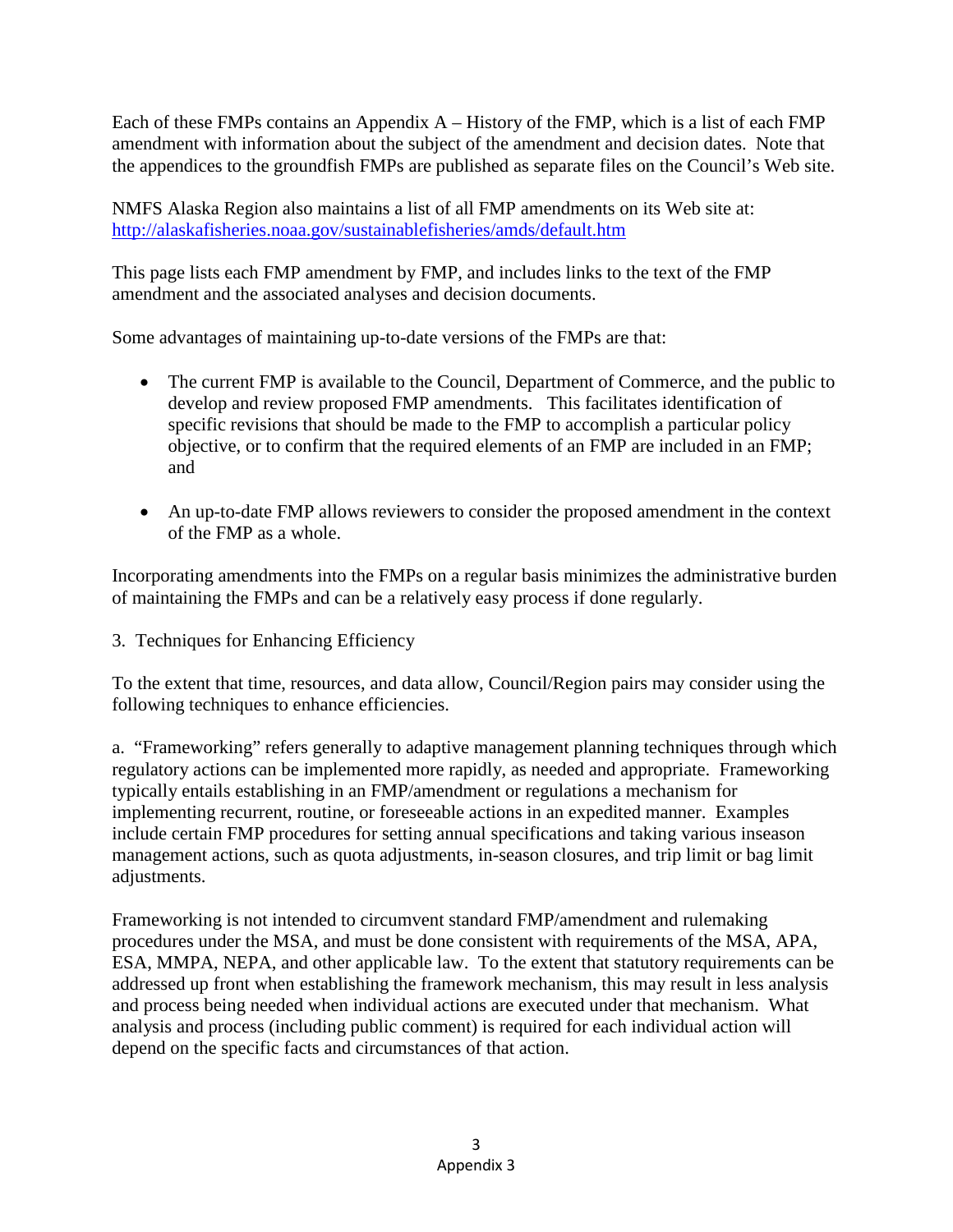#### b. NEPA Efficiency Tools

[NOAA's Administrative Order implementing NEPA](http://www.nepa.noaa.gov/NAO216_6.pdf) highlights several approaches to streamline NEPA compliance, including the use of programmatic NEPA documents, tiering, and incorporation by reference.

Programmatic NEPA Documents: The Council on Environmental Quality encourages agencies to use programmatic EISs to eliminate repetitive discussion of the same issues. Programmatic NEPA reviews assess the environmental impacts of proposed policies, plans or programs for which subsequent actions will be implemented either based on the programmatic environmental review document or based on subsequent NEPA reviews tiered to the programmatic review. A programmatic environmental review should analyze the broad scope of actions within a policy or programmatic context. Subsequent EISs or EAs for specific actions that fall within the scope of that programmatic NEPA document then need only summarize the issues discussed in the broader statement with respect to the specific action and incorporate discussion from that environmental review by reference.

Effective programmatic NEPA documents should present document reviewers with the agency's anticipated timing and sequence of decisions, highlight which decisions are supported by the programmatic NEPA document and which decisions are deferred for some later time, and describe the time-frame or triggers for a tiered NEPA review. A [December 18, 2014,](http://www.whitehouse.gov/sites/default/files/docs/effective_use_of_programmatic_nepa_reviews_final_dec2014_searchable.pdf) memo [from the Council on Environmental Quality](http://www.whitehouse.gov/sites/default/files/docs/effective_use_of_programmatic_nepa_reviews_final_dec2014_searchable.pdf) provides additional guidance on the effective use of programmatic NEPA reviews. Appendix B (p. 49) of that document contains examples of programmatic NEPA reviews.

#### NEPA Advanced Planning Procedure and Tiering

The Council on Environmental Quality's NEPA guidance promotes the use of tiering as described in 40 CFR 1502.20. NMFS's Policy Directive 30-132, ["Revised and Updated NEPA](http://www.nmfs.noaa.gov/op/pds/documents/30/30-132.pdf)  [Procedures for Magnuson-Stevens Act Fishery Management Actions"](http://www.nmfs.noaa.gov/op/pds/documents/30/30-132.pdf) describes a model process for utilizing tiering in a fishery management context. The model is based on the concept of tiering and using advanced planning to promote greater efficiencies in conducting NEPA analyses. Its use is optional, and it does not represent the only approach to tiering or NEPA efficiencies. Under this approach, an FMP or an EIS could establish a NEPA Advanced Planning Procedure, which would be a mechanism for allowing actions to be undertaken pursuant to a previously planned and constructed management regime without requiring additional environmental analysis.

A [December 18, 2014, memo from the Council on Environmental Quality](http://www.whitehouse.gov/sites/default/files/docs/effective_use_of_programmatic_nepa_reviews_final_dec2014_searchable.pdf) provides additional guidance on the use of tiering. The CEQ describes tiering as the review of a broad-scale agency action in a programmatic EIS with subsequent narrower environmental reviews that incorporate by reference the general discussions in the broad environmental review and concentrate solely on the issues specific to the statement subsequently prepared. Tiering can help the agency focus on the issues that are ripe for decision and exclude from consideration issues already addressed or those that are premature for review. Appendix A (p. 47) of the CEQ document provides a table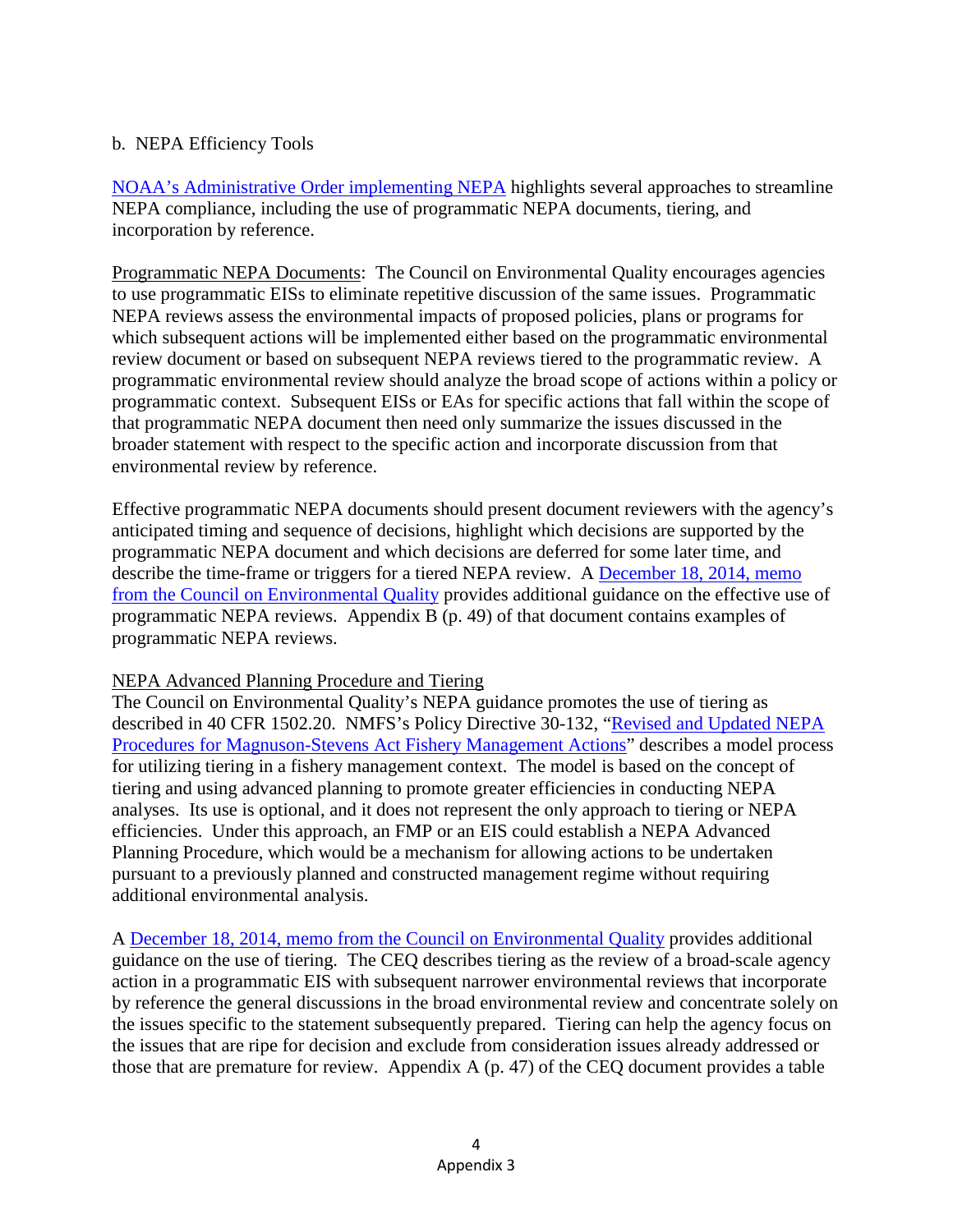of key distinctions between programmatic NEPA documents and the subsequent tiered NEPA reviews.

#### Incorporation by Reference

The Council on Environmental Quality recommends incorporating other materials by reference to reduce the size of an environmental review document and avoid duplicative effort. When doing so, it is important to briefly describe the content of the material and provide a citation. The brief description should identify the referenced materials and the entity that prepared the materials, inform the reader of the purpose and value of the materials (e.g., explain how the information or analyses are relevant to the issues associated with the proposal under review), and synopsize the basis provided in those materials that support any conclusions being incorporated. No material may be incorporated by reference unless it is reasonably available to interested persons within the time frame allowed for comment on the environmental review document. Examples of information that may be incorporated by reference include "affected environment" chapters from previous EISs when the affected environment for the proposed action has not undergone noticeable changes, and discussions of cumulative impacts of a proposed action, if such impacts were discussed in a previous environmental review addressing a similar action.

A [March 6, 2012, memo from the Council on Environmental Quality](https://www.whitehouse.gov/sites/default/files/microsites/ceq/improving_nepa_efficiencies_06mar2012.pdf) provides additional suggestions for preparing more efficient and timely NEPA documents.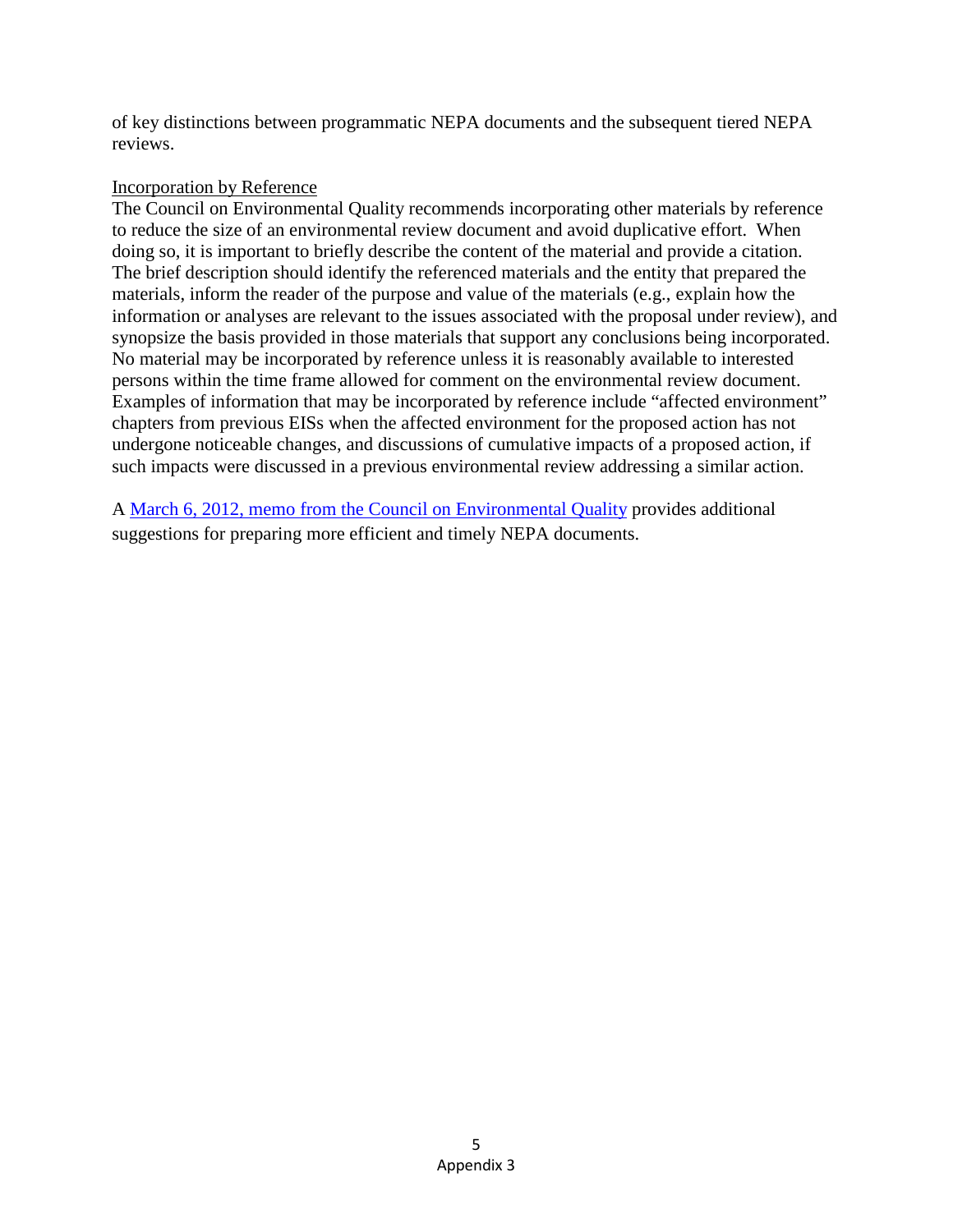Operational Guidelines for the Magnuson-Stevens Fishery Conservation and Management Act Fishery Management Process September 28, 2015

# APPENDIX 4. Regional Operating Agreements and Additional Resources